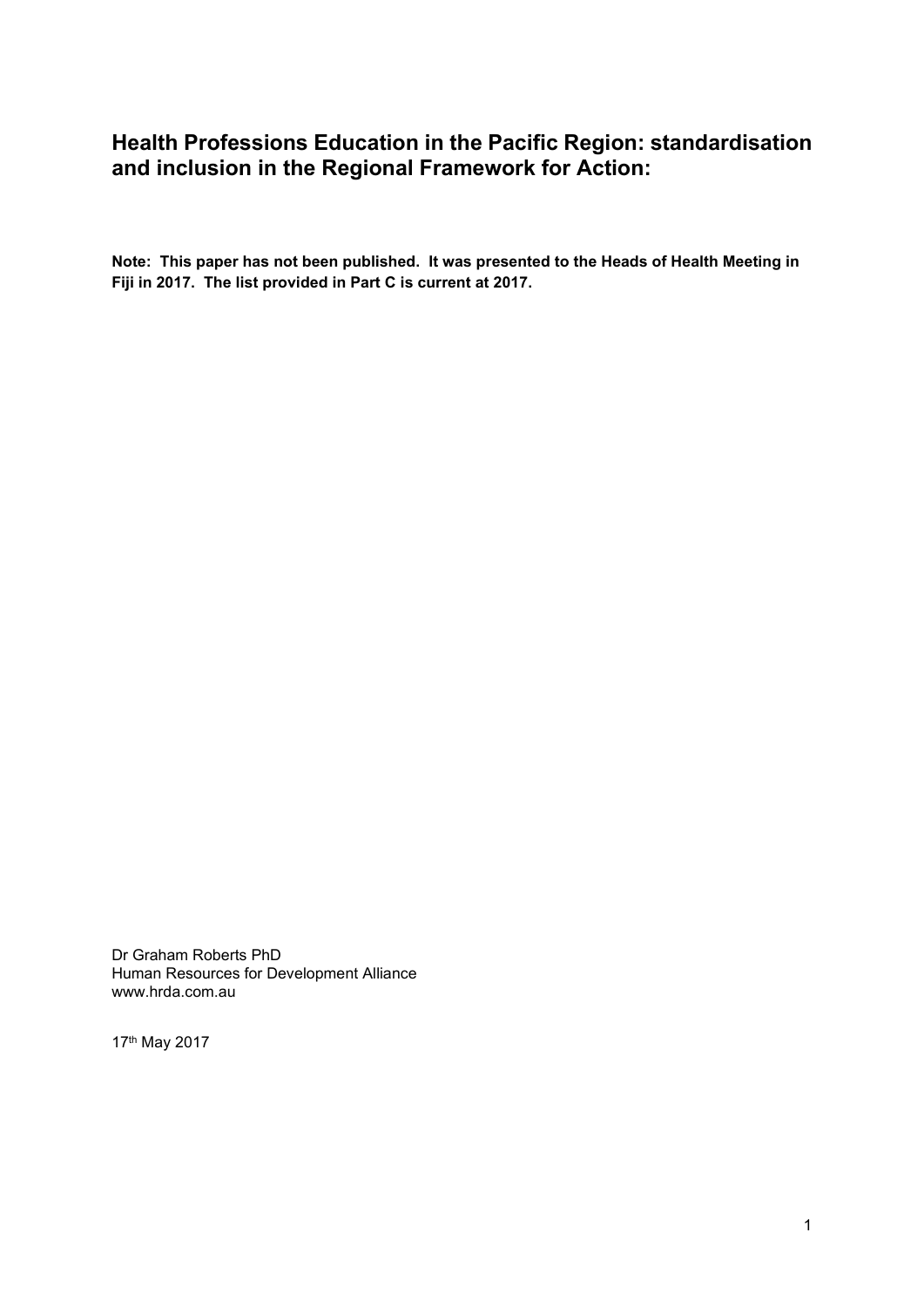# Contents

| Health Professions Education in the Pacific Region: standardisation and inclusion in the                                                                                                     |  |
|----------------------------------------------------------------------------------------------------------------------------------------------------------------------------------------------|--|
|                                                                                                                                                                                              |  |
|                                                                                                                                                                                              |  |
|                                                                                                                                                                                              |  |
|                                                                                                                                                                                              |  |
|                                                                                                                                                                                              |  |
|                                                                                                                                                                                              |  |
|                                                                                                                                                                                              |  |
|                                                                                                                                                                                              |  |
|                                                                                                                                                                                              |  |
|                                                                                                                                                                                              |  |
|                                                                                                                                                                                              |  |
|                                                                                                                                                                                              |  |
|                                                                                                                                                                                              |  |
|                                                                                                                                                                                              |  |
|                                                                                                                                                                                              |  |
|                                                                                                                                                                                              |  |
|                                                                                                                                                                                              |  |
|                                                                                                                                                                                              |  |
|                                                                                                                                                                                              |  |
| Table 1: Pacific Health Professions Education Programmes, Entry Requirements and Payment of                                                                                                  |  |
|                                                                                                                                                                                              |  |
|                                                                                                                                                                                              |  |
| 2.9. Regional School Final Year Examinations as a method of standardizing at entry  18                                                                                                       |  |
| PART C: Inventory of health professions programmes in the Pacific Region by Country, Provider,                                                                                               |  |
|                                                                                                                                                                                              |  |
|                                                                                                                                                                                              |  |
|                                                                                                                                                                                              |  |
| PART D: Inventory of Pacific Region Health Professions Education Authorities30                                                                                                               |  |
|                                                                                                                                                                                              |  |
| 2. National Organisations Involved in Provider and Programme Accreditation 31                                                                                                                |  |
|                                                                                                                                                                                              |  |
|                                                                                                                                                                                              |  |
| Samoa Qualifications Authority Act (No 9 of 2010). 4. Functions of the Authority, d). regulate<br>qualifications and quality standards for all Post School Education and Training (PSET). 32 |  |
|                                                                                                                                                                                              |  |
|                                                                                                                                                                                              |  |
|                                                                                                                                                                                              |  |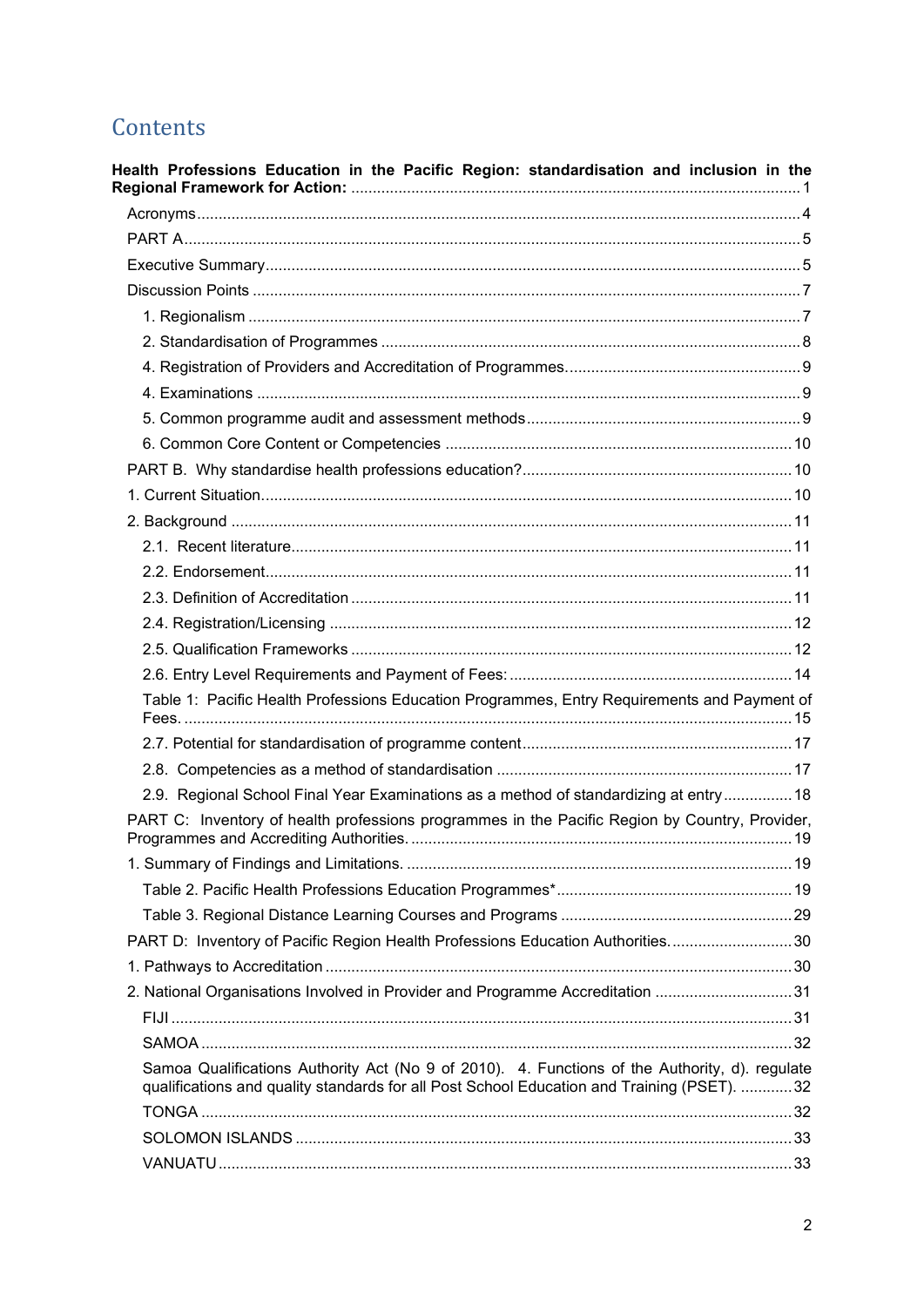| MARSHALL ISLANDS, PALAU and FEDERATED STATES OF MICRONESIA 35 |  |
|---------------------------------------------------------------|--|
|                                                               |  |
|                                                               |  |
|                                                               |  |
|                                                               |  |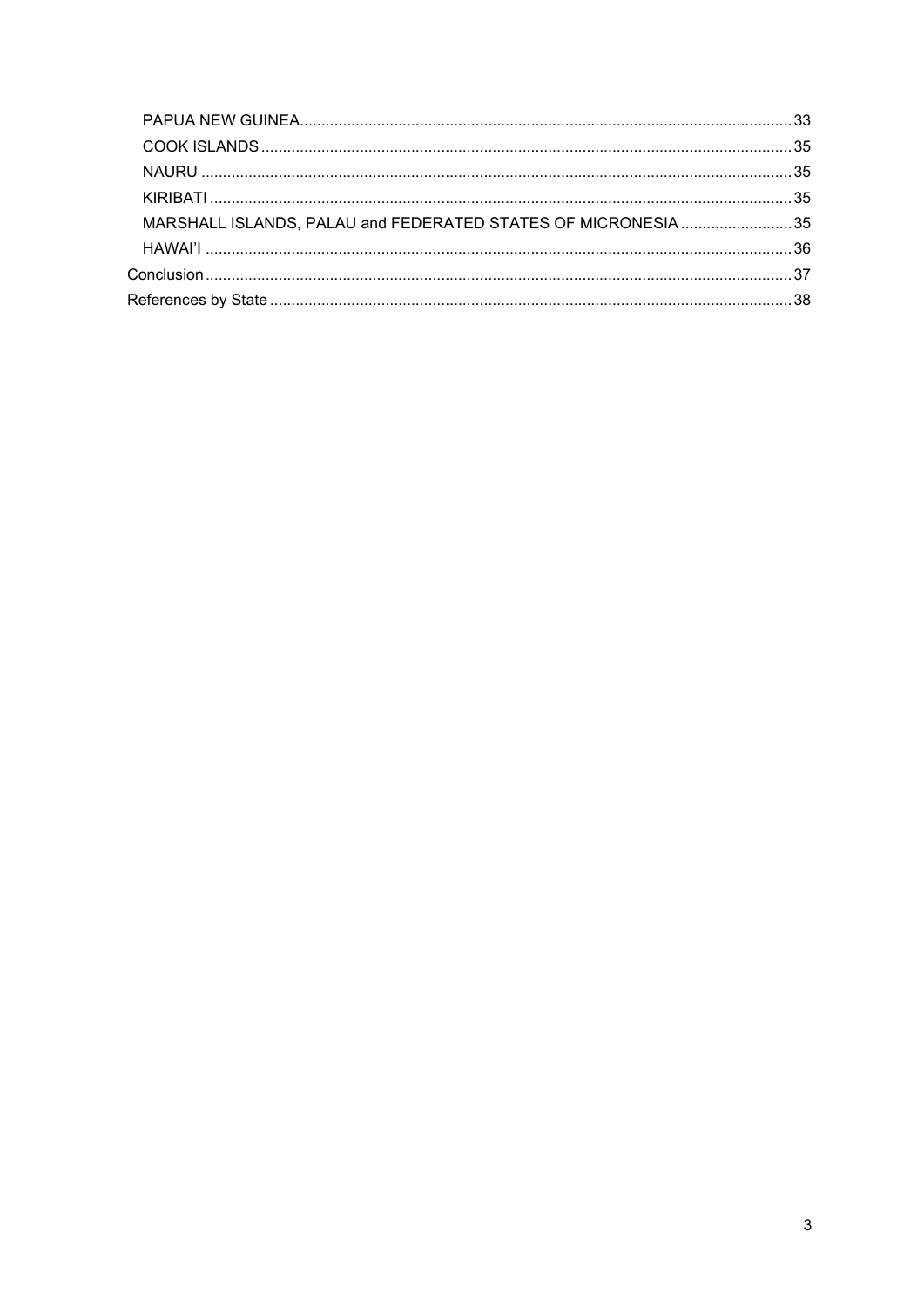# <span id="page-3-0"></span>**Acronyms**

| <b>ASEAN</b>   | Association of South East Asian Nations                                   |
|----------------|---------------------------------------------------------------------------|
| <b>CARICOM</b> | <b>Caribbean Community</b>                                                |
| CAMC           | <b>Caribbean Association of Medical Councils</b>                          |
| <b>CCNE</b>    | <b>Commission on Collegiate Nursing Education</b>                         |
| CDC            | Centre for Disease Control                                                |
| <b>CDE</b>     | Committee on Dental Education of the American Medical Association         |
| <b>CITTI</b>   | Cook Island Tertiary Training Institute                                   |
| <b>CMNHS</b>   | College of Medicine Nursing and Health Science                            |
| <b>CMN</b>     | Council of Nursing and Midwifery (Samoa)                                  |
| <b>CDE</b>     | <b>Commission on Dental Education</b>                                     |
| <b>DHERT</b>   | Department of Higher Education, Science, Research and Technology (PNG)    |
| <b>EQAP</b>    | <b>Educational Quality Assessment Programme</b>                           |
| EU             | European Union                                                            |
| <b>FNU</b>     | Fiji National University                                                  |
| <b>GPA</b>     | <b>Grade Point Average</b>                                                |
| <b>HRDA</b>    | Human Resources for Development Alliance                                  |
| <b>ICN</b>     | <b>International Council of Nurses</b>                                    |
| <b>LCME</b>    | Liaison Committee on Medical Education                                    |
| <b>MBBS</b>    | Bachelor of Medicine and Bachelor of Surgery                              |
| <b>MHESRT</b>  | Ministry of Higher Education, Science, Research and Technology            |
| <b>MHMS</b>    | Ministry of Health and Medical Services                                   |
| MoH            | Ministry of Health                                                        |
| <b>NAACLS</b>  | National Accrediting Agency for Clinical Laboratory Sciences              |
| <b>NCD</b>     | Non-communicable Diseases                                                 |
| <b>NCPNG</b>   | Nursing Council for Papua New Guinea                                      |
| <b>NCSI</b>    | Nursing Council of the Solomon Islands                                    |
| <b>NDH</b>     | National Department of Health                                             |
| <b>NQF</b>     | <b>National Qualifications Framework</b>                                  |
| <b>NZQF</b>    | New Zealand Qualifications Framework                                      |
| <b>NUS</b>     | National University of Samoa                                              |
| <b>PAASCU</b>  | Philippines Accrediting Association of Schools, Colleges and Universities |
| <b>PHMM</b>    | Pacific Health Ministers' Meeting                                         |
| <b>PICTA</b>   | Pacific Islands Countries Trade Agreement                                 |
| <b>PIHOA</b>   | Pacific Islands Health Officers Association                               |
| <b>PQF</b>     | <b>Pacific Qualifications Framework</b>                                   |
| <b>PRQS</b>    | Pacific Register of Qualifications and Standards                          |
| RMI            | Republic of the Marshall Islands                                          |
| <b>RNB</b>     | Regional Nursing Board (Caricom)                                          |
| <b>SSCSiP</b>  | Strengthening Specialised Clinical Services in the Pacific                |
| <b>SPBEA</b>   | Secretariat of the Pacific Board for Educational Assessment               |
| <b>SPC</b>     | Secretariat of the Pacific Community                                      |
| <b>SPCNMOA</b> | South Pacific Chief Nursing and Midwifery Officers Alliance               |
| <b>SPFSC</b>   | South Pacific Form Seven Certificate                                      |
| <b>TEAS</b>    | Tertiary Education Assistance Scheme (PNG)                                |
| <b>TQF</b>     | <b>Tonga Qualifications Framework</b>                                     |
| <b>TNQAB</b>   | <b>Tonga National Qualifications Board</b>                                |
| <b>TVET</b>    | <b>Technical Vocational Education and Training</b>                        |
| <b>VQA</b>     | Vanuatu Qualifications Authority                                          |
| <b>VQF</b>     | <b>Vanuatu Qualifications Framework</b>                                   |
| <b>WASC</b>    | Western Association of School and Colleges                                |
| <b>WFME</b>    | World Federation of Medical Education                                     |
| <b>WHO</b>     | World Health Organization                                                 |
| <b>WPSEAR</b>  | Western Pacific and South East Asia Region                                |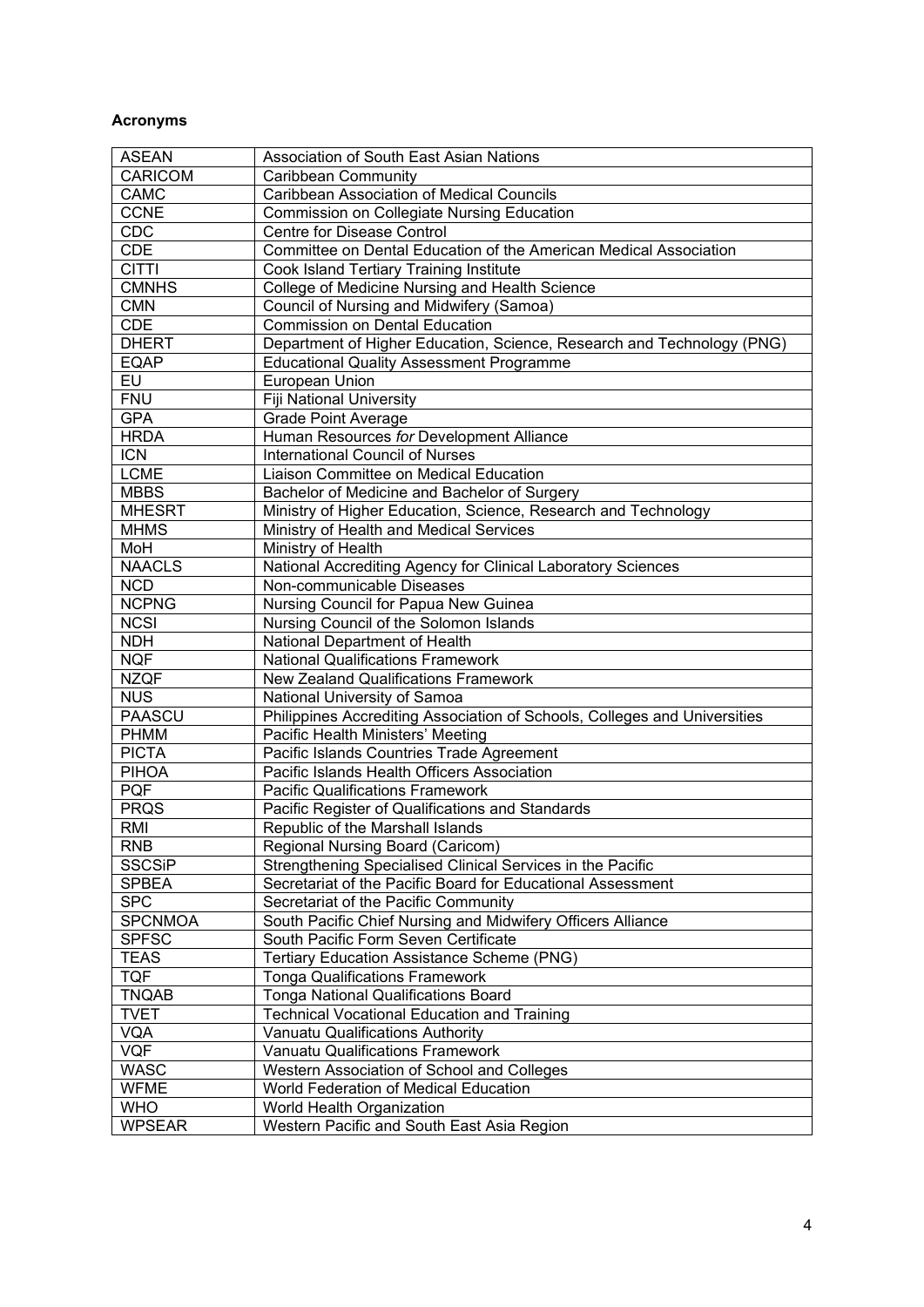# **Health Professions Education in the Pacific Region: standardisation and inclusion in the Regional Framework for Action:**

Graham Roberts PhD, Human Resources for Development Alliance www.hrda.com.au

The paper is presented in 4 Parts.

Part A is an Executive Summary of the issues and findings of this review and the points requiring further discussion. Part A also includes some discussion points and recommendations for consideration by Pacific health leaders, partners and stakeholders.

Part B introduces the issues, provides definitions and some orientation to recent developments, particularly the implementation of the Pacific Qualifications Framework (PQF).

**Part C** is an inventory of health professions education programmes available in the Pacific Islands Countries provided by government, statutory, non-government and private sector institutions, and which lead to a formal qualification. An *estimation* of where the awarded qualification may sit on the 10 levels of the PQF is included, as is the identification of the accrediting or approving authority for each programme. Part C also presents a brief overview of the potential for identifying common course curricula within disciplines and across countries.

**Part D** is an inventory of programme accrediting or approving authorities by country and a description of the various organisations and methods of programme accreditation or endorsement currently used for health professions programmes in the Region.

#### <span id="page-4-0"></span>**PART A**

#### <span id="page-4-1"></span>**Executive Summary**

The Pacific Region is progressing towards achieving common levels of higher education qualifications, a common quality assurance approach to education providers' registration, and common methods of accrediting programmes, with anticipated outcomes of international recognition of qualifications obtained in Pacific countries, and improved professional and technical services at home. These activities are being facilitated by the implementation of the Pacific Register of Qualifications and Standards (PRQS) managed by the Secretariat of the Pacific Community (SPC).

Until these region-wide objectives are achieved the countries and education providers in the region are acting independently by establishing diplomatic and professional ties to assist each other in training, experiencing both professional mobility within the region and migration out, suffering shortages of trained staff (some countries in crisis) through insufficient production and retention, dealing with identifying equivalencies for course credit transfers, integrating overseas graduates, opening to private sector providers, struggling to retain regional academics, duplicating teaching materials and employing professionals from other countries.

Regional action on standardisation in higher education may not solve all of these problems, but it will make their management far easier and the outcomes safer. The main causes of mortality and morbidity in the Pacific are regional and the importance of strengthening health professional education to produce competent health professionals capable of delivering quality and safe health services is a common concern.

The Pacific health sector is progressing from the position where health programme providers were governed by their national ministries of health and their programmes authorised and approved by statutory professional registration authorities, such as councils of medicine and nursing (and others). The primary purpose of these professional bodies is to register and govern the professional conduct of graduates of approved courses, and to assess the qualifications of external applicants for national registration.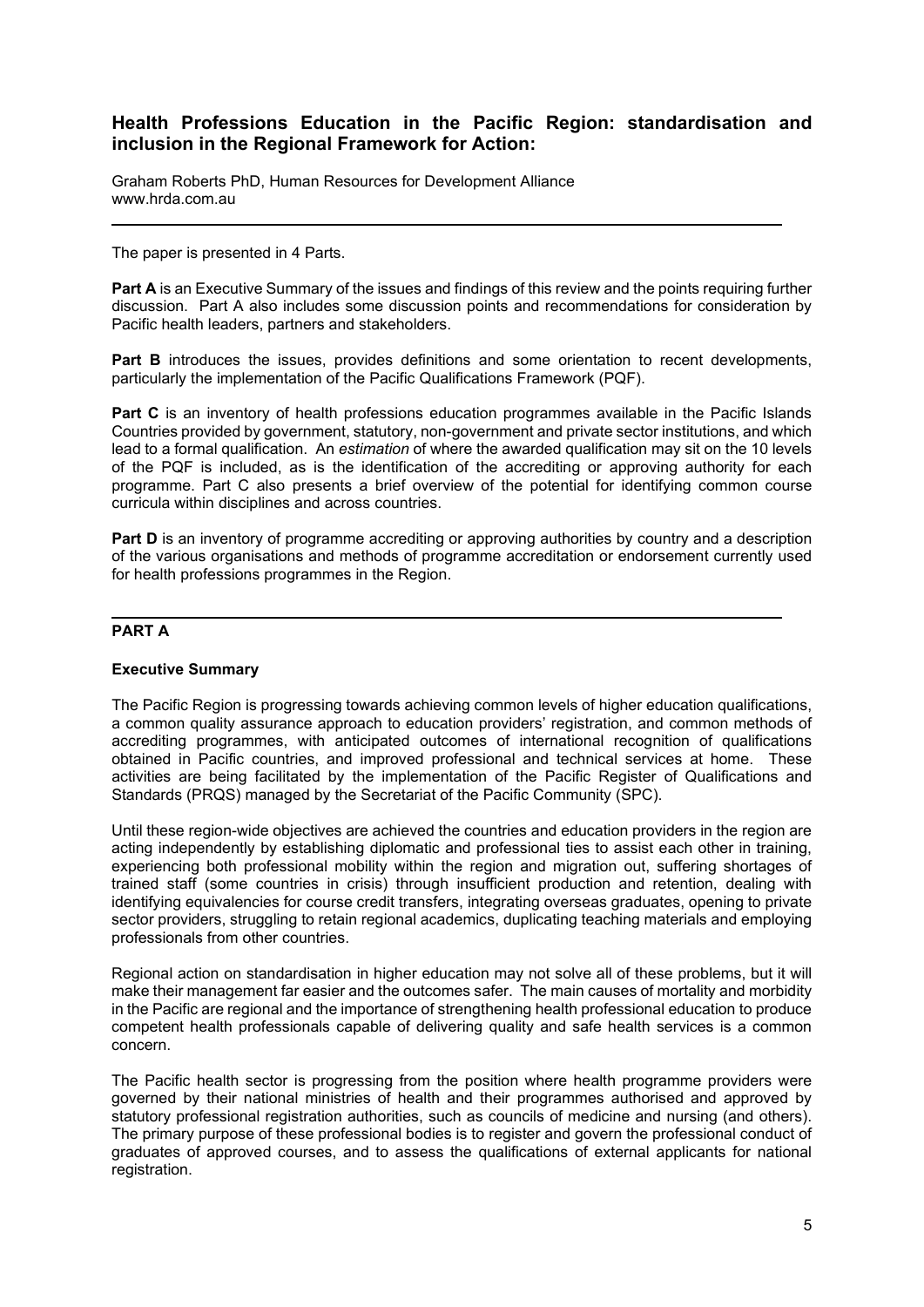With the more recent entry of health professions education into the university sector the role of the professional registration authorities remains one of programme review and advice but provided to university senates rather than ministries of health, and the accreditation of programmes within a national qualifications framework (NQF) becomes a responsibility of the University Council.

The Pacific Qualifications Framework (PQF) is a 'translation device' used to draw comparisons among the various NQFs in the Region. It could be anticipated that when the NQFs translations are completed that the countries will have aligned their educational award systems on the basis of a common reference point (the PQF), and have a better understanding of programme comparability.

However, the region still has significant progress to make to all of the complex changes needed to achieve valid region-wide comparisons, from school leaving standards, entry into programmes on the PQF, to governance arrangements of institutions and providers, to the creation of clear and comparable processes of programme accreditation/approval and to the legislative and bureaucratic changes to manage and audit new systems.

Entry into health professions education commences on obtaining required scores in national secondary school leaving examinations, or in the regional school leaver equivalent examinations – the USP full Foundation Year or SPC's Educational Quality and Assessment Programme (EQAP) managed South Pacific Form Seven Certificate (SPFSC) equivalent to national Grade 13 examinations. The development of regional school leavers examinations is a way to standardise entry into higher education, however, at present, there is still a need to identify the equivalences of the various national high school completion examinations (Years 12 and 13).

A review of the health professions education courses available in Pacific countries identified 250+ individual programmes (all disciplines and all levels). Given that all programmes require academic support, teaching materials and resourcing it could reasonably be assumed that significant rationalisations around standardised programme cores could occur within disciplines across the Region.

A common factor in the health sector is that all countries of the region need competent health practitioners, trained in quality education programmes by quality academic staff to make safe judgements in support of the Healthy Islands Vision. All of the health professions lend themselves to the creation of common curricula and teaching materials, common methods of assessment of competency and common professional standards. Yet in some disciplines individual countries have developed their own programmes (often with international consultants and donor support) and most have attempted to provide them on their own. To confound the issue further, graduates of international programmes (e.g. undergraduate medicine in Cuba and China) are returning to the Pacific to seek registration to practice in Pacific countries.

The international community is addressing these issues on a regional basis. The Caribbean Community (CARICOM) holds regional professional registration examinations and is progressing towards common competency based curricula; and the European Union (EU) has a system of equivalencies that allow professional mobility between countries of the region. The ASEAN community is progressing in a similar direction. In the Pacific, arrangements for professional mobility remain largely informal.

This proposal for the Pacific Region is to develop a regional framework that consists of a set of agreed principles, practices, procedures and standardised terminology intended to ensure effective comparability of qualifications and credits across borders in the Pacific, to facilitate mutual recognition of qualifications among countries, to harmonise qualifications wherever possible, and create acceptable regional standards where appropriate.

In summary*,* the proposal to standardise health professions' education in the region meets all of the criteria for inclusion in the Regional Framework for Action; i.e. that it should establish a shared norm or standard, establish a common position on an issue, deliver a public good which is regional in scope, realise economies of scale; overcome national capacity constraints; complement national governments where they lack capacity, facilitate economic or political integration, and that where benefits accrue subregionally the contribution to broader regionalism should be clear.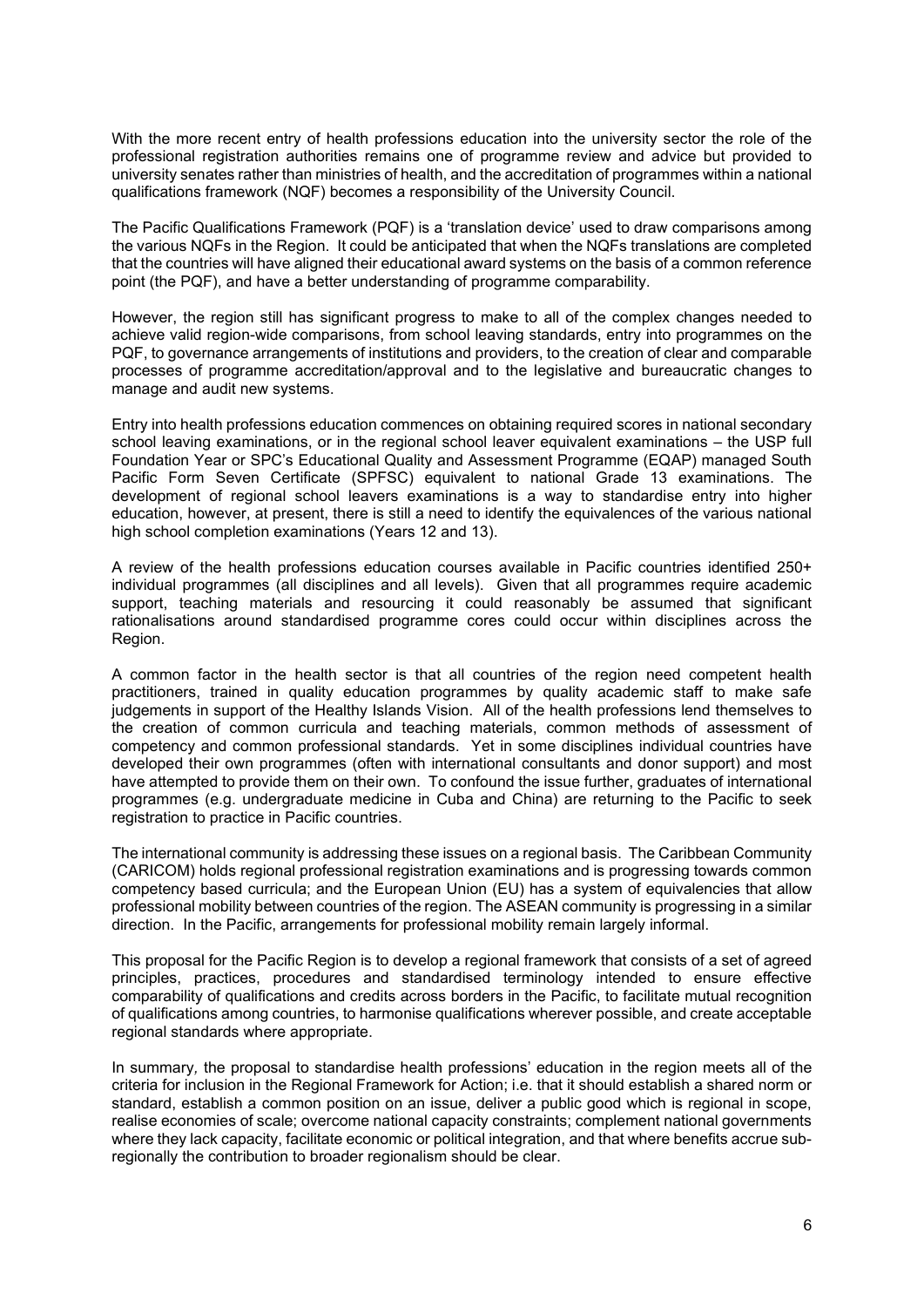Accordingly, a number of recommendations are presented.

**Recommendation 1:** That Pacific health leaders advocate for and support further progress towards the development of a regional framework for health professions education competencies, standardized programme accreditation processes and quality standards.

**Recommendation 2:** That countries with limited academic capacity, or opportunities for clinical learning, seek collaboration and support to meet regionally agreed health professional education standards.

**Recommendation 3:** That work be undertaken to identify current programme accreditation or approval processes in use and to collaborate with countries to develop common frameworks for each discipline.

**Recommendation 4:** That a focal point for liaison with country professions' representative groups be set-up to convene meetings to develop profession specific criteria to support the standardization of programme accreditation processes for each discipline and the acceptance of common competency-based curricula.

**Recommendation 5:** That a strategic alliance of health leaders, partners and stakeholders monitor the progress towards standardization of health professional education in the Pacific Region and within the Pacific Framework for Action.

**Recommendation 6:** That comparative country deficits in academic capacity or programme quality are brought to the attention of regional agencies and/or donor supporters, to seek assistance to address deficits directly, or to support 'twinning' or other partnerships with countries or external institutions.

**Recommendation 7:** That in accordance with test item 4 of the *Framework for Pacific Regionalism* this issue be placed on the agenda of the annual PHMM to oversee progress of the above recommendations.

#### <span id="page-6-0"></span>**Discussion Points**

The following notes are provided to stimulate discussion on establishing an education framework that has truly regional characteristics; where neighbouring countries work towards common standards and assist each other to achieve them.

There is no doubt that some countries in the region are experiencing significant human resourcing problems in the health sector, both in numbers of staff, in quality of graduates and in deployment to rural and remote areas. The current large number of education programmes in the Pacific health sector (250+) and the varying country capacity to provide quality professional education will impact on the quality of services and limit progress towards achieving the Healthy Island vision.

A truly regional approach to health systems staffing would allow for regionally agreed forms of supported intra-regional professional mobility and the potential to fill critical staffing gaps with staff trained to a regionally agreed standard.

#### <span id="page-6-1"></span>**1. Regionalism**

The question as to whether a regional action approach could be taken to health professions education was raised at the 9<sup>th</sup> Pacific Health Ministers Meeting in 2011, primarily to "develop a regional framework for regional professional competencies, accreditation and standards". Regionalism is being addressed in other areas, and the criteria for acceptance of regional initiatives have been defined. The *Framework for Pacific Regionalism* endorsed by Pacific Islands Forum Leaders in July 2014, contains 7 tests against which new initiatives will be tested for inclusion in regional action frameworks.

In summary, six of the test items are: *the market* - not to involve a service the private sector can supply well; *sovereignty* – countries not regional bodies should decide; *benefit* – it should bring substantial net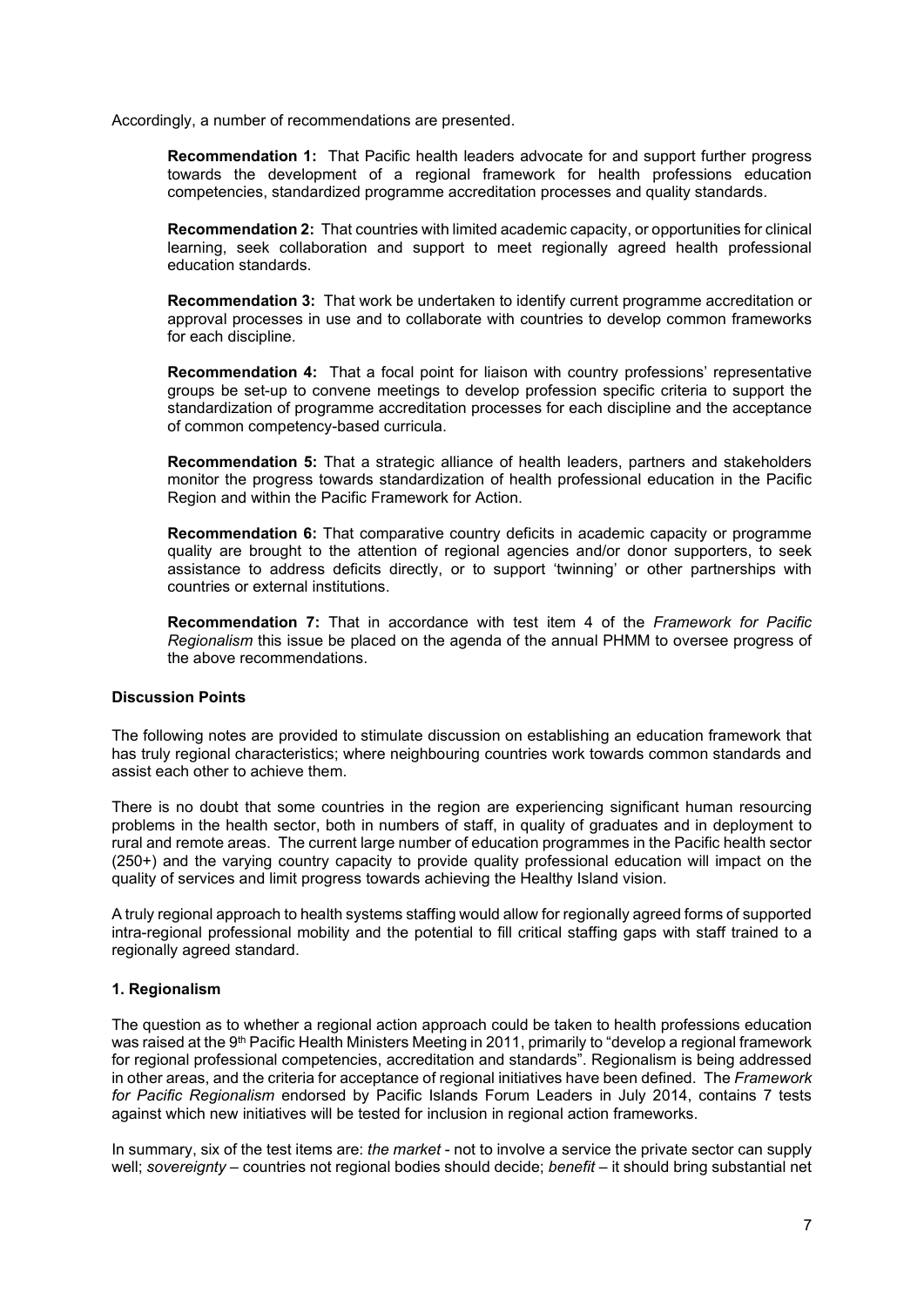benefits; *political oversight* – requiring leaders' attention (i.e. not delegated); *risk and sustainability* – sound management and resourcing; and, *duplication* – the initiative should not duplicate a current effort.

The seventh item is *regionalism* – it should establish a shared norm or standard, establish a common position on an issue, deliver a public good which is regional in scope, realise economies of scale; overcome national capacity constraints; complement national governments where they lack capacity, facilitate economic or political integration, and that where benefits accrue sub-regionally the contribution to broader regionalism should be clear.

The current paper is prepared to facilitate the discussion on the benefits of standardisation (in part or full) of health professions education in the Pacific Region. Based in the initial assessment, it appears that the seven criteria are met, although feasibility of implementation and operationalization in some disciplines requires further discourse.

#### <span id="page-7-0"></span>**2. Standardisation of Programmes**

It is important to note that 'standardisation' as discussed in this paper has two dimensions. The first is structural – starting with provider registration, qualifications of academic staff, adequacy of teaching facilities and materials, course duration, clinic rotational requirements etc. These structural items are subject to administrative audit, as performed by EQAP and the various national qualifications authorities.

The second is to do with professional content – where students are educated to achieve the same minimum set and level of competencies, as assessed by a commonly applied method. (That additional sub-regional or country specific competencies are needed is acknowledged). When professional agreement has been achieved it becomes a component of programme audit.

That there are so many (250+) health professions programmes available in Pacific countries justifies the need to consider standardization and common quality assurance mechanisms. It raises questions of the potential for rationalisation of programmes and their delivery between or among countries, of common core curricula and competency assessment, course materials and practical experience requirements, of regional academic staff support, of quality graduates and of economies of scale.

Standardisation of curricula developed by regional stakeholders may be a way to reduce potential deterioration in quality of both training and health services as staffing shortages take effect. Small country programmes may benefit by collaborating with a neighbour(s) to create economies of scale and maintain common standards to produce quality graduates. In some disciplines a multilateral approach may be more sustainable. The Strengthening Specialist Clinical Services in the Pacific (SSCSIP) programme provides a regional model of collaboration.

Standardisation could produce an outcome that is both academically sustainable and cost-effective across the region. It could rationalise the design and development of competency-based curricula, create common standards of student assessment, make the best use of limited numbers of wellqualified academic staff in the region and ensure that educational standards are maintained, so that intra-regional workforce sharing becomes one of the solutions to workforce shortages.

**3. Professional Registration Examinations.** An alternative (or complementary) approach to programme standardisation is to standardise the assessments of graduates for purposes of professional registration, as in the Caribbean Community (CARICOM), where graduates of programmes from various institutions in the participating countries are able to sit a common regional registration examination, which, if passed, facilitates employment within the CARICOM region. In the health sector this approach is governed by the Caribbean Association of Medical Councils (CAMC) and the Regional Nursing Board (RNB) and applied in conjunction with regional strategies to set competency standards and strengthen education in all participating countries.

However, to implement such a system in the Pacific will require supporting legislation in each of the participating countries.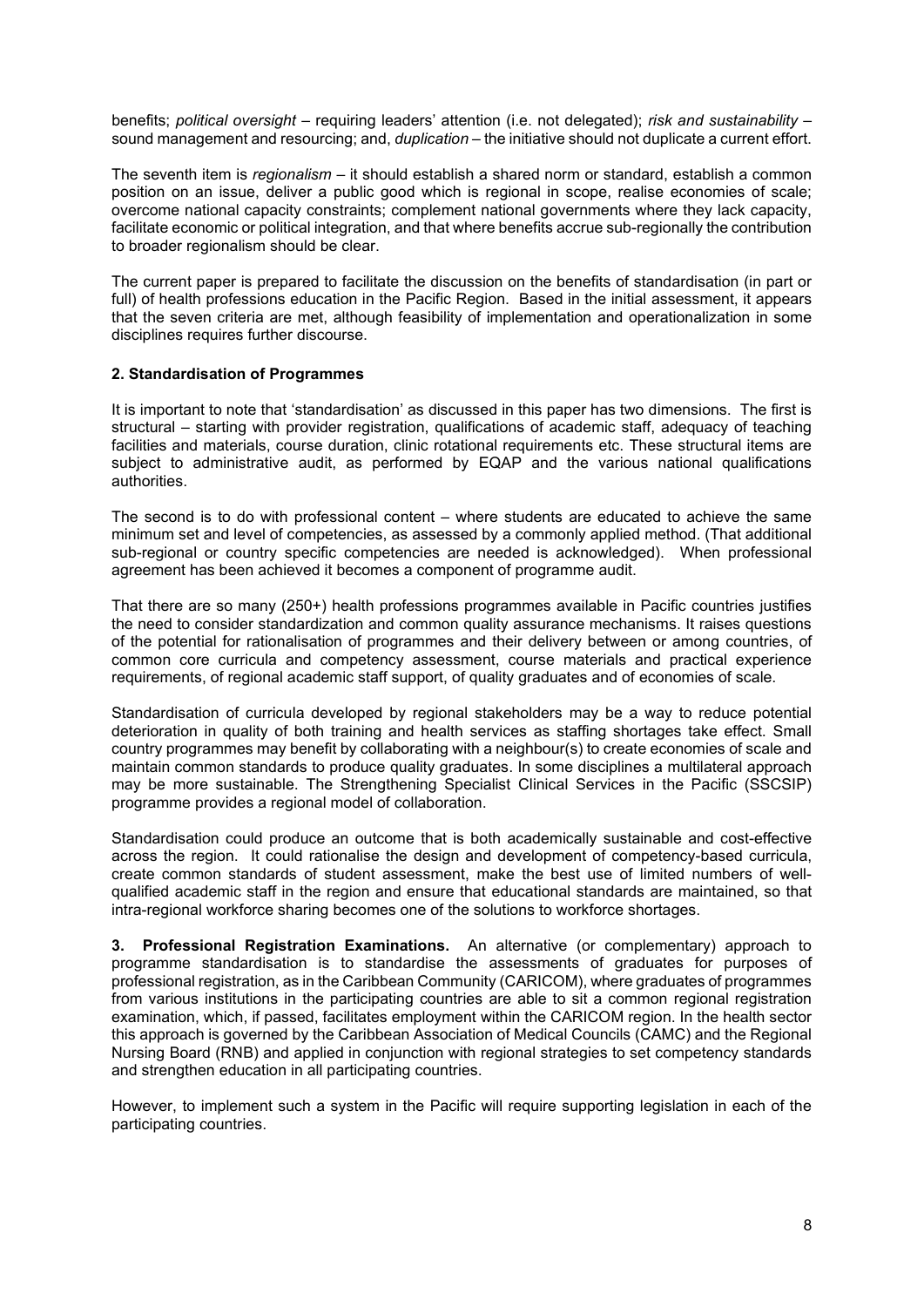#### <span id="page-8-0"></span>**4. Registration of Providers and Accreditation of Programmes.**

While programme approval and accreditation processes currently vary across and within the professions and countries, their development towards a common framework of accreditation can progress from the implementation of the PQF. Some discussion will be needed on the alignment of the PQF with programmes taught in the Northern Pacific, which align with American standards.

In universities, the programme accreditation process is a responsibility of a University Senate, which advises their University Council to endorse the programme on the basis of their own or external reviews of curriculum design, resourcing, qualifications of teaching staff, and methods of teaching and assessment. External accreditation assessors, such as the World Federation of Medical Education (WFME) provide advice to university senates but don't provide accreditation per se.

In colleges, programme approval is a variable process. In Fiji, colleges must apply for registration as a provider and for accreditation of their programmes by the Higher Education Commission. Program accreditation is generally aligned with licensing and registration requirements, so that only graduates of approved programs are eligible for registration and licensed to practice. Employment of graduates by government depends on meeting the standards set by statutory councils (such as nursing, medical and dental councils) which require, for licensing purposes, the completion of an educational programme they endorse as suitable for producing registerable professionals.

Essentially, the joined processes of programme endorsement for professional licensing requires an agreement between the education provider and the end-user (normally governments) on acceptable learning outcomes. That these may vary to some degree according to procedural, geographical and/or cultural contexts is part of the challenge of achieving an acceptable standardisation.

Apart from the American associated sub-region of Micronesia there is no international accreditation of health professionals' education providers in the Pacific Region, nor a regional approach to standardising accreditation. In recent years, the Pacific nursing schools have begun addressing the need for defined and shared competencies based on the agreed Western Pacific and South East Asia Region (WPSEAR, 2003) common competencies, although progress has been slow and applications have been variable, as countries contextualise the competencies for their particular health and social needs. The South Pacific Chief Nursing and Midwifery Alliance (SPCNMOA) has identified this as an urgent agenda for 2016-2018 (SPCNMOA 2014, 2016).

Registration requirements for pharmacists in Fiji refer to having passed an examination in an approved Commonwealth country, while both Solomon Islands and Kiribati refer to The Pharmaceutical Society of Great Britain and Northern Ireland. In Samoa, standards and competencies have been identified for all health professionals, including biomedical scientists. That a large number of organisations are involved in health programme approvals or accreditation in the Pacific Region is evident in the tables below.

#### <span id="page-8-1"></span>**4. Examinations**

**Final-Year School Examinations:** Progressing the roll-out of the South Pacific Form Seven Certificate (SPFSC) examination and the USP Foundation Certificate examination to a greater number of countries and schools will allow for a greater number of young people to compete directly for university entrance, either at home or within the region.

**Professional Registration Examinations:** Given the potential and early reality of the private sector developing courses for health professionals in the region the standard of graduates may vary widely. The application of regional registration examinations could be progressively applied within disciplines across the region.

#### <span id="page-8-2"></span>**5. Common programme audit and assessment methods**

The creation of commonly agreed programme audit and accreditation/approval processes is recommended. All of the processes of provider registration, programme audit and programme accreditation/approval could be standardised across the region to provide a solid basis for comparison.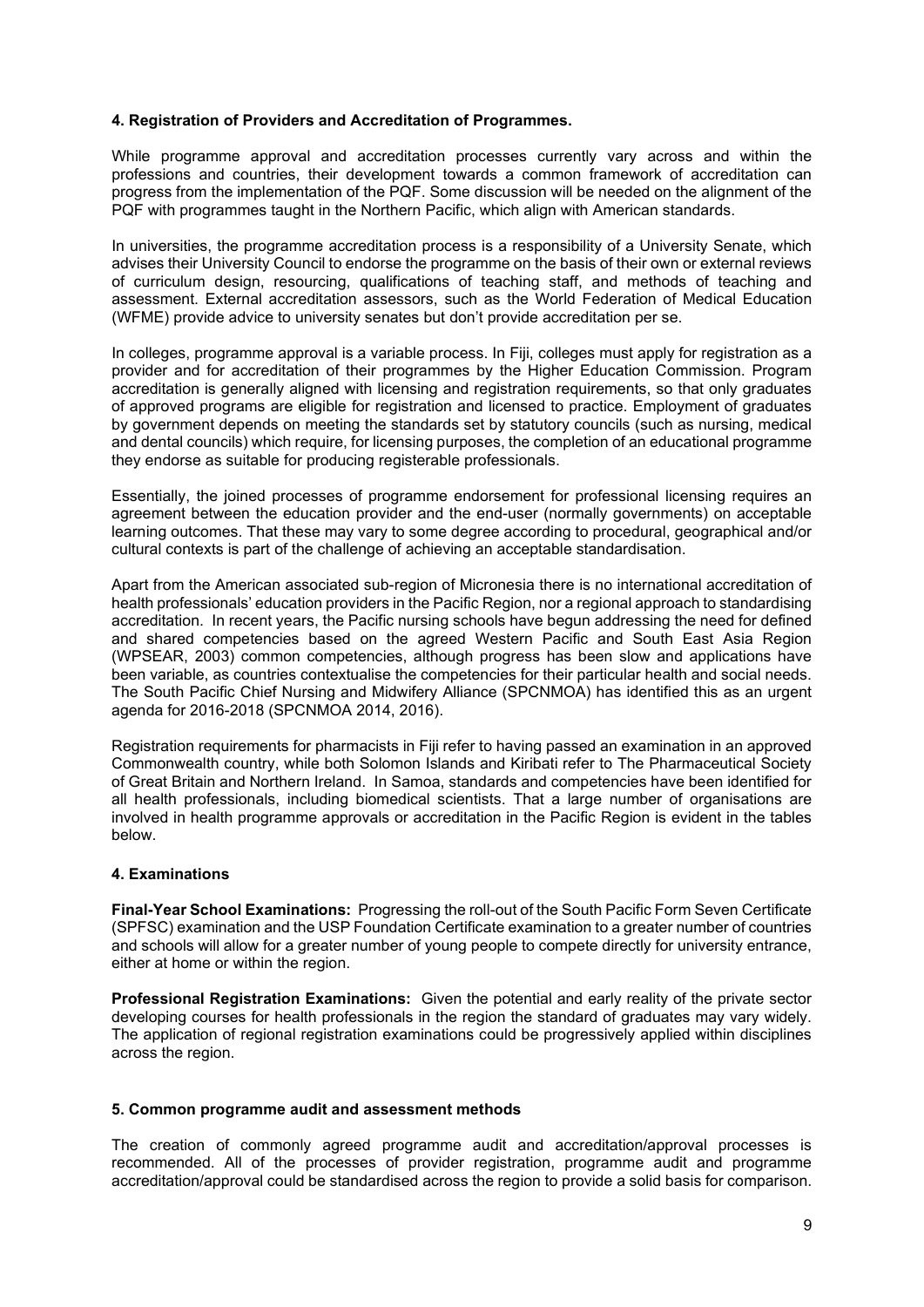Comparison is confounded using differing systems, such as occurred in Fiji where the two medical schools used two different international assessment organisations.

While the PQF and the NQFs form the basis for comparison, they also have the potential to obscure limitations if conducted administratively. It can be anticipated that a greater professional oversight will be needed to ensure programme content is updated and additional professional standards for program accreditation are be developed and applied across all regional providers.

#### <span id="page-9-0"></span>**6. Common Core Content or Competencies**

Epidemiological profiles among the countries in the region are relatively similar apart from the existence of malaria to the west of Fiji, although other factors of the health systems, population and human resources may differ. Where countries are not able to retain committed teachers, the programmes they offer reduced in quality over time. The preparation of common framework for competency based curricula within disciplines would allow for cost savings, reduce duplication, improve materials where they are weak and encourage the best academic staff to remain in the region with greater responsibilities and career potentials to produce competent and practice ready professional.

#### <span id="page-9-1"></span>**PART B. Why standardise health professions education?**

#### <span id="page-9-2"></span>**1. Current Situation.**

The Secretariat of the Pacific Community (SPC) through Educational Quality and Assessment Programme (EQAP) has responsibility for developing the Pacific Register of Qualifications and Standards (PQRS) which addresses the issues of educational comparability, quality and accreditation across the Pacific through the implementation of the Pacific Qualifications Framework (PQF).

The purpose of the PRQS *"is to facilitate the benchmarking of Pacific qualifications against international standards…..through the use of the PQF as a translation device. Qualifications from Pacific Island countries and territories will be referenced against the PQF and a level for registration on the PRQS will be confirmed….the PQF will also be the instrument that will establish comparability of Pacific qualifications with other international education and training systems*.

The Northern Pacific and Hawai'i are affiliated with the American accrediting agency, the Western Association of Schools and Colleges (WASC) which provides 3 types of accreditation: regional, institutional and specialized or professional programmes. Aligning their programmes with the PQF is yet to occur.

In 2014 the College of Medicine, Nursing and Health Sciences of Fiji National University (FNU) organised a *Pacific Health Education Forum* which recommended "the compilation of a comprehensive report mapping out the number/location of training institutions in the Pacific providing health and medical related education/training and a list of accredited training courses and programmes provided by these institutions".

This paper addresses that recommendation in the context of the Pacific Framework for Action 2014 and the potential to adopt a regional approach to health professions education, quality assurance of programmes, economies of scale, to support countries unable to develop or maintain quality education programmes on their own, and to address issues of staff mobility and retention in the region. This issue is made more urgent as many health professionals trained in the Pacific migrate out of the region, while other countries experience major staff shortages due, in large part, to the failure to produce staff in sufficient numbers.

Pacific education institutions and national licensing authorities have begun to address the complex issues of quality assurance associated with programme provision and standardisation of professional and technical courses; and to integrate significant numbers of new graduates of diverse programs into their national health systems. Most have devised their own systems of approvals based on the authorities of their universities, training schools, professional councils and/or ministries of either health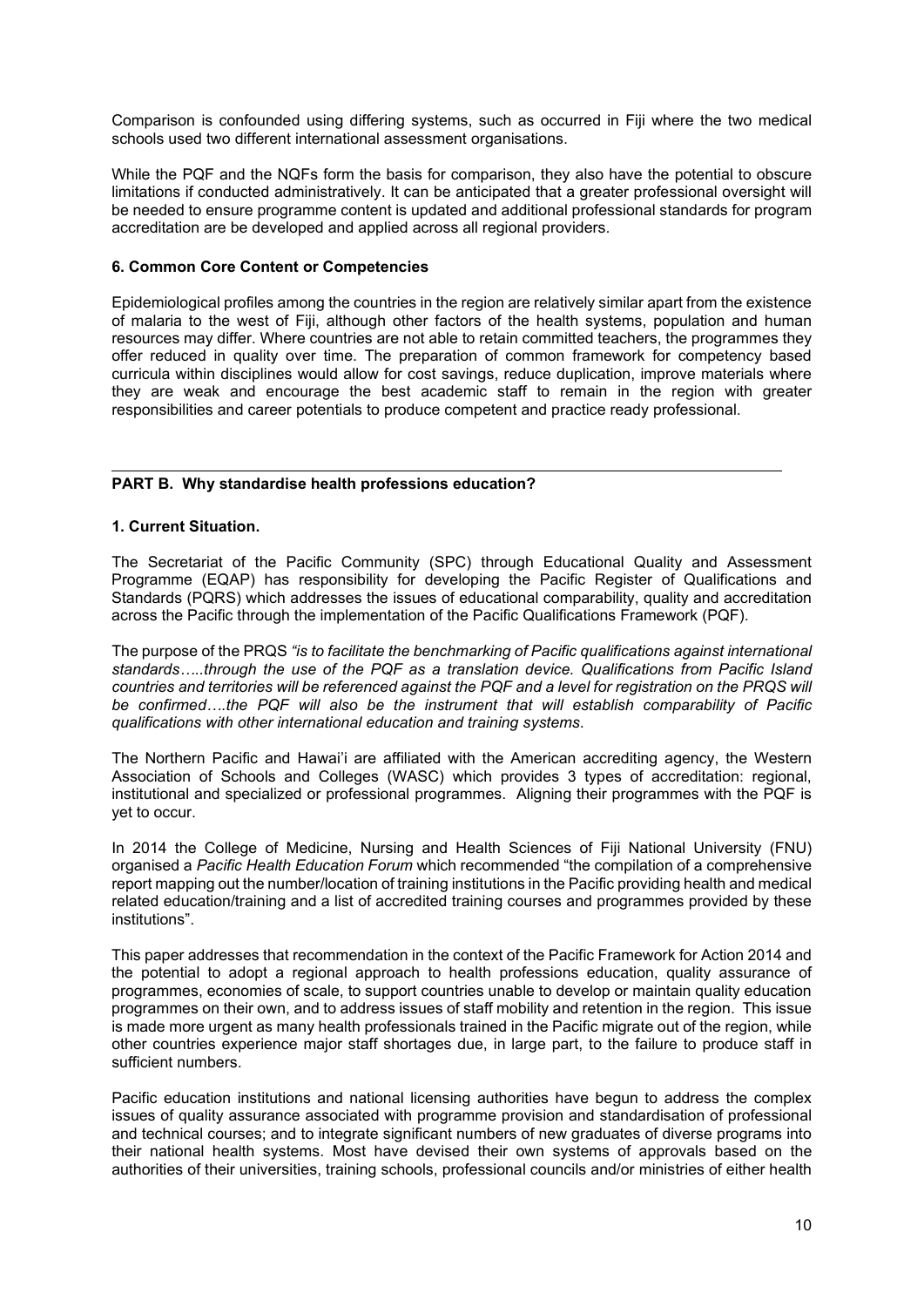or education. Some programmes are externally accredited, particularly in countries affiliated with US systems of education. Registration and licensing as a health practitioner in the Pacific is conducted by each sovereign state and depends on the requirement of graduation from a program approved by the relevant professional council. This has become more difficult with the return of internationally trained students.

As yet there is no formalised agreement on health professional mobility in the Pacific. Individual professionals do move between countries in the Pacific, mostly informally, based on an acceptance of the qualifications obtained in certain 'historically endorsed' institutions, such as the Fiji School of Medicine or the University of Papua New Guinea. The achievement of standardisation and the recognition of levels of comparability where they exist will be a necessary basis of any future agreement on the transferability of qualifications and intra-regional professional mobility in the Pacific. Students also move between countries, so the potential to provide common standards that facilitate the credittransfer of courses will allow for the continuation of study within the region.

Inter-country professional mobility is a widely recognised international reality, at times supported through regional agreements, such as in the European Union (E.U.) and the Caribbean Community (CARICOM) that allows the free movement of professionals provided they have graduated from a government registered education provider. ASEAN countries are moving towards adopting the ASEAN Economic Community Framework 2020 to facilitate mobility of doctors, nurses and dentists.

The development of the Pacific Qualifications Framework (PQF) is a move towards achieving a regional standardisation of practice and education, so that the graduates of the many and various country level programmes would have guaranteed reciprocity of qualifications recognition within the region.

That Pacific health professionals have access to courses provided outside the region is acknowledged. The purpose of the current paper is to provide sufficient information on Pacific providers and programmes to allow discussion of the strategic opportunities for strengthening health professional education in the Pacific, to establish common standards, set common principles and procedures on quality assurance, facilitate professional mobility and intra-regional employment and to co-operatively fill health sector human resource gaps within the region.

#### <span id="page-10-0"></span>**2. Background**

#### <span id="page-10-1"></span>**2.1. Recent literature**

Much of the recent literature on health professions education in the Pacific is accessible on the Human Resources for Health Knowledge Hub @ University of New South Wales. Particular reference is made to *Accreditation of Healthcare Professionals Education Programs, A Review of International Trends and Current Approaches in Pacific Countries*.

#### <span id="page-10-2"></span>**2.2. Endorsement**

An important driving force for standardisation in the Pacific is the 2011 recommendation by the Pacific Ministers of Health Meeting in Honiara to develop a regional framework for professional competencies, accreditation & standards. *"Regional development partners, in consultation with relevant national authorities, are encouraged to develop and implement Pacific-wide initiatives including: professional competencies and standards; a Continuing Professional Development Accreditation framework; model legislation, bridging courses and reintegration programmes; and a specialist clinical services support programme*". (Ninth Meeting of the Ministers of Health, Honiara 2011.)

# <span id="page-10-3"></span>**2.3. Definition of Accreditation**

Accreditation is a process designed to confirm the educational quality of new, developing and established education and training programs. An assessment for confirmation is usually carried out by peer/third party reviewer against established standards/outcomes, which makes a recommendation to the educational provider to accredit the course, or to undertake further developments. Programmes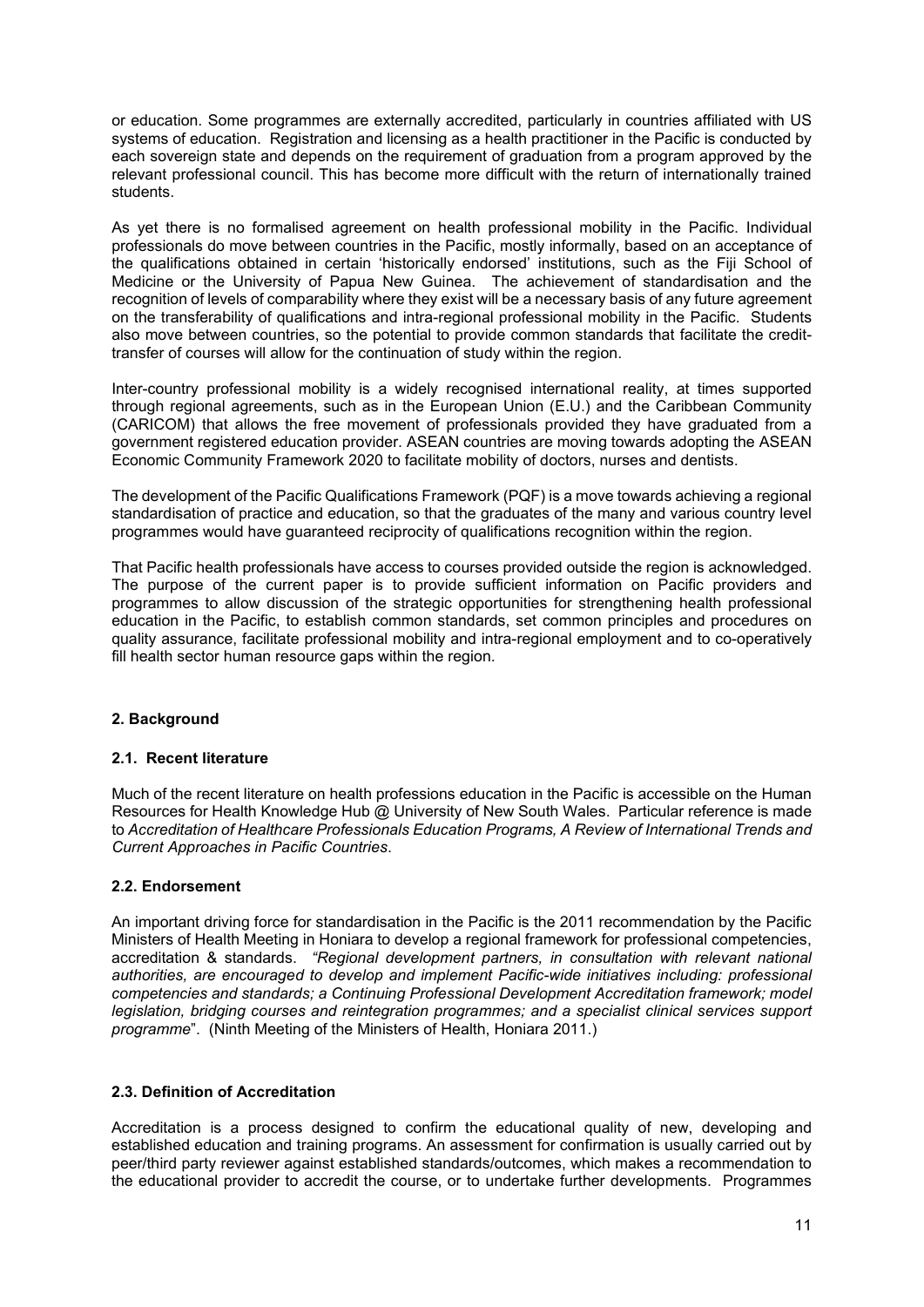delivered in countries of the Northern Pacific affiliated with the United States are accredited by US institutions, such as the *Western Association of Schools and Colleges*. Medical programmes in the Pacific are generally and periodically assessed by an international assessment organisation, usually the *World Federation of Medical Education* (WFME) which makes its' recommendations to the Academic Senate of the medical education provider.

### <span id="page-11-0"></span>**2.4. Registration/Licensing**

There is a clear link between programme accreditation and professional registration, where the graduates of an accredited or approved programme achieve registration by a national licensing authority; in the Pacific, usually by a medical, dental or nursing council constituted by an Act of Parliament. Some allied health professions holding qualifications from an approved programme are licensed to practice by a relevant national board, such as a pharmacy and poisons board, a radiation board or an allied health professionals' council.

The first regional consultation of professional associations in 2014 was organised by SPBEA/EQAP as within the countries there is no single national agency for professional associations or licensing authorities. Individual professional associations and licensing authorities in each country were invited. During the consultation, the Medical and Nursing Associations had the opportunity to compare their registration standards and licensing criteria. In order to continue this process in line with the current recommendations, it will be necessary to identify a regional focal point to convene and facilitate the regional discussions on the processes of achieving standardised programme review and national registration/licensing requirements.

# <span id="page-11-1"></span>**2.5. Qualification Frameworks**

Most Pacific countries have begun to develop National Qualifications Frameworks (NQF) most of which conform to the 10 levels of the Pacific Qualifications Framework (PQF). The PQF is largely structurally consistent with the levels of the Australian and New Zealand Qualifications Frameworks and is being used in the Pacific as a 'translation device' in order to identify programme comparability across countries. Qualification Frameworks are being developed internationally in accord with regional agreements, such as the PICTA agreement in the Pacific. The Brisbane Communiqué from a meeting of the Asia‐Pacific Ministers for Education in 2006 resolved that the Asia‐Pacific Region collaborate on:

- a quality assurance framework for the region linked to international standards, including courses delivered online.
- recognition of educational and professional qualifications.
- common competency‐based standards for teachers, particularly in science and mathematics.
- the development of common recognition of technical skills across the region in order to better meet the overall skill needs of the economic base of the region.

**Extracts** from SPC's *Pacific Qualifications Framework*, Secretariat of the Pacific Board for Educational Assessment, (Secretariat of the Pacific Community), Suva, Fiji, 2011.

**"1**. At the Pacific Forum Education Ministers' inaugural Meeting in Auckland in 2001, it was agreed to 'consider the setting up of a regional qualifications framework covering basic, primary, secondary, TVET and tertiary education benchmarked against appropriate international standards and qualifications'.

**2**. At a meeting of the Pacific Heads of Education Systems in 2003 in the Cook Islands, the diversity of education and training environments in the Pacific region was recognised. It was agreed that the development of a Pacific qualifications register should precede the Pacific qualifications framework. The meeting recommended this to the Ministers for Education, and it was endorsed at the Forum Education Ministers Meeting in May 2005 in Samoa.

**5.** Pacific leaders have actively encouraged the mobility of labour as a means of improving the livelihood of Pacific people. The national qualifications frameworks and the *Pacific Qualifications Framework* (PQF) are enabling mechanisms that will facilitate implementation of the *Pacific Island Countries Trade Agreement* (PICTA) and in particular the Trade in Services component.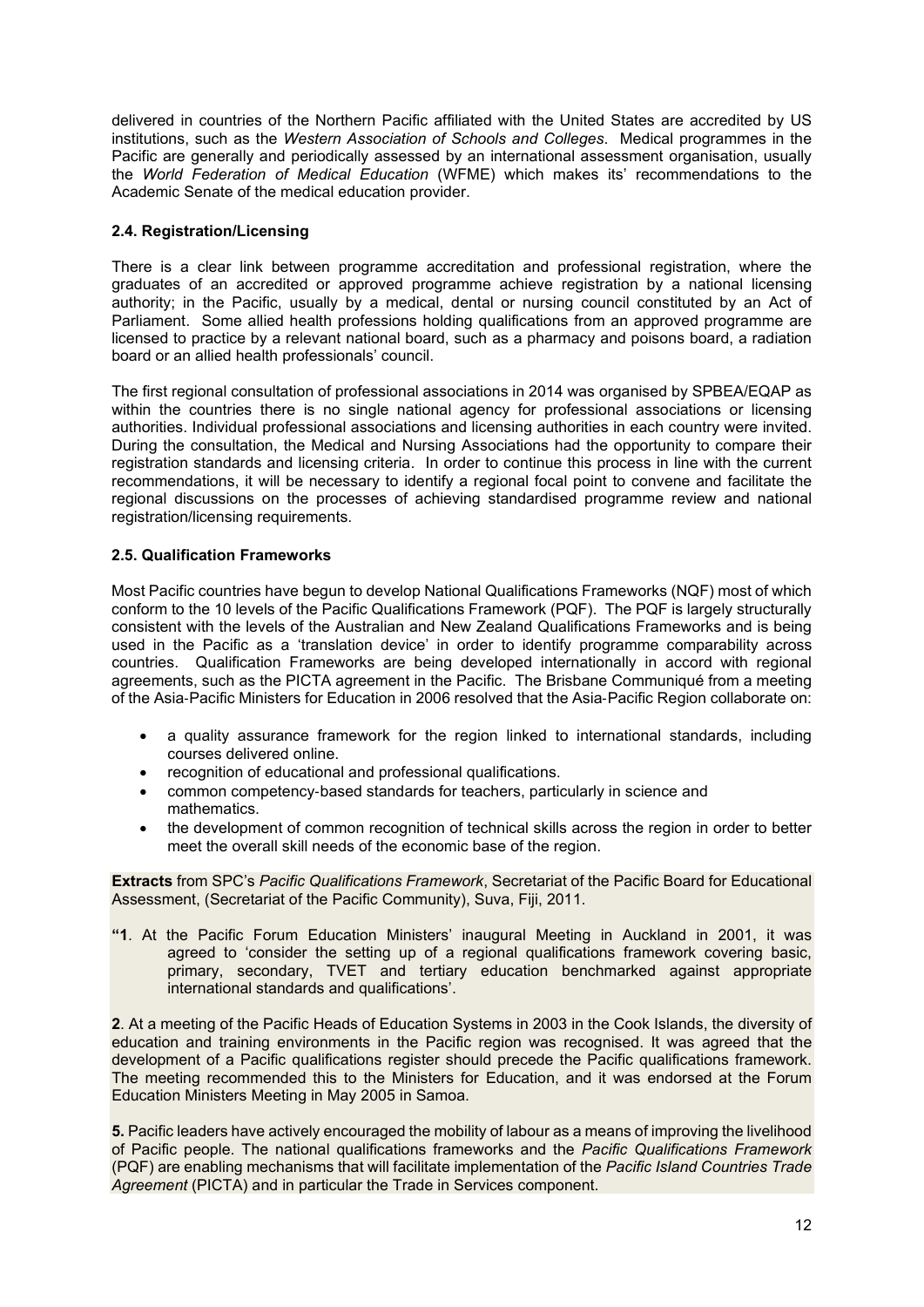**Part B. 2.** In the Pacific, Fiji, Papua New Guinea, Samoa, Solomon Islands, Tonga and Vanuatu have made progress in their development of national qualifications agencies and national qualifications frameworks. Cook Islands, Niue and Tokelau are aligned with the New Zealand Qualifications Framework. The Northern Pacific Countries (Federated States of Micronesia, Palau and Republic of the Marshall Islands) seek accreditation from the Western Association of Schools and Colleges of the United States. Kiribati, Nauru and Tuvalu are continuing to work with SPBEA to explore options most appropriate for their needs\*.

**G. 31.** The rate of registration of qualifications on the PRQS will be determined primarily by two important factors. The first is the rigor with which quality assurance is exercised at the accreditation of programmes. The second is the level of confidence of national accrediting agencies in carrying out the referencing of qualifications against the PQF.\*\*

**G. 34**. For the Pacific region, there are common elements among national qualifications frameworks that will facilitate the articulation of qualifications between the various systems, including: most have ten levels from certificates to doctorate degrees.

Levels 1 to 4 are certificates. Levels 5 and 6 are diplomas. Level 7 is the bachelor degree and graduate certificates and graduate diplomas. Level 8 is bachelor with honours and post‐graduate certificates and post‐graduate diplomas. Level 9 is the master's degree. Level 10 is for doctoral and post-doctoral degree."

\* Kiribati and Tuvalu have now adopted the PQF as their national qualifications framework. \*\* the referencing of NQFs against the PQF is now complete and it is now determined that the NQFs are comparable to the PQF. Similarly, for the Pacific Quality Assurance Framework and the national quality assurance frameworks.

Progress has continued on developing NQFs that align with the PQF, although further work is needed to create comparable educational structure both within countries and the region. For example, in some countries the Ministry of Health still has responsibility for the majority of nursing schools (PNG, Kiribati), in some that has been transferred to the Ministry of Education (Fiji, Tonga, Samoa) and nursing is now taught in autonomous universities, while in all cases the providers liaise with the appropriate national professional council (i.e. medicine, nursing, dental and other) or, as in the northern Pacific to an external (i.e. US) agency.

As countries adapt internal structures and change organisational roles to develop their systems for implementing their NQF some variation in governance and management structures across the region may remain. The task of understanding how these differing structures impact on the quality of education and the comparability of levels of award will be a component of PQF implementation.

During a consultation coordinated by EQAP in 2016 on mapping of the Pacific Register of Qualifications and Standards' against the relative NQFs, Fiji, Samoa, Tonga and Vanuatu confirmed the comparability with the PQF, while Kiribati and Tuvalu have adopted the PQF. Papua New Guinea's higher education structure differs and is currently under review (PNGDHERST 2016). It is critically important that this process is genuinely consultative, respectful of sovereignty and not seen to be imposed.

The PQF is consistent with both Australia's NQF and New Zealand's NQF, however, it is important to acknowledge that attainment of an equivalent level of award does not automatically attach to international professional mobility. Professional mobility depends on meeting the standards and requirements of national professional bodies, trade agreements, obtaining visas, language competency and (often) further study. In this regard the use of the words 'international standards' in Pacific higher education applies mainly to the Pacific community of nations, while the broader definition of international (i.e. global) is more difficult to attain.

This issue of international recognition of the qualifications attained from Pacific higher education providers is more complex than it appears in a simple comparison of PQF and NQF levels. Historically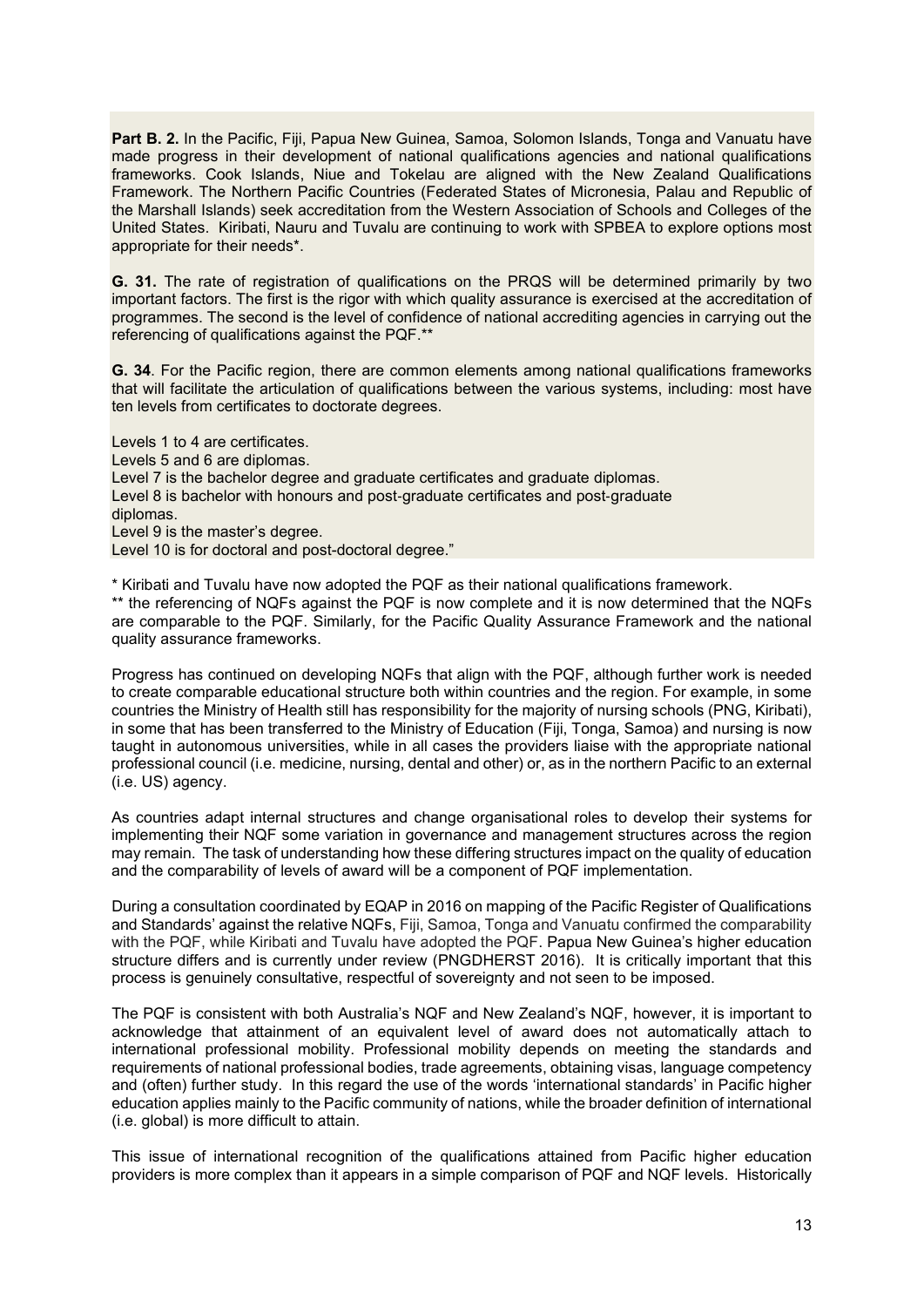there has been a concern that the Pacific counties may train people for overseas employment markets. An alternative view is that the export of graduates contributes to the national economy through remittances to families, however, the issue remains sensitive but worthy of debate and economic analysis.

#### <span id="page-13-0"></span>**2.6. Entry Level Requirements and Payment of Fees:**

Entry into a commencement level programme, such as a nursing diploma, is dependent on final year high school completion at specified minimum aggregates and with grades in specified subjects according to the program applied for. Study beyond introductory level usually requires the attainment of the prior level of qualification in a stepwise progression, as in the PQF and in most NQFs.

The standardization of entry requirements for further education would depend on the equivalence of high school curricula and examination results across the region. This is the domain of the EQAP and their assessments of the comparability of final high school examinations is an important starting point. EQAP coordinates and a regional examination for school leavers - the South Pacific Form Seven Certificate (SPFSC) commenced in 2014 and offered by 18 schools in 5 different countries (5 in Kiribati, 1 in Samoa, 1 in Solomon Islands, 1 in Tuvalu and 10 in Vanuatu). Apart from Tonga whose Form 7 exam is similar to SPFSC in the sense that it is also outcomes based, the exams offered by other countries are national examinations. The SPFSC now gives the region a qualification that is regionally and internationally recognised and which serves to certify secondary school completion, provide higher education entry level certification and aids employee selection.

Programme entry requirements are also influenced by demand and supply issues for either student numbers or for health staff, both of which may compromise quality; by dropping entry standards to have sufficient students to run a program, or by graduating insufficiently trained or experienced staff to fill a service gap.

With the importance attached to both education and health in the Region all countries subsidize higher education in the health sectors through a variety of national scholarships and fee waivers. Beyond the limited numbers of scholarships available across all sectors, most health professions programmes are available to fee paying students if they meet entry requirements and if places are available. Some students are supported by donor funds managed through a national agency. All post-basic programmes require candidates to hold the preceding award and, usually, to have a prior period of professional practice of up to 5 years. Table 1 provides an overview of entry requirements for identified programmes and the arrangements for the payment of fees.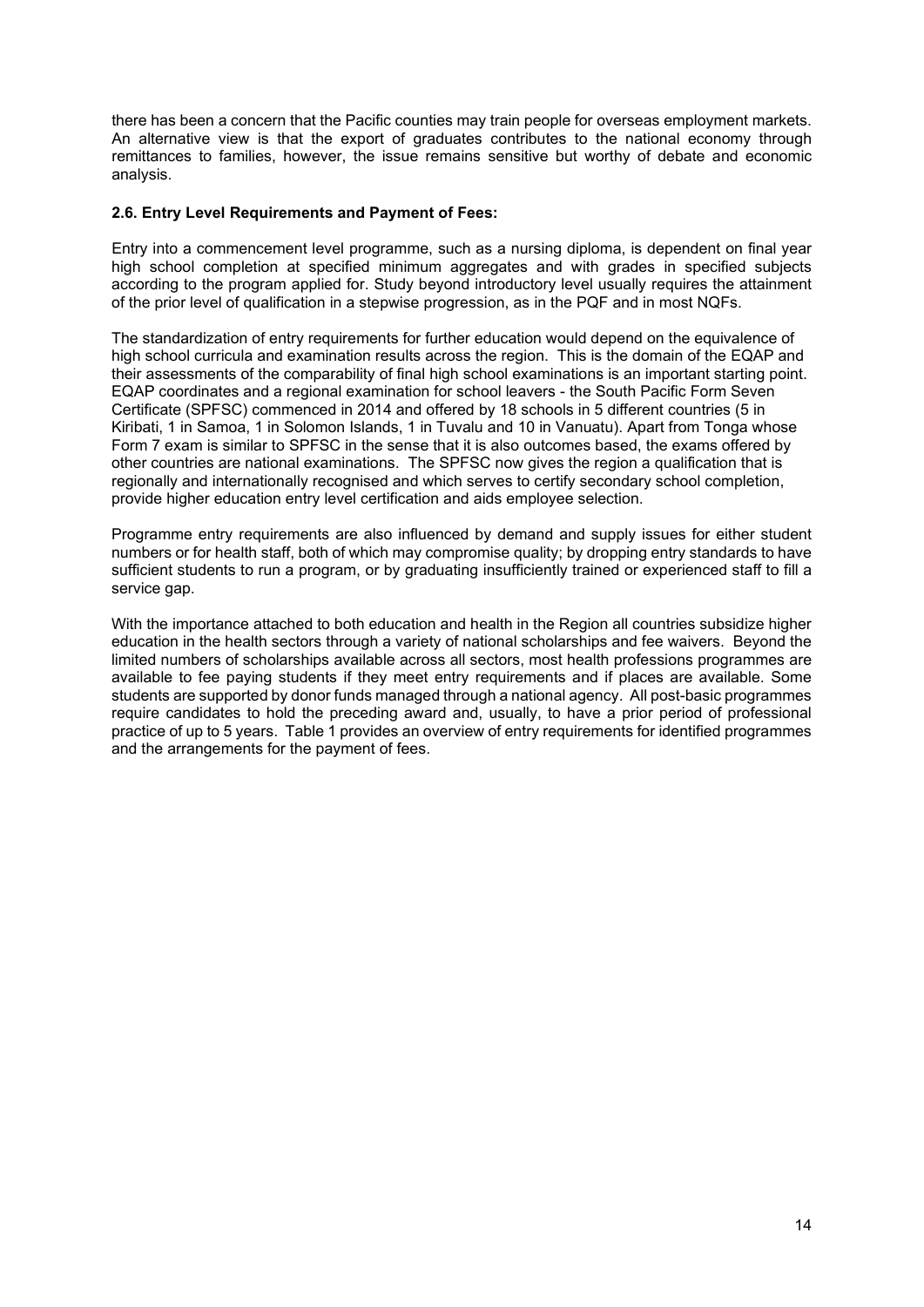| <b>Discipline</b> | Programme                  | <b>Entry Level Requirement</b>                                                                          | <b>Payment of Fees</b>                                                      |  |  |
|-------------------|----------------------------|---------------------------------------------------------------------------------------------------------|-----------------------------------------------------------------------------|--|--|
| <b>FIJI</b>       |                            |                                                                                                         |                                                                             |  |  |
| Nursing           | Certificate IV             | 1. A minimum score of 250 in the year 12                                                                | Tertiary Scholarship and Loans                                              |  |  |
|                   | <b>Enrolled Nurse</b>      | Examination, with a pass in English, Biology and                                                        | Board supports Undergraduate                                                |  |  |
|                   |                            | another science subject and between 18 to 35 years                                                      | Programmes that are within the                                              |  |  |
|                   |                            | of age                                                                                                  | Fijian Government's priority areas                                          |  |  |
|                   | Bachelor of                | 1. Fiji Year 13 examination or equivalent with a                                                        | (including: MBBS: Bachelor's<br>Degree in: Oral Health, Dietetics,          |  |  |
|                   | Nursing                    | minimum score of 250/400. 60% or more in English<br>and Biology, 50% in Mathematics and a science       | Biomedical, Engineering,                                                    |  |  |
|                   |                            | subject preferably Chemistry.                                                                           | Dermatology, Nursing, Public                                                |  |  |
|                   |                            | 2. A minimum GPA of 3.0 in Foundation Science from                                                      | Health, Medical Lab Sciences,                                               |  |  |
|                   |                            | a recognized Tertiary Institution with passes in                                                        | Physiotherapy, and Pharmacy)                                                |  |  |
|                   |                            | English, Biology and Maths with a science subject                                                       | tenable at one of the following                                             |  |  |
|                   |                            | preferably Chemistry.                                                                                   | eligible Higher Education                                                   |  |  |
|                   |                            | 3. Regional students will be considered for admission                                                   | Institutions. (Including: Fiji National                                     |  |  |
|                   | Post Graduate              | based on (2) above and its equivalence in SPFSC.                                                        | University, The University of the<br>South Pacific, University of Fiji, and |  |  |
|                   | Nursing                    | Bachelor in nursing with a minimum GPA of 3.0, or<br>equivalent with 3 years of general nursing         | Sangam Institute of Nursing.)                                               |  |  |
|                   | Courses                    | experience.                                                                                             |                                                                             |  |  |
| Medicine          | Fiji School of             | 1. Candidates from Fiji - minimum 340/400 score in                                                      | 1. NATIONAL TOPPERS SCHEME                                                  |  |  |
|                   | Medicine                   | the Fiji Year 13 Examination + subject requirements                                                     | (NTS) - SCHOLARSHIPS Medicine                                               |  |  |
|                   | <b>MBBS</b>                | 2. A minimum GPA of 4.55/4.6 from FNU or GPA of                                                         | and Health MBBS: Bachelor's                                                 |  |  |
|                   |                            | 4.1 from USP in full Foundation Science programme                                                       | Degree in: Oral Health, Dietetics,                                          |  |  |
|                   |                            | 3. Completed BSc with GPA of 3.5.                                                                       | Biomedical, Engineering,<br>Dermatology, Nursing, Public                    |  |  |
|                   |                            | 4 Regional students will be considered based on a<br>grade in the SPBEA Year 12 assessment together     | Health, Medical Lab Sciences,                                               |  |  |
|                   |                            | with Year 13 grades.                                                                                    | Physiotherapy, and Pharmacy.                                                |  |  |
|                   |                            | 5. Candidates from the American-associated Pacific                                                      |                                                                             |  |  |
|                   |                            | should have graduated from high school in the top                                                       | 2. TERTIARY EDUCATION LOANS                                                 |  |  |
|                   |                            | 10% of their graduating class, and have completed at                                                    | SCHEME (TELS) 2017 provides                                                 |  |  |
|                   |                            | least one year of tertiary education, preferably in                                                     | student loans to eligible citizens of                                       |  |  |
|                   |                            | science subjects.                                                                                       | Fiji to enable them access to higher<br>education at affordable rates.      |  |  |
|                   | PG Diplomas in<br>Medicine | MBBS from a recognized institution + minimum 3<br>years' work experience + medical registration in Fiji |                                                                             |  |  |
|                   | Master(s) of               | Postgraduate Diploma in selected disciplines                                                            | 3. SELF FUNDED. Parents and or                                              |  |  |
|                   | Medicine                   |                                                                                                         | guarantors. Providers have payment                                          |  |  |
|                   | University of              | Passed Form 7 with 300+/400 or equivalent or                                                            | plans (e.g. FNU payment Plan)                                               |  |  |
|                   | Fiji MBBS                  | Foundation Programme or, holds a Bachelor degree                                                        | CMNHS fees are around 30% higher                                            |  |  |
|                   |                            | or above, or mature entry.                                                                              | for non-Fijian candidates. Hostel                                           |  |  |
| Dentistry         | Certificate in             | Fiji Year 13 Examination or equivalent, with                                                            | fees are additional.                                                        |  |  |
|                   | Dental Hygiene             | aggregate of 250+/400 and subject passes in<br>English, Maths, Biology and Chemistry/Physics or full    |                                                                             |  |  |
|                   |                            | Foundation Science with GPA of 2.5                                                                      | University of Fiji Fees for non-Fijian                                      |  |  |
|                   | Diploma in                 | As for Certificate                                                                                      | candidates are double those of Fijian                                       |  |  |
|                   | Dental Therapy             |                                                                                                         | nationals except for the final year.                                        |  |  |
|                   | Bachelor of                | Fiji Year 13 Examination Pass of 300+ or equivalent.                                                    | Postgraduate Programmes,                                                    |  |  |
|                   | Oral Health                | full Foundation Science with minimum GPA of 3.5.                                                        |                                                                             |  |  |
|                   |                            | Candidates who have completed a BSc with<br>minimum GPA of 3.0                                          | Diploma and Masters years in                                                |  |  |
|                   |                            | Note: this is a new programme with provisions for                                                       | Medicine are both fee paying and                                            |  |  |
|                   |                            | lateral entry.                                                                                          | supported by professional                                                   |  |  |
|                   | Postgraduate               | Applicants must have a Diploma in Dental Surgery or                                                     | fellowships.                                                                |  |  |
|                   | Diploma in                 | a Bachelor of Dentistry (BDS) qualification or an                                                       |                                                                             |  |  |
|                   | Public Health              | equivalent basic dental degree. At least three years                                                    |                                                                             |  |  |
|                   | Dentistry<br>Postgraduate  | of work experience.<br>Bachelor of Dental Surgery or an equivalent basic                                |                                                                             |  |  |
|                   | Diploma in Oral            | dental degree registered at the Fiji Dental Council. At                                                 |                                                                             |  |  |
|                   | Surgery                    | least three years of post-qualification work                                                            |                                                                             |  |  |
|                   |                            | experience.                                                                                             |                                                                             |  |  |
| Health            | Certificate level          | Fiji Year 13 Examination, or its equivalent, with 250/                                                  |                                                                             |  |  |
| Sciences          | courses                    | 400 including a 50% pass in English and at least 3                                                      |                                                                             |  |  |
|                   |                            | science subjects or a pass in full Foundation Science                                                   |                                                                             |  |  |
|                   |                            | programme, or its equivalent, with a minimum GPA of<br>2.5 out of 5 or out of 4.5.                      |                                                                             |  |  |
|                   | <b>Bachelor level</b>      | Fiji Year 13 Examination, or its equivalent, with 250/                                                  |                                                                             |  |  |
|                   |                            | 400 or a pass in full Foundation Science programme,                                                     |                                                                             |  |  |
|                   |                            | or its equivalent, with a minimum GPA of 2.8 out of                                                     |                                                                             |  |  |
|                   |                            | 4.5 or 3 out of 5.                                                                                      |                                                                             |  |  |
|                   | Bachelor in                | Fiji Year 13 Examination, or its equivalent, with 320/                                                  |                                                                             |  |  |
|                   | Pharmacy                   | 400 or a pass in full Foundation Science programme,                                                     |                                                                             |  |  |

<span id="page-14-0"></span>**Table 1: Pacific Health Professions Education Programmes, Entry Requirements and Payment of Fees.**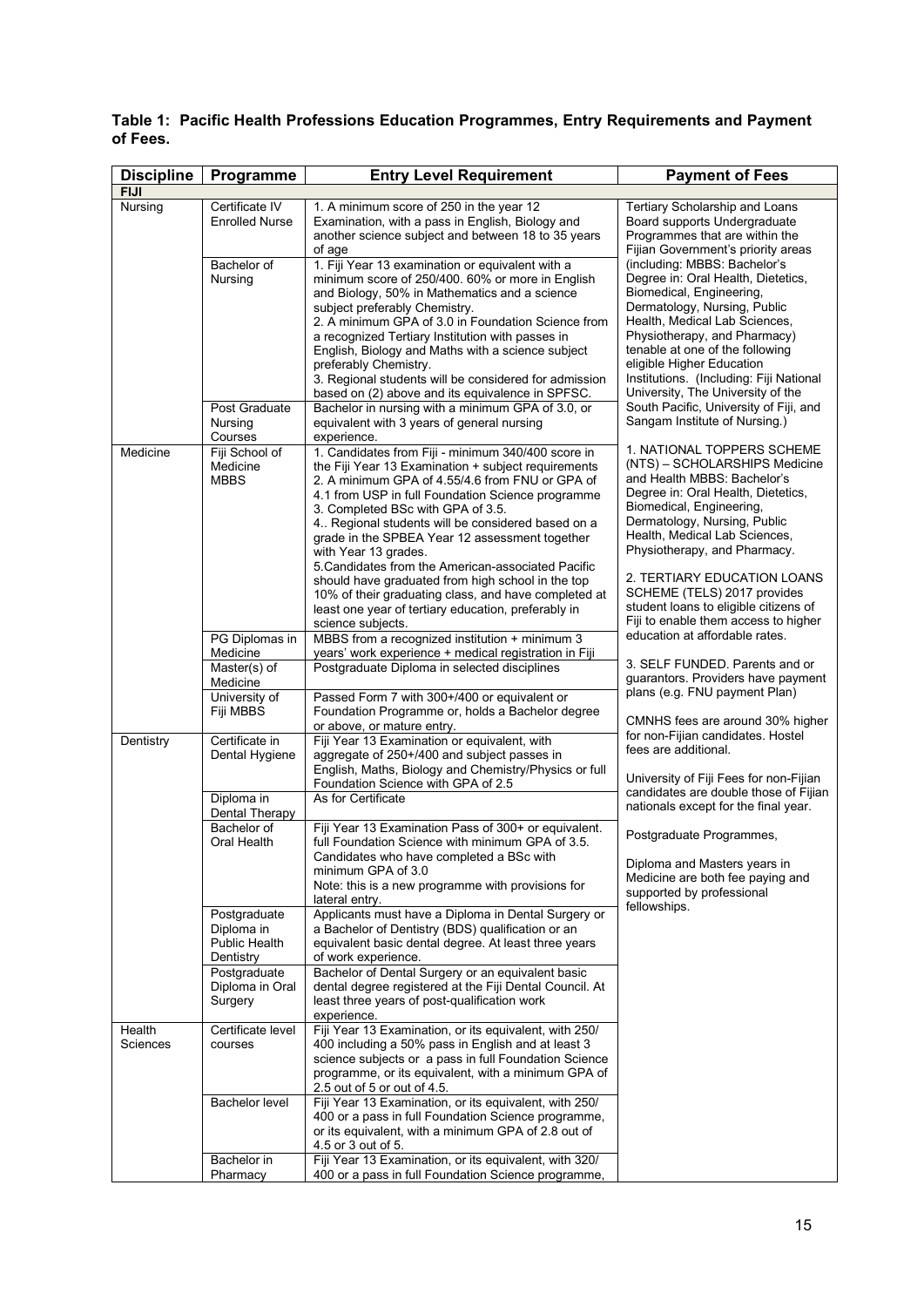|                        |                        | or its equivalent, with a minimum GPA of 3.7 out of 5<br>or/and out of 4.5.                      |                                                                          |
|------------------------|------------------------|--------------------------------------------------------------------------------------------------|--------------------------------------------------------------------------|
|                        |                        |                                                                                                  |                                                                          |
|                        | Postgraduate           | Graduates with MBBS and at least 2 years'                                                        |                                                                          |
|                        | Diploma in             | experience following internship. One year in                                                     |                                                                          |
|                        | Pathology              | pathology laboratory at a tertiary hospital and with                                             |                                                                          |
|                        |                        | medical registration in Fiji                                                                     |                                                                          |
|                        | Master in              | Postgraduate Diploma in Pathology - or international                                             |                                                                          |
|                        | Pathology              | equivalent.                                                                                      |                                                                          |
| <b>Public Health</b>   | Certificates in        | Fiji Year 13 Examination with a minimum score of                                                 |                                                                          |
|                        | Department of          | 250 or an examination deemed equivalent by the                                                   |                                                                          |
|                        | Public Health          | Academic Board. Or, Foundation Science full                                                      |                                                                          |
|                        |                        | programme with a minimum GPA of 2.0 or passed an                                                 |                                                                          |
|                        |                        | examination deemed equivalent by the Academic                                                    |                                                                          |
|                        |                        | Board e.g. South Pacific Board of Examination and                                                |                                                                          |
|                        |                        | Assessment (SPBEA).                                                                              |                                                                          |
|                        | <b>Bachelors level</b> | Fiji Year 13 with 280+/400 overall pass in or GPA of                                             |                                                                          |
|                        |                        | 3.0. or.                                                                                         |                                                                          |
|                        |                        | Candidates who have completed an undergraduate                                                   |                                                                          |
|                        |                        | Certificate, Diploma or Degree in the relevant                                                   |                                                                          |
|                        |                        | disciplines                                                                                      |                                                                          |
|                        |                        | For Bridging, a holder of the Diploma Programme                                                  |                                                                          |
|                        |                        | from FSMed/ FNU or equivalent                                                                    |                                                                          |
|                        | PG Diploma             | Obtained a Bachelor's degree in the relevant                                                     |                                                                          |
|                        |                        | discipline with a minimum GPA of 3.0 or equivalent<br>0R                                         |                                                                          |
|                        | Master                 | Having completed the Postgraduate Diploma courses                                                |                                                                          |
|                        |                        | with an overall grade 'B' average or 65% and above.                                              |                                                                          |
| Papua New Guinea       |                        |                                                                                                  |                                                                          |
| Nursing                | Community              | Year 10                                                                                          | <b>Tertiary Education Student</b>                                        |
|                        | health Worker          |                                                                                                  | Assistance Scheme (TESAS) to                                             |
|                        | Registered             | Grade 12 school leavers with GPA of 2.5 or above                                                 | students offered admission. or,                                          |
|                        | nurse                  | with subjects appropriate to the choice of course                                                | Self, family or sponsor if places are                                    |
|                        | Advanced               | <b>Registered Nurse</b>                                                                          | available.                                                               |
|                        | Diplomas               |                                                                                                  |                                                                          |
| Medicine               | <b>MBBS</b>            | School levers are selected based on their options                                                | International students on home                                           |
|                        |                        | provided through the Department of Higher                                                        | country scholarships are accepted in                                     |
|                        |                        | Education.                                                                                       | medicine if places are available                                         |
|                        |                        | Non-School Levers are selected based on their                                                    |                                                                          |
|                        |                        |                                                                                                  |                                                                          |
|                        |                        |                                                                                                  |                                                                          |
|                        |                        | application in response to the University's                                                      |                                                                          |
| <b>Solomon Islands</b> |                        | advertisement every year.                                                                        |                                                                          |
|                        | Nurse Aide             |                                                                                                  |                                                                          |
| Nursing                |                        | Secondary school form 3 or passed tests set by the<br>Institution                                | A small number of donor supported<br>national scholarships are available |
|                        | Registered             |                                                                                                  | for international and domestic study                                     |
|                        | <b>Nurse</b>           | Secondary form 6/7 (Science) with passes in<br>English, Math, Science or passed tests set by the | (all sectors).                                                           |
|                        |                        | Institution                                                                                      |                                                                          |
|                        | Midwifery              | Registered nurse                                                                                 |                                                                          |
| <b>Cook Islands</b>    |                        |                                                                                                  |                                                                          |
| Nursing                | Diploma                | NCEA Level 3 (42 credits) including English, Science                                             | MoH waiver - Subject to Ministry of                                      |
|                        |                        | and Maths. Attributes and health suitable for nursing.                                           | Health minimum material fees.                                            |
| Samoa                  |                        |                                                                                                  |                                                                          |
| Nursing                | Registered             | Foundation Year or Mature Entry                                                                  | In-country Scholarship Awards are                                        |
|                        | <b>Nurse</b>           |                                                                                                  | funded through the Samoa                                                 |
|                        |                        |                                                                                                  | Scholarship Scheme (SSS)                                                 |
|                        | Registered             | Registered Nurse (Bachelor)                                                                      | administered by the Samoa Training                                       |
|                        | Midwife                |                                                                                                  | and Scholarships Committee.                                              |
|                        |                        |                                                                                                  | The Samoa Ministry of Health                                             |
|                        |                        |                                                                                                  | provides annual scholarships.                                            |
| Medicine               | MBBS at NUS            | Graduate entry                                                                                   | 5 Government scholarships p.a.                                           |
| Tonga                  |                        |                                                                                                  |                                                                          |
|                        | Registered             | Pass PSSC with aggregate 14 or less (University                                                  | A small number of NZ scholarships                                        |
|                        | Nurse                  | entrance examination)                                                                            | are available for study at Queen                                         |
|                        | Midwife                | Registered Nurses of 5 years' experience or more                                                 | Salote Institute of Nursing and                                          |
|                        | <b>Nurse</b>           | RN and Midwife                                                                                   | Allied                                                                   |
|                        | Practitioner           |                                                                                                  |                                                                          |
| Vanuatu                |                        |                                                                                                  |                                                                          |
| <b>VHW</b>             | Village Health         | Year 6 or 10. Chosen by community                                                                | Trained in-service                                                       |
|                        | Worker                 |                                                                                                  |                                                                          |
| Nursing                | Nurse Aide             | Year 10 Certificate with experience as a Village                                                 | The Training and Scholarships Unit                                       |
|                        |                        | Health Worker or Nurse Aid in a hospital/ Health                                                 | in Vanuatu (TSCU) deals with                                             |
|                        |                        | Centre setting (Note: not currently available).                                                  | different scholarship schemes for                                        |
|                        | Registered<br>Nurse    | Between 18-30 years and have Year 12 or 13<br>Certificate with good grades in science            | tertiary training opportunities in and<br>outside of Vanuatu.            |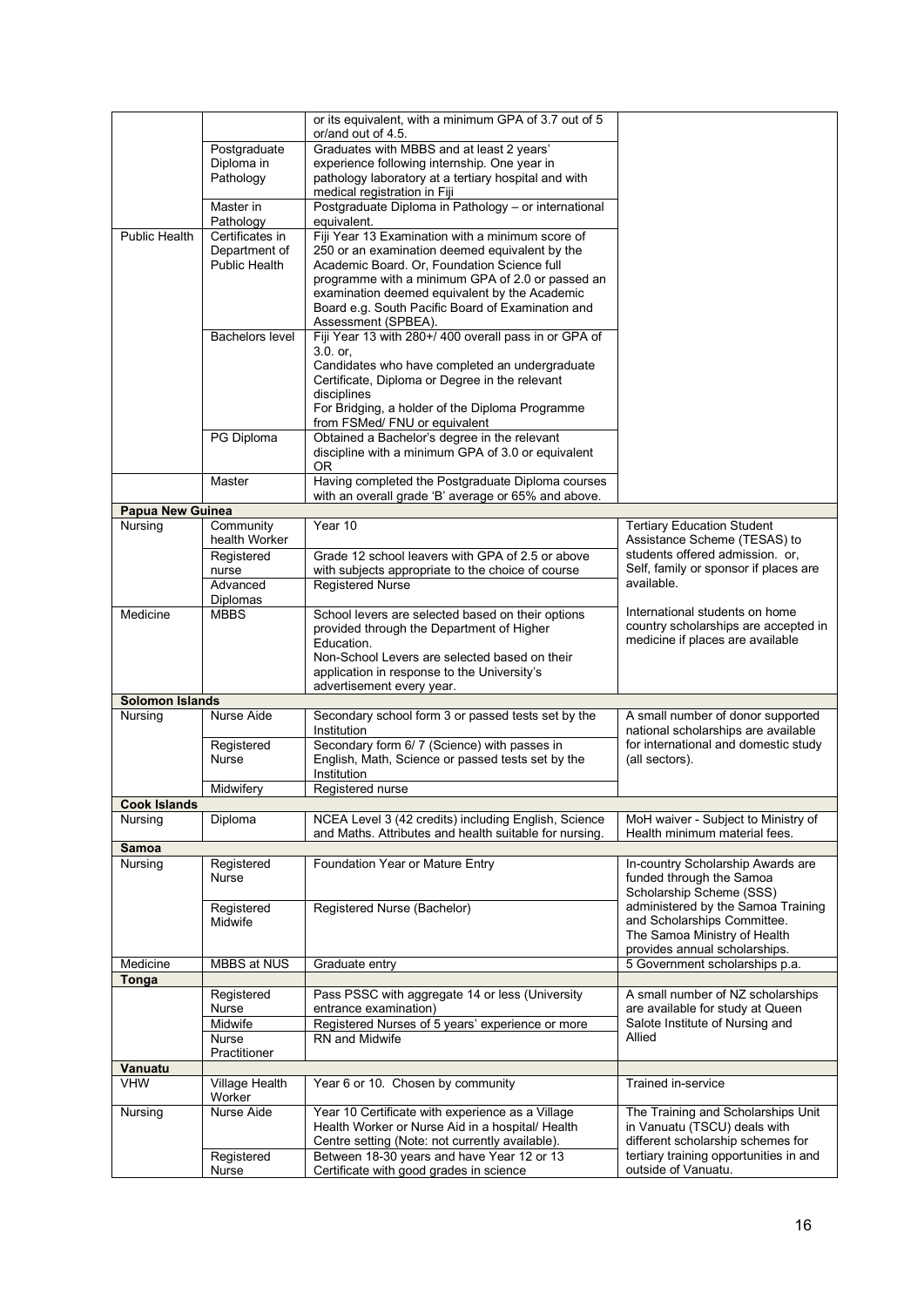|              | <b>Nurse</b>                                      | RN with over 5 years of clinical experience          |                                     |
|--------------|---------------------------------------------------|------------------------------------------------------|-------------------------------------|
|              | Practitioner                                      |                                                      |                                     |
|              | Midwife                                           | RN with over 5 years of clinical experience          |                                     |
| <b>Nauru</b> |                                                   |                                                      |                                     |
| Nursing      | <b>Nursing Aid</b>                                | In-service training                                  | Ministry of Health                  |
|              | Registered                                        | Year 12 and should have completed science subjects   | Training provided externally in     |
|              | <b>Nurse</b>                                      |                                                      | Honiara, Kiribati, Fiji and PNG     |
| Kiribati     |                                                   |                                                      |                                     |
| Nursing      | Registered                                        | Form 6 & 7 (Science students) Test and interview     | Senior Secondary & Scholarship      |
|              | <b>Nurse</b>                                      |                                                      | Unit manages GoK pre-service        |
|              | (Diploma)                                         |                                                      | scholarships.                       |
|              | <b>Nurse</b>                                      | RN with over 5 years of clinical experience          |                                     |
|              | Practitioner                                      |                                                      |                                     |
|              | Midwifery                                         | RN with over 5 years of clinical experience          |                                     |
|              | Tuvalu: no training schools in health sector      |                                                      |                                     |
|              | <b>Northern Pacific USA Affiliated Programmes</b> |                                                      |                                     |
| Nursing,     | Preparatory                                       | High school preparatory programmes and               | AHEC Guam Community College,        |
| Medical      |                                                   | Doctors and Dentists for Tomorrow Programme          | the College of Micronesia, and the  |
| Assisting    | Nursing                                           | <b>High School transcripts</b>                       | College of the Marshall Islands.    |
| and Public   |                                                   | English and Maths placement test waived if applicant |                                     |
| Health       |                                                   | has minimum GPA of 3.2                               | College level application for       |
|              | Medical                                           | <b>High School transcripts</b>                       | FAFSA (Free Application for Federal |
|              | Assisting                                         | English and Maths placement test                     | Student Aid)                        |
|              | Continuing                                        | Graduate in a health profession.                     |                                     |
|              | Education                                         |                                                      |                                     |

# <span id="page-16-0"></span>**2.7. Potential for standardisation of programme content**

It could reasonably be assumed that the greatest part of the content in programmes within a discipline that lead to the same award would be largely similar. This is mostly the case although it is modified by factors of epidemiology, indigenous culture, and health system requirements for defined staff functions. These country specific modifications combined with varying country academic capacities have the potential to produce graduates of varying quality and result in wide variations in health service quality. This suggest that there is a need to standardise the bulk of core programme content, to identify common competencies and to find common methods of programme delivery.

For example: Malaria exists in the Western Pacific but not east of Vanuatu; clinical interaction across the sexes is more sensitive in some countries than others; clinical roles may vary in relation to specific procedures (such as dental extractions by nurses in Kiribati, or NCD specific community nursing as in Tonga) or by varying degrees of integration of traditional remedies. These contextual factors may be considered as necessary differences in curricula, although it is likely that a close comparative review of curricula will reveal that they play a relatively minor part and could be taught as country specific modules added to common core content.

It will be necessary to closely review course content in order to identify such differences in curricula and the various ways in which they are taught. Such reviews need to be conducted by discipline experts should the Region decide to progress the issue of standardisation of core content further. Beyond content it is more difficult to determine the comparability of programmes, as learning resources, the quality and qualifications of academic staff, clinical placement terms and exposure to cases may all vary. Accordingly, the concurrent implementation of the PQF with the development of comparable programme accreditation processes and the acceptance of the PQAF quality assurance mechanisms across the Region is necessary to allow for the review of such factors.

#### <span id="page-16-1"></span>**2.8. Competencies as a method of standardisation**

In the nursing profession progress is being made towards standardisation, although indirectly. WHO has been working with countries to support the development of competency frameworks for nursing and other health professions. The common adoption of international competency frameworks, such as those of the International Council of Nurses, modified to suit health system needs and country context, should make it possible to identify common core competencies and the training required to achieve them.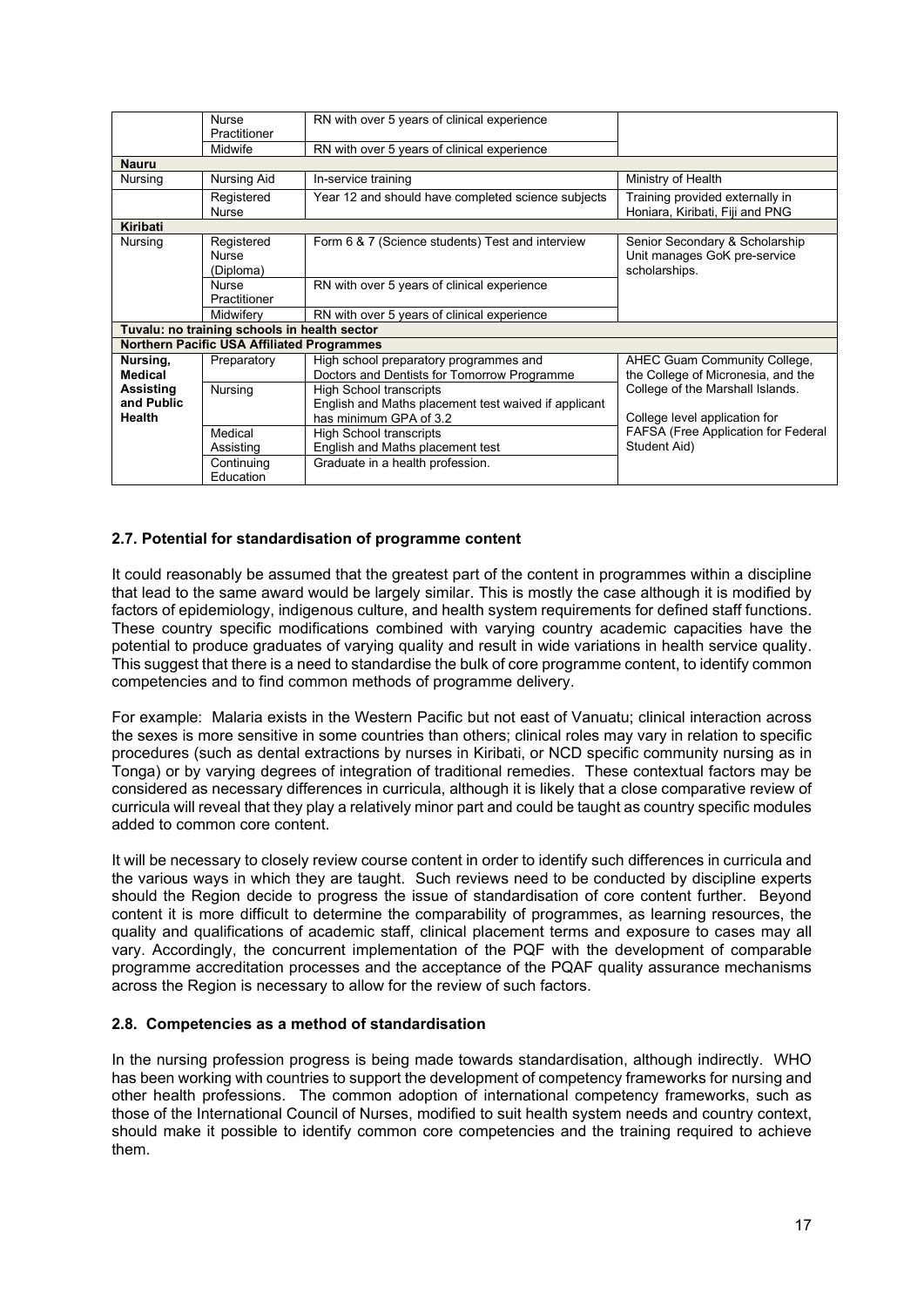WHO's (2009) publication *Global Standards for the Initial Education of Professional Nurses and Midwives* identifies additional issues that require consideration such as transferring nursing education into the university sector, the length of the programme, the status of the provider, and the degree to which midwifery is combined with nursing; as a postgraduate programme, as a stand-alone qualification, or as a component of nurse practitioner training. The global standards "are intended to serve as a benchmark for moving education and the learning system forward to produce a common competencybased outcome in an age of increasing globalization." This remains a challenge for the profession, as the competency sets differ between countries (Australia and UK have 4, New Zealand and USA 5, Canada 3 and CARICOM 8).

Despite the complexity of aligning international systems it seems to the current author that the task of identifying core content to be taught in Pacific nursing schools is achievable through professional consultation between regional nursing councils, academics and supporting agencies. This would allow for some degree of rationalization in the production and authorship of learning materials by highly qualified academics, sharing of case studies, standardization of clinical experience requirements to accompany learning and create the potential for a regional agreement on core content. There are global standards set by International Council of Nursing (ICN) and International Confederation of Midwives (ICM) that many countries strive to adhere to and which could facilitate this process.

# <span id="page-17-0"></span>**2.9. Regional School Final Year Examinations as a method of standardizing at entry**

It is evident that a variety of standards are used to assess school leavers' preparedness for entry into health professions education, and that *this* is the critical point at which to start standardization. Once entered into study one's progress through the educational system is prescribed as a progressive attainment of sequenced qualifications. The South Pacific Form Seven Certificate (SPFSC) or the University of the South Pacific Foundation Certificate provide the best vehicles for achieving regional standardisation and relativities in national school performance.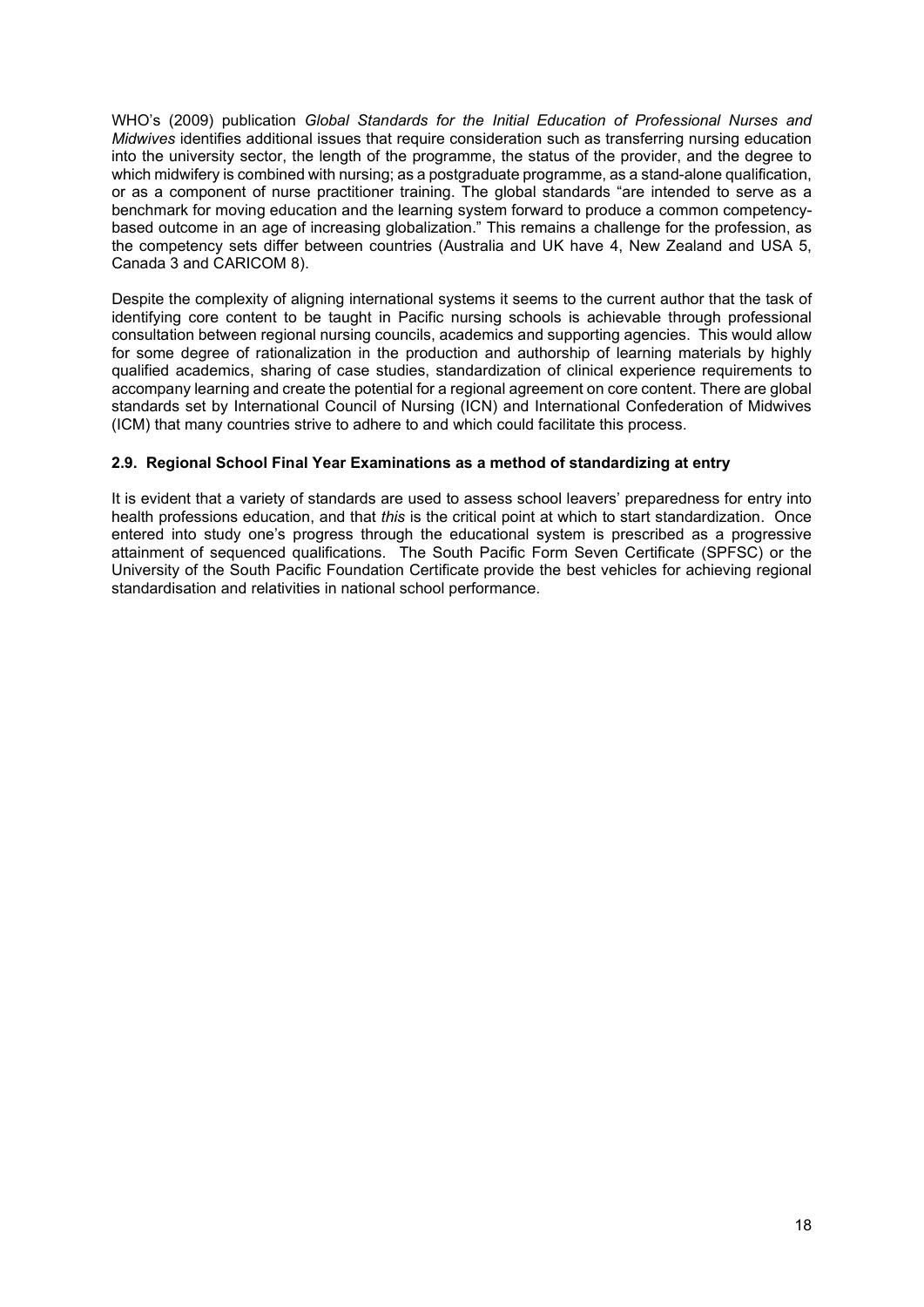#### <span id="page-18-0"></span>**PART C: Inventory of health professions programmes in the Pacific Region by Country, Provider, Programmes and Accrediting Authorities.**

# <span id="page-18-1"></span>**1. Summary of Findings and Limitations.**

The finding of a large number (250+) of health professions education programmes provided in the Pacific (Table 2) is consistent with the history of each country developing its own programmes within its own institutions, often with bilateral donor support. Those countries unable to provide programmes due to small population numbers and inefficiencies of scale generally access programs in other Pacific countries, where places are made available for them through diplomatic arrangements, or further afield, depending on diplomatic ties and offers of scholarships. These international programmes are not listed here but include undergraduate medical programmes in Cuba and elsewhere, and postgraduate programmes in medicine, nursing and other areas and require individual country-level efforts to design and implement internship and assessment programs. In addition, many people access internationally offered postgraduate courses at their own arrangement and expense. The many education providers in Pacific Rim countries who accept Pacific students are not listed here.

It is important to note that PQF levels in Table 2 are *estimated* and require confirmation by country authorities in association with EQAP. (It is not intended here to confirm PQF levels – this remains the work of EQAP).

| <b>Country</b> | <b>Discipline</b> | <b>Health Training</b>                           | <b>Programs</b>                                    | <b>PQF</b>     | <b>Accrediting</b>                                                                   |  |  |  |
|----------------|-------------------|--------------------------------------------------|----------------------------------------------------|----------------|--------------------------------------------------------------------------------------|--|--|--|
|                |                   | <b>Institutions</b>                              |                                                    | Level          | body **                                                                              |  |  |  |
|                |                   |                                                  |                                                    | (estimated)    |                                                                                      |  |  |  |
|                | <b>NURSING</b>    |                                                  |                                                    |                |                                                                                      |  |  |  |
| Fiji           | Nursing           | <b>CMNHS/ Fiji National</b><br>University (Suva) | <b>Enrolled Nursing</b>                            | $5-6$          | FNU Senate <sup>1</sup>                                                              |  |  |  |
| Fiji           | Nursing           | <b>CMNHS/FNU</b>                                 | <b>Bachelor of Nursing</b>                         | $\overline{7}$ | FNU Senate                                                                           |  |  |  |
| Fiji           | Nursing           | <b>CMNHS/FNU</b>                                 | <b>Bachelor of Public</b><br><b>Health Nursing</b> | $\overline{7}$ | <b>FNU Senate</b>                                                                    |  |  |  |
| Fiji           | Nursing           | <b>CMNHS/FNU</b>                                 | PG Certificate in<br><b>Mental Health Nursing</b>  | 8              | <b>FNU Senate</b>                                                                    |  |  |  |
| Fiji           | Nursing           | <b>CMNHS/FNU</b>                                 | PG Diploma in<br>Midwifery                         | 8              | <b>FNU Senate</b>                                                                    |  |  |  |
| Fiji           | Nursing           | <b>CMNHS/FNU</b>                                 | PG Diploma in Nursing<br>Practice                  | 8              | <b>FNU Senate</b>                                                                    |  |  |  |
| Fiji           | Nursing           | <b>CMNHS/FNU</b>                                 | PG Diploma in Nursing<br>Management                | 8              | <b>FNU Senate</b>                                                                    |  |  |  |
| Fiji           | Nursing           | <b>TISI Sangam School</b><br>of Nursing (Labasa) | Diploma in Nursing                                 | $5-6$          | <b>FNU Senate</b>                                                                    |  |  |  |
| Samoa          | Nursing           | National University of<br>Samoa                  | Diploma in Nursing                                 | $5-6$          | Council of NUS <sup>2</sup> .<br>Council of Nursing and<br>Midwifery (CNM)           |  |  |  |
| Samoa          | Nursing           | National University of<br>Samoa                  | <b>Bachelor of Nursing</b>                         | $\overline{7}$ | Council of NUS, CNM                                                                  |  |  |  |
| Samoa          | Nursing           | National University of<br>Samoa                  | PG Diploma of Nursing<br>(Midwifery)               | 8              | Council of NUS, CNM                                                                  |  |  |  |
| Samoa          | Nursing           | National University of<br>Samoa                  | PG Diploma in Nursing<br>(Acute Care)              | 8              | Council of NUS CNM                                                                   |  |  |  |
| Samoa          | Nursing           | National University of<br>Samoa                  | PG Diploma in<br>Nursing (Mental<br>Health)        | 8              | <b>Council of NUS CNM</b>                                                            |  |  |  |
| Samoa          | Nursing           | National University of<br>Samoa                  | PG Diploma in<br>Nursing (Primary<br>Care)         | 88             | Council of NUS CNM                                                                   |  |  |  |
| Tonga          | Nursing           | Ahopanilolo Technical<br>Institute               | Certificate in Health<br>Assistant                 | $2 - 3$        | Tonga<br><b>National Qualifications</b><br><b>Accreditation Board</b><br>$(TNQAB)^3$ |  |  |  |

# <span id="page-18-2"></span>**Table 2. Pacific Health Professions Education Programmes\***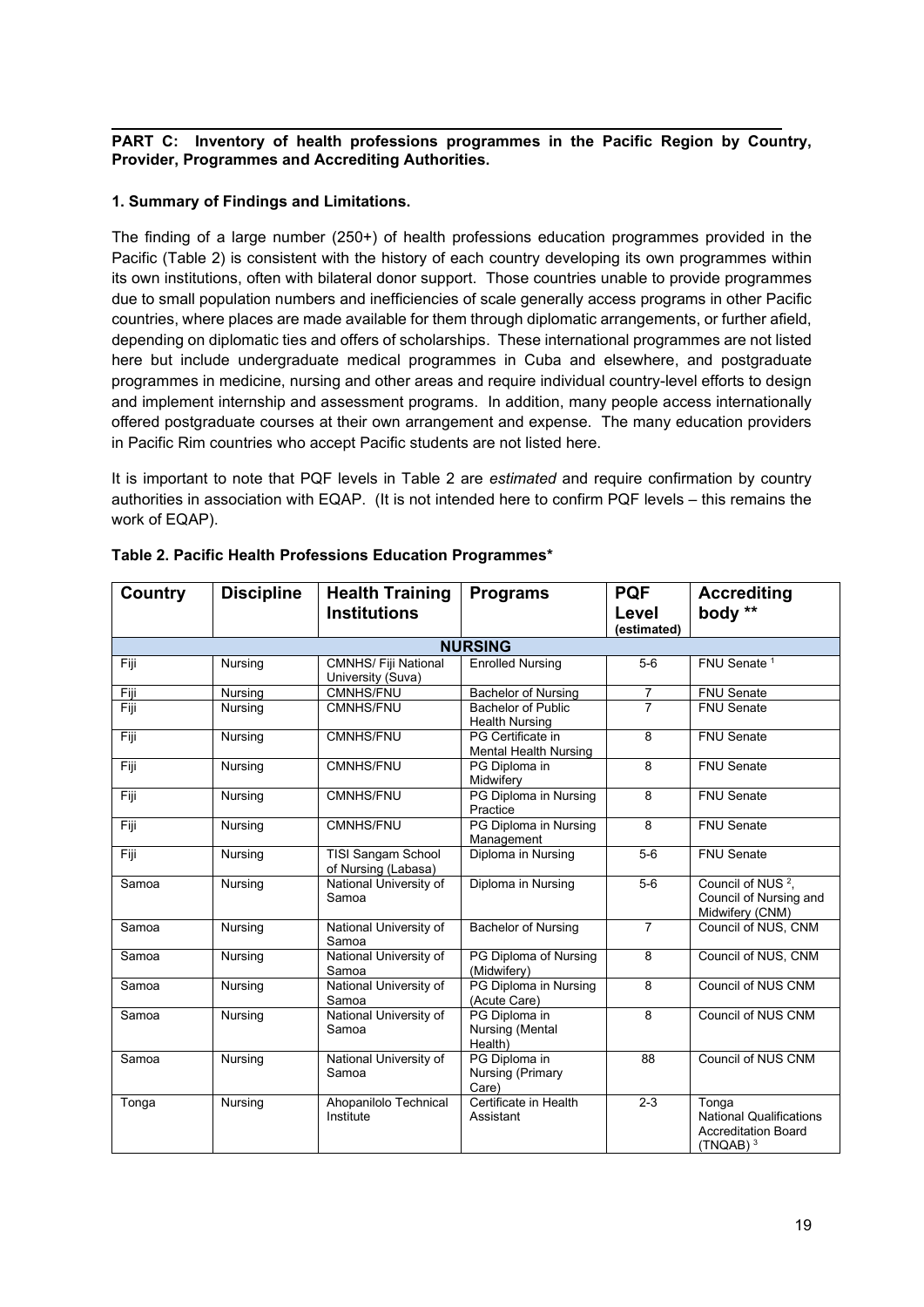| Tonga                                | Nursing                        | Queen Salote Institute<br>of Nursing and Allied<br>Health | Diploma of Nursing                                                                            | 5               | <b>TNQAB</b>                                                                                                                      |
|--------------------------------------|--------------------------------|-----------------------------------------------------------|-----------------------------------------------------------------------------------------------|-----------------|-----------------------------------------------------------------------------------------------------------------------------------|
| Tonga                                | Nursing                        | Queen Salote Institute<br>of Nursing and Allied<br>Health | Advanced Diploma in<br>Midwifery                                                              | 6               | <b>TNQAB</b>                                                                                                                      |
| Tonga                                | Nursing                        | Queen Salote Institute<br>of Nursing and Allied<br>Health | Advanced Diploma in<br><b>NCD Nursing</b>                                                     | 6               | <b>TNQAB</b>                                                                                                                      |
| Kiribati                             | Nursing                        | Kiribati School of<br>Nursing (Tarawa)                    | Diploma in Nursing                                                                            | $5-6$           | Ministry of Health                                                                                                                |
| Kiribati                             | Nursing                        | Kiribati School of<br>Nursing (Tarawa)                    | Post-basic Midwifery,<br>and Public health                                                    | $6 - 7$         | Ministry of Health                                                                                                                |
| Cook Islands                         | Nursing                        | Cook Islands School<br>of Nursing                         | Diploma in Nursing                                                                            | $5-6$<br>(NZQF) | Ministry of Health                                                                                                                |
| Cook Islands                         | Nursing                        | Cook Islands School<br>of Nursing                         | PG Certificate in<br><b>Nursing Practice</b><br>(9 months)                                    | (NZQF)          | Cook Islands Tertiary<br><b>Training Institute</b><br>(CITTI)                                                                     |
| Marshall<br>Islands                  | Nursing                        | College of the<br>Marshall Islands                        | Diploma in Nursing                                                                            | $5-6$           | Accrediting<br>Commission for<br>Community and Junior<br>Colleges of the Western<br>Association of Schools<br>and Colleges (WASC) |
| Marshall<br>Islands                  | $\overline{\mathsf{N}}$ ursing | RMI MOH in<br>partnership with FNU<br>and PIHOA           | PG Diploma Nurse in<br>Practice                                                               | $8 - 9$         | FNU senate                                                                                                                        |
| Federated<br>States of<br>Micronesia | Nursing                        | College of Micronesia<br>(Pohnpei)                        | Associate of Science in<br>Nursing                                                            | $5-6$           | <b>WASC</b>                                                                                                                       |
| Palau                                | Nursing                        | Palau Community<br>College                                | Diploma in Nursing                                                                            | $5-6$           | Western Association of<br>Schools and Colleges<br>(WASC)                                                                          |
| Palau                                | Nursing                        | Palau Community<br>College                                | Diploma in Midwifery                                                                          | $5-6$           | <b>WASC</b>                                                                                                                       |
| Palau                                | Nursing                        | Palau Community<br>College                                | PG Certificate in<br><b>Nursing Practice</b>                                                  | $\overline{7}$  | <b>WASC</b>                                                                                                                       |
| Guam                                 | Medical<br>Assisting           | <b>Guam Community</b><br>College (UG)                     | Associate of Science in<br><b>Medical Assisting</b>                                           | $5-6$           | <b>WASC</b>                                                                                                                       |
| Guam                                 | Medical<br>Assisting           | <b>Guam Community</b><br>College (UG)                     | Certificate in Medical<br>Assisting                                                           | $2 - 3$         | <b>WASC</b>                                                                                                                       |
| Guam                                 | Medical<br>Assisting           | <b>Guam Community</b><br>College (UG)                     | Certificate in Practical<br>Nursina                                                           | $2 - 3$         | <b>WASC</b>                                                                                                                       |
| Northern<br>Marianas                 | Nursing                        | Northern Marianas<br>College                              | Associate of Science in<br>Nursing                                                            | $5-6$           | <b>WASC</b>                                                                                                                       |
| Hawai'i                              | Nurse Aide                     | University of Hawai'i<br>(Kapi'olani)                     | Certificate of<br>Competence Long<br>Term Care Nurse Aide                                     | $1 - 2$         | Accreditation<br>Commission for<br><b>Education in Nursing</b>                                                                    |
| Hawai'i                              | Nursing                        | University of Hawai'i<br>(Kapi'olani)                     | Certificate of<br><b>Achievement Practical</b><br>Nursing                                     | $2 - 3$         | Board of Nursing, State<br>of Hawaii                                                                                              |
| Hawai'i                              | Nursing                        | University of Hawai'i<br>(Kapi'olani)                     | Associate in Science<br>Degree (Nursing)                                                      | 6               | Accreditation<br>Commission for<br>Education in Nursing,<br>Inc.                                                                  |
| Hawaii                               | Nursing                        | University of Hawaii<br>(Manoa)                           | <b>Bachelors of Science</b><br>degree in (Nursing)                                            | 7-8             | American Association<br>of Colleges of Nursing<br>(AACCN)                                                                         |
| Hawaii                               | Nursing                        | University of Hawaii<br>(Manoa)                           | RN to Bachelors of<br>Science degree in<br>(Nursing)                                          | $7 - 8$         | <b>AACCN</b>                                                                                                                      |
| Hawaii                               | Nursing                        | University of Hawaii<br>(Manoa)                           | Master's of Science<br>degree in (Nursing,<br>focus Population<br>Health)<br>(Online program) | 9               | <b>AACCN</b>                                                                                                                      |
| Hawaii                               | Nursing                        | University of Hawaii<br>(Manoa)                           | Doctorate in Nursing<br>Practice degree in<br>(Nursing)                                       | 10              | <b>AACCN</b>                                                                                                                      |
| Hawaii                               | Nursing                        | University of Hawaii<br>(Manoa)                           | PhD degree in<br>(Nursing)                                                                    | 10              | <b>AACCN</b>                                                                                                                      |
| Hawai'i                              | Nursing                        | Hawai'i Pacific<br>University (Honolulu)                  | Bachelor of Science in<br>Nursing                                                             | $\overline{7}$  | <b>WASC</b>                                                                                                                       |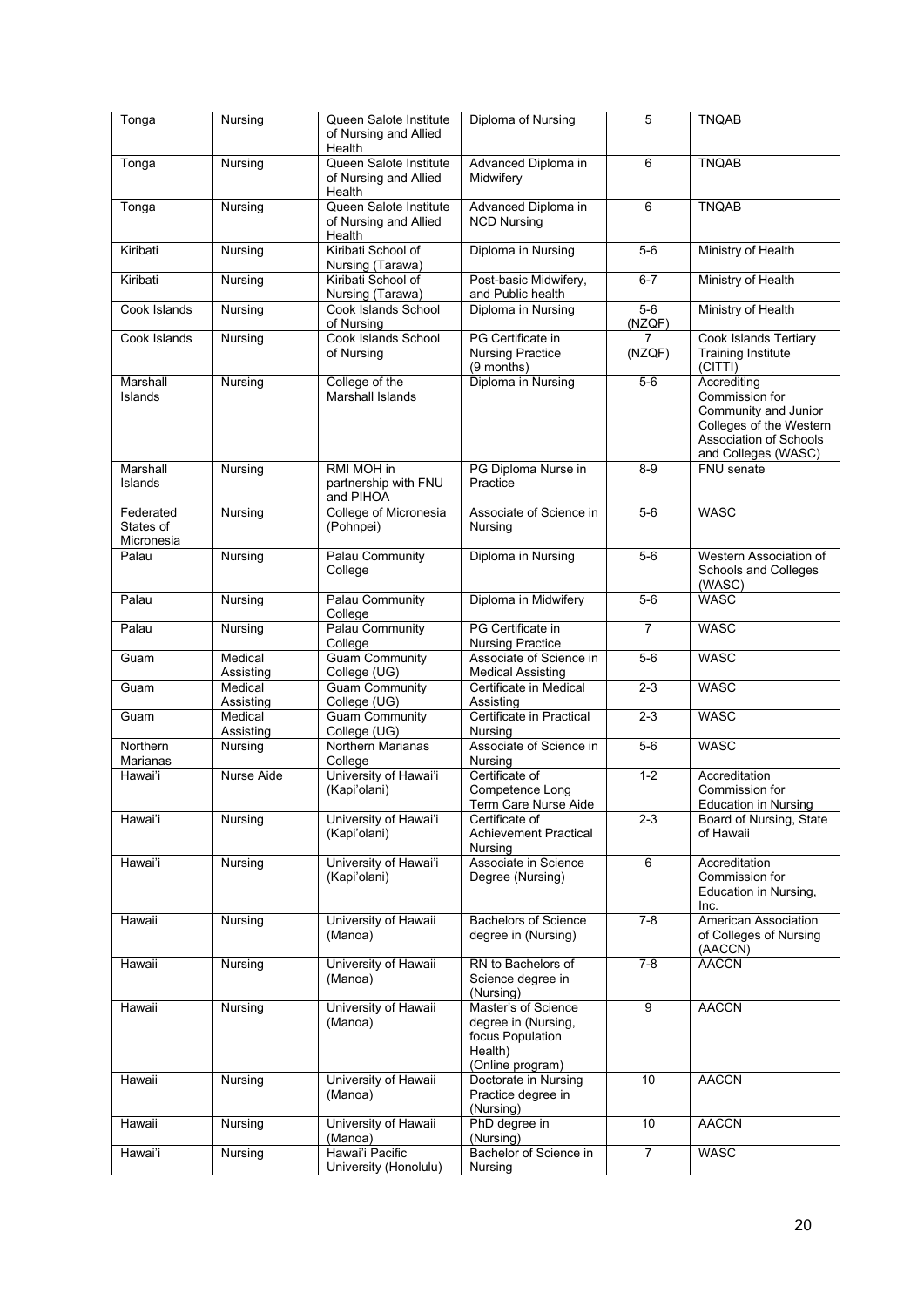| Hawai'i             | Nursing                | Hawai'i Pacific<br>University                                   | PG Certificate in<br>Transcultural Nursing                      | $\overline{7}$ | <b>WASC</b>                                                                                                                                   |
|---------------------|------------------------|-----------------------------------------------------------------|-----------------------------------------------------------------|----------------|-----------------------------------------------------------------------------------------------------------------------------------------------|
| Hawai'i             | Nursing                | Hawai'i Pacific                                                 | Master of Science in                                            | $\overline{9}$ | Commission on                                                                                                                                 |
|                     |                        | University                                                      | Nursing                                                         |                | <b>Collegiate Nursing</b><br>Education (CCNE)                                                                                                 |
| Hawai'i             | Nursing                | Hawai'i Pacific<br>University                                   | Post Masters Family<br><b>Nurse Practitioner</b><br>Certificate | 9              | <b>CCNE</b>                                                                                                                                   |
| Solomon<br>Islands  | Nursing                | Helena Goldie<br>College of Nursing<br>(Western Province)       | Diploma in Nursing                                              | $5-6$          | Nursing Council of<br>Solomon Islands<br>$(NCSI)$ , $4$<br>Ministry of Health &<br>Medical Services<br>(MHMS)                                 |
| Solomon<br>Islands  | Nursing                | <b>Atoifi Nursing School</b><br>(Malaita Province)              | Diploma in Nursing                                              | $5-6$          | NCSI, MHMS                                                                                                                                    |
| Solomon<br>Islands  | Nursing &<br>Midwifery | Solomon Islands<br><b>National University</b><br>(Honiara)      | Diploma in Nursing &<br>Midwifery                               | 6              | <b>NCSI, MHMS</b>                                                                                                                             |
| Solomon<br>Islands  | Nursing                | Solomon Islands<br>National University                          | <b>Bachelor of Nursing</b><br>(in-service)                      | $\overline{7}$ | <b>NCSI, MHMS</b>                                                                                                                             |
| Vanuatu             | Nursing                | Vanuatu College of<br>Nursing Education<br>(Pt. Vila)           | Nurse Aide                                                      | $1 - 3$        | <b>Vanuatu Nurses</b><br>Council (VNC) <sup>5</sup> ,<br>Ministry of Health<br>(MOH)                                                          |
| Vanuatu             | Nursing                | Vanuatu College of<br>Nursing Education                         | Diploma in Nursing                                              | $5-6$          | Vanuatu Qualifications<br>Authority (VQA)                                                                                                     |
| Vanuatu             | Nursing                | Vanuatu College of<br><b>Nursing Education</b>                  | PG Diploma in<br>Midwifery                                      | $\overline{7}$ | <b>VQA</b>                                                                                                                                    |
| Vanuatu             | Nursing                | Vanuatu Health<br><b>Training Institute</b><br>(Santo) - CLOSED | Facility not currently in<br>Use                                | $5-6$          | <b>VQA</b>                                                                                                                                    |
| Vanuatu             | Nursing                | Vanuatu College of<br><b>Nursing Education</b>                  | <b>PG Certificate in</b><br><b>Nursing Practice</b>             | $\overline{7}$ | <b>VQA</b>                                                                                                                                    |
| Vanuatu             | Nursing                | Vanuatu Health<br><b>Training Institute</b>                     | PG Certificate in<br><b>Nursing Practice</b>                    | $\overline{7}$ | <b>VQA</b>                                                                                                                                    |
| Papua New<br>Guinea | Nursing                | Pacific Adventist<br>University (Pt.<br>Moresby)                | <b>Bachelor of Nursing</b>                                      | 7              | Department of Higher<br>Education, Science,<br>Research and<br>Technology (DHESRT)<br>+ Papua New Guinea<br><b>Nursing Council</b><br>(PNGNC) |
| Papua New<br>Guinea | Nursing                | Pacific Adventist<br>University (Pt.<br>Moresby)                | <b>Bachelor of Midwifery</b>                                    | $\overline{7}$ | DHESRT + PNGNC                                                                                                                                |
| Papua New<br>Guinea | Nursing                | University of Goroka                                            | <b>Bachelor of Midwifery</b>                                    | $\overline{7}$ | DHESRT + PNGNC                                                                                                                                |
| Papua New<br>Guinea | Nursing                | St Mary's School of<br>Nursing/DWU - (East<br>New Britain)      | Diploma of Nursing                                              | 5              | <b>PNGNC</b>                                                                                                                                  |
| Papua New<br>Guinea | Nursing                | St Mary's School of<br>Nursing/DWU - (East<br>New Britain)      | <b>Bachelor of Midwifery</b>                                    | $\overline{7}$ | DHESRT NCPNG                                                                                                                                  |
| Papua New<br>Guinea | Nursing                | <b>Highlands Regional</b><br>College of Nursing<br>(Goroka)     | Diploma of Nursing                                              | 5              | <b>PNGNC</b>                                                                                                                                  |
| Papua New<br>Guinea | Nursing                | Lutheran School of<br>Nursing /DWU<br>(Madang)                  | <b>Bachelor of Midwifery</b>                                    | $\overline{7}$ | <b>PNGNC</b>                                                                                                                                  |
| Papua New<br>Guinea | Nursing                | Lutheran School of<br>Nursing /DWU<br>(Madang)                  | Diploma of Nursing                                              | 5              | <b>PNGNC</b>                                                                                                                                  |
| Papua New<br>Guinea | Nursing                | SOPAS Enga School<br>of Nursing                                 | Diploma of Nursing                                              | $\overline{5}$ | <b>PNGNC</b>                                                                                                                                  |
| Papua New<br>Guinea | Nursing                | St Barnabas School<br>of Nursing (Alotau)                       | Diploma of Nursing                                              | 5              | <b>PNGNC</b>                                                                                                                                  |
| Papua New<br>Guinea | Nursing                | Lae School of<br>Nursing                                        | Diploma of Nursing                                              | 5              | <b>PNGNC</b>                                                                                                                                  |
| Papua New<br>Guinea | Nursing                | Arwara SON ARBO                                                 | Diploma of Nursing                                              | 5              | <b>PNGNC</b>                                                                                                                                  |
| Papua New<br>Guinea | Nursing                | APIASETS SON Port<br>Moresby                                    | Diploma of Nursing                                              | $\overline{5}$ | <b>PNGNC</b>                                                                                                                                  |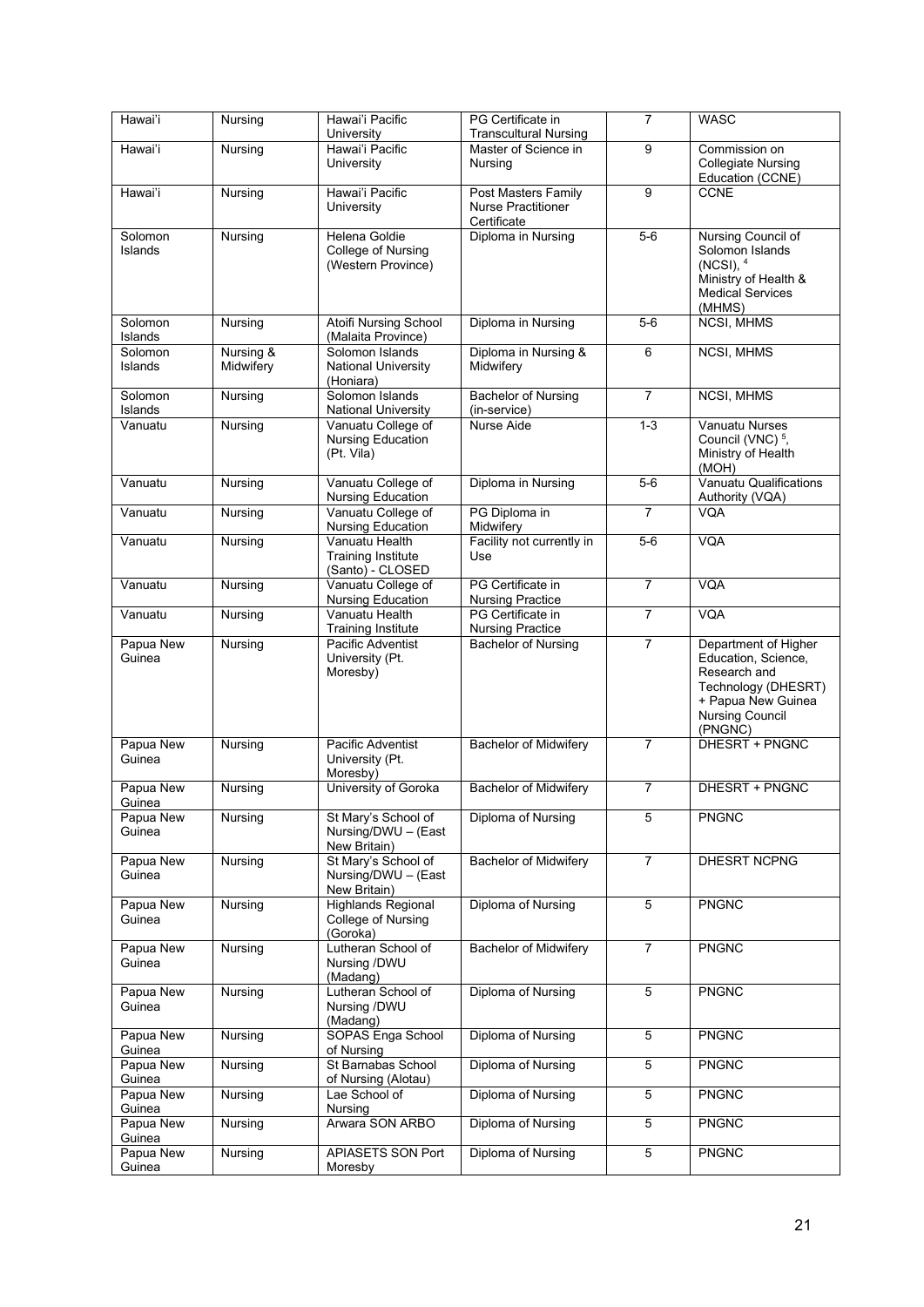| Papua New                           | Nursing                 | SMHS/UPNG                                             | <b>Bachelor of Clinical</b>                                                                                             | $\overline{7}$           | DHESRT + PNGNC                             |
|-------------------------------------|-------------------------|-------------------------------------------------------|-------------------------------------------------------------------------------------------------------------------------|--------------------------|--------------------------------------------|
| Guinea                              |                         |                                                       | Nursing-Midwifery                                                                                                       |                          |                                            |
| Papua New                           | Nursing                 | SMHS/UPNG                                             | <b>Bachelor of Clinical</b>                                                                                             | $\overline{7}$           | DHESRT + PNGNC                             |
| Guinea                              |                         |                                                       | Nursing- Paediatrics                                                                                                    |                          |                                            |
| Papua New                           | Nursing                 | SMHS/UPNG                                             | <b>Bachelor of Clinical</b>                                                                                             | $\overline{7}$           | DHESRT + PNGNC                             |
| Guinea                              |                         |                                                       | Nursing - Acute Care                                                                                                    |                          |                                            |
| Papua New                           | Nursing                 | SMHS/UPNG                                             | <b>Bachelor of Clinical</b>                                                                                             | $\overline{7}$           | DHESRT + PNGNC                             |
| Guinea                              |                         |                                                       | Nursing - Mental                                                                                                        |                          |                                            |
|                                     |                         |                                                       | Health                                                                                                                  |                          |                                            |
| Papua New                           | Nursing                 | SMHS/UPNG                                             | Bachelor of Nursing-                                                                                                    | $\overline{7}$           | DHESRT + PNGNC                             |
| Guinea                              |                         |                                                       | Administration &                                                                                                        |                          |                                            |
|                                     |                         |                                                       | Education                                                                                                               |                          |                                            |
| Papua New                           | Community               | 12 CHW training                                       | Certificate in                                                                                                          | $1 - 2$                  | PNGNC /                                    |
| Guinea                              | <b>Health Worker</b>    | schools                                               | <b>Community Health</b>                                                                                                 |                          | <b>PNG Medical Board</b>                   |
|                                     |                         |                                                       | Work                                                                                                                    |                          |                                            |
| Pacific Region                      | Reproductive            | UNDP/FNU                                              | Sexual and                                                                                                              |                          | FNU Senate, UNDP                           |
|                                     | Health                  |                                                       | Reproductive Health                                                                                                     |                          |                                            |
|                                     |                         |                                                       | <b>Management Training</b>                                                                                              |                          |                                            |
|                                     |                         |                                                       | Programme                                                                                                               |                          |                                            |
|                                     |                         |                                                       | (SRHMTP)                                                                                                                |                          |                                            |
| Nauru                               | <b>Nursing Aide</b>     | Nauru Health                                          | <b>Enrolled Nursing</b>                                                                                                 | $\overline{4}$           | Ministry of Health                         |
|                                     |                         | <b>Professional Training</b>                          |                                                                                                                         |                          |                                            |
|                                     |                         | Institution (NHPTI)                                   |                                                                                                                         |                          |                                            |
| Nauru                               | Nursing                 | <b>NHPTI</b>                                          | <b>Bridging -Nursing</b>                                                                                                | $5-6$                    | Ministry of Health                         |
|                                     |                         |                                                       | Certificate                                                                                                             |                          |                                            |
| Nauru                               | Advanced                | <b>NHPTI</b>                                          | Nurse Practitioner                                                                                                      | $\overline{7}$           | Ministry of Health                         |
|                                     | <b>Clinical Nursing</b> |                                                       | Program                                                                                                                 |                          |                                            |
| Nauru                               | Midwifery               | <b>NHPTI</b>                                          | Internship -New                                                                                                         | $\overline{\phantom{0}}$ | Ministry of Health                         |
|                                     |                         |                                                       | Graduates                                                                                                               |                          |                                            |
| Palau                               | Nursing                 | Palau Community                                       | <b>Nursing Career Ladder</b>                                                                                            |                          | <b>NA</b>                                  |
|                                     | Preparation             | College                                               |                                                                                                                         |                          |                                            |
| Tuvalu                              |                         |                                                       | Tuvalu currently has no formal nurse education programs held in country. Nurses are sent to external schools            |                          |                                            |
|                                     |                         | for qualifications predominantly to Fiji or Kiribati. |                                                                                                                         |                          |                                            |
| Tokelau                             |                         |                                                       | Tokelau currently has no formal nurse training program. Nurses are educated in either Fiji or Samoa.<br><b>MEDICINE</b> |                          |                                            |
|                                     |                         |                                                       |                                                                                                                         |                          |                                            |
| Fiji                                | Medical                 | Ministry of Health                                    | Bridging course and                                                                                                     |                          | Fiji Medical Council<br>(FMC) <sup>7</sup> |
| Solomon                             | Internship<br>Medical   | Ministry of Health and                                | Internship<br>Bridging course and                                                                                       |                          | Medical Council of                         |
| Islands                             | Internship              | <b>Medical Services</b>                               | Internship                                                                                                              |                          | Solomon Islands                            |
| $\overline{\mathbf{8}}$<br>Kiribati | Medical                 | Ministry of Health                                    | Bridging course and                                                                                                     |                          | Ministries of Health                       |
| Tuvalu                              | Internship              |                                                       | Internship                                                                                                              | $\overline{a}$           |                                            |
| Palau                               | Medical                 | Ministry of Health                                    | Bridging course and                                                                                                     |                          | Ministry of Health                         |
|                                     | Internship              |                                                       | Internship                                                                                                              |                          |                                            |
| Samoa                               | Medical                 | Ministry of Health                                    | Bridging course and                                                                                                     |                          | Ministry of Health                         |
|                                     | Internship              |                                                       | Internship                                                                                                              |                          |                                            |
| Vanuatu                             | Medical                 | Ministry of Health                                    | Bridging course and                                                                                                     |                          | Ministry of Health                         |
|                                     | Internship              |                                                       | Internship                                                                                                              |                          |                                            |
| Fiji                                | Medicine                | CMNHS/FNU                                             | <b>Bachelor of Medicine</b>                                                                                             |                          | FMC,                                       |
|                                     |                         |                                                       | and Bachelor of                                                                                                         |                          | FNU Senate.                                |
|                                     |                         |                                                       | Surgery                                                                                                                 |                          | (Assessed against                          |
|                                     |                         |                                                       |                                                                                                                         | 9                        | World Federation of                        |
|                                     |                         |                                                       |                                                                                                                         |                          | <b>Medical Education</b>                   |
|                                     |                         |                                                       |                                                                                                                         |                          | (WFME) standards                           |
|                                     |                         |                                                       |                                                                                                                         |                          | 2012)                                      |
| Fiji                                | Medicine                | <b>Umanan Prasad</b>                                  | <b>Bachelor of Medicine</b>                                                                                             |                          | FMC.                                       |
|                                     |                         | School of Medicine/                                   | and Bachelor of                                                                                                         | 9                        | (WFME assessment                           |
|                                     |                         | University of Fiji                                    | Surgery                                                                                                                 |                          | 2011)                                      |
|                                     |                         | (Western Division)                                    |                                                                                                                         |                          |                                            |
| Papua New                           | Medicine                | SMHS/UPNG                                             | <b>Bachelor of Medicine</b>                                                                                             |                          | DHESRT (WFME                               |
| Guinea                              |                         |                                                       | and Bachelor of                                                                                                         | 9                        | assessment 1996)                           |
|                                     |                         |                                                       | Surgery                                                                                                                 |                          |                                            |
| Papua New                           | Medicine                | <b>Divine Word University</b>                         | <b>Bachelor of Medicine</b>                                                                                             |                          | <b>DHESRT</b>                              |
| Guinea                              |                         | (Madang)                                              | and Bachelor of                                                                                                         | 9                        |                                            |
|                                     |                         |                                                       | Surgery                                                                                                                 |                          |                                            |
| Papua New                           | Medicine                | <b>UPNG</b>                                           | <b>Masters of Medicine</b>                                                                                              | 10 <sup>°</sup>          | DHESRT (WFME 1996)                         |
| Guinea                              |                         |                                                       | Surgery                                                                                                                 |                          |                                            |
| Papua New                           | Medicine                | <b>UPNG</b>                                           | <b>Masters of Medicine</b>                                                                                              | 10 <sup>1</sup>          | DHESRT (WFME 1996)                         |
| Guinea<br>Papua New                 |                         |                                                       | Anaesthesiology                                                                                                         |                          |                                            |
|                                     |                         |                                                       |                                                                                                                         |                          |                                            |
|                                     | Medicine                | <b>UPNG</b>                                           | <b>Masters of Medicine</b>                                                                                              | 10 <sup>°</sup>          | DHESRT (WFME 1996)                         |
| Guinea                              |                         |                                                       | Child Health                                                                                                            |                          |                                            |
| Papua New                           | Medicine                | <b>UPNG</b>                                           | <b>Masters of Medicine</b>                                                                                              |                          | DHESRT (WFME 1996)                         |
| Guinea                              |                         |                                                       | Obstetrics and<br>Gynaecology                                                                                           | 10 <sup>1</sup>          |                                            |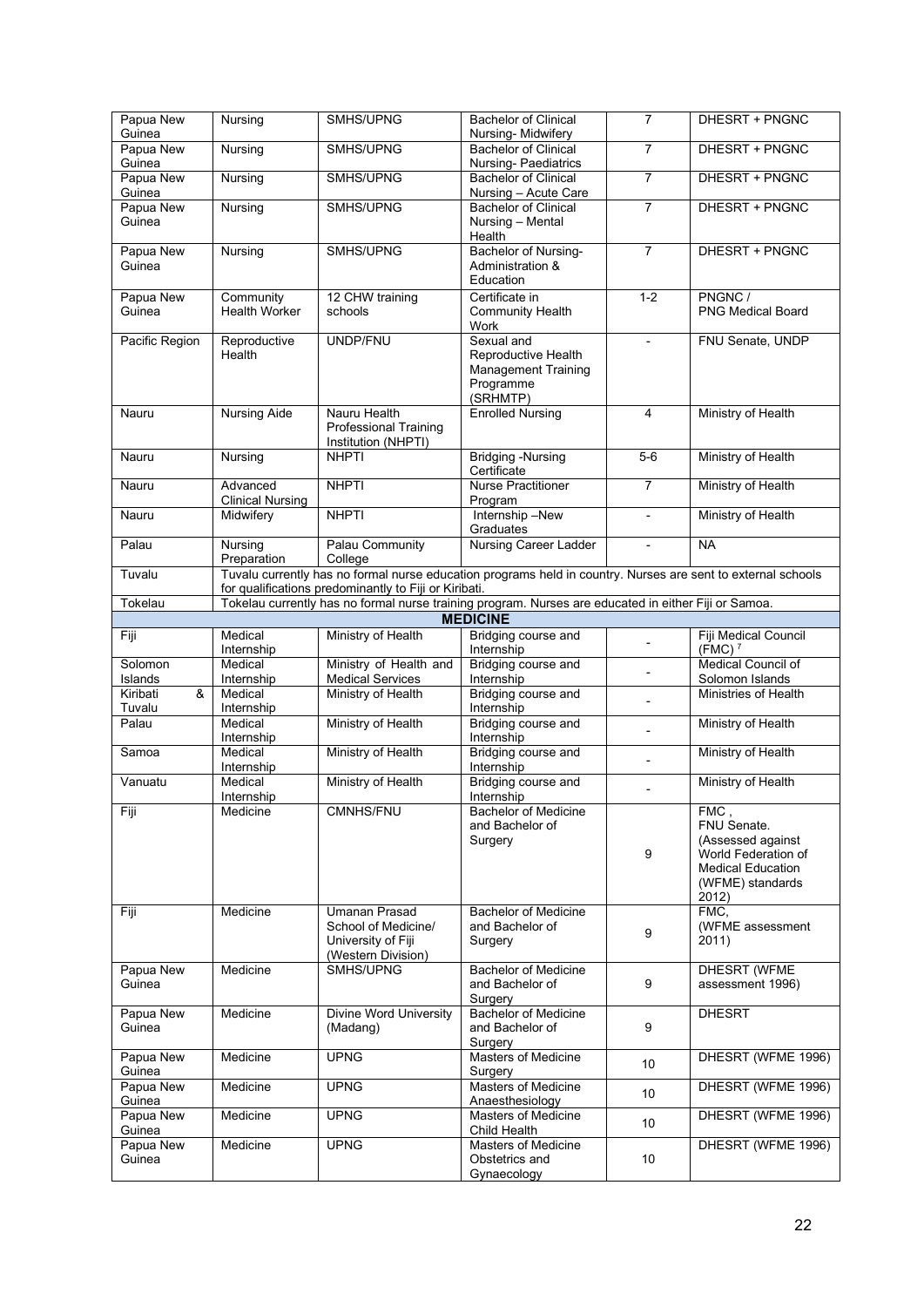| Papua New<br>Guinea | Medicine     | <b>UPNG</b>                                | <b>Masters of Medicine</b><br>Internal Medicine     | 10             | DHESRT (WFME 1996)                                        |
|---------------------|--------------|--------------------------------------------|-----------------------------------------------------|----------------|-----------------------------------------------------------|
| Papua New           | Medicine     | <b>UPNG</b>                                | <b>Masters of Medicine</b>                          | 10             | DHESRT (WFME 1996)                                        |
| Guinea<br>Papua New | Medicine     | <b>UPNG</b>                                | Psychiatry<br>Masters of Medicine                   | 10             | DHESRT (WFME 1996)                                        |
| Guinea<br>Papua New | Medicine     | <b>UPNG</b>                                | Pathology<br><b>Masters of Medicine</b>             |                | DHESRT (WFME 1996)                                        |
| Guinea              |              |                                            | <b>Emergency Medicine</b>                           | 10             |                                                           |
| Papua New<br>Guinea | Medicine     | <b>UPNG</b>                                | <b>Masters of Medicine</b><br>Ophthalmology         | 10             | DHESRT (WFME 1996)                                        |
| Papua New           | Medicine     | <b>UPNG</b>                                | Masters of Medicine                                 | 10             | DHESRT (WFME 1996)                                        |
| Guinea<br>Papua New | Medicine     | <b>UPNG</b>                                | Otorhinolaryngology<br><b>Masters of Medicine</b>   | 10             | DHESRT (WFME 1996)                                        |
| Guinea<br>Papua New | Medicine     | <b>UPNG</b>                                | <b>Medical Imaging</b><br>Masters of Medicine       |                | DHESRT (WFME 1996)                                        |
| Guinea              |              |                                            | Dermatology                                         | 10             |                                                           |
| Papua New<br>Guinea | Medicine     | <b>UPNG</b>                                | <b>Masters of Medicine</b><br><b>Rural Health</b>   | 10             | <b>DHESRT</b>                                             |
| Papua New           | Medicine     | <b>UPNG</b>                                | <b>Higher Postgraduate</b>                          |                | <b>DHESRT</b>                                             |
| Guinea              |              |                                            | Diploma (Surgical Sub-<br>Specialties)              | 10             |                                                           |
| Papua New<br>Guinea | Medicine     | <b>Divine Word University</b><br>(Madang)  | Advanced Diploma in<br><b>Emergency Medicine</b>    | $\overline{8}$ | <b>DHESRT</b>                                             |
| Papua<br><b>New</b> | Medicine     | SMHS/UPNG                                  | PG Diploma in                                       | 8              | <b>DHESRT</b>                                             |
| Guinea              |              |                                            | Anaesthetic Science                                 |                |                                                           |
| Papua New           | Medicine     | <b>UPNG</b>                                | Doctorate in Medicine                               | 10             | <b>DHESRT</b>                                             |
| Guinea              |              |                                            | and PhD degrees                                     |                |                                                           |
| Samoa               | Medicine     | National University of<br>Samoa Faculty of | <b>Bachelor of Medicine</b><br>and Bachelor of      |                | Council of NUS,<br>on the assessment of                   |
|                     |              | Medicine                                   | Surgery                                             | 9              | <b>Philippines Accrediting</b><br>Association of Schools, |
|                     |              |                                            |                                                     |                | Colleges, and                                             |
| Samoa               | Medicine     | National University of                     | Master of Medicine in                               | 9              | Universities (PAASCU)<br><b>Council of NUS</b>            |
|                     |              | Samoa Faculty of<br>Medicine               | <b>Intensive Care</b><br>(MMedIC)                   |                |                                                           |
| Samoa               | Medicine     | Oceania University of                      | <b>MD (American MBBS)</b>                           | $\overline{9}$ | <b>PAASCU</b>                                             |
| Pohnpei /FSM        | Dual science | Medicine<br>Bachelor of                    | 2-3 years                                           | $\overline{a}$ | <b>ECFMG</b>                                              |
|                     | and Medicine | Science/Doctor of<br>Medicine Dual Degree  |                                                     |                |                                                           |
|                     |              | Program                                    |                                                     |                |                                                           |
| Pohnpei /FSM        | Medicine     | New Tokyo Medical<br>College               | Doctor of Medicine<br>MD                            | 9              | <b>ECFMG</b>                                              |
| Fiji                | Medicine     | <b>CMNHS/FNU</b>                           | PG Diploma in<br>Anaesthesia                        | 8              | <b>FNU Senate</b>                                         |
| Fiji                | Medicine     | CMNHS/FNU                                  | Master of Medicine                                  | 9              | <b>FNU Senate</b>                                         |
| Fiji                | Medicine     | CMNHS/FNU                                  | Anaesthesia<br>PG Diploma in                        | 8              | FNU Senate                                                |
|                     |              |                                            | Obstetrics &                                        |                |                                                           |
| Fiji                | Medicine     | CMNHS/FNU                                  | Gynaecology<br><b>Master of Medicine</b>            | 9              | <b>FNU Senate</b>                                         |
|                     |              |                                            | Obstetrics &<br>Gynaecology                         |                |                                                           |
| Fiji                | Medicine     | CMNHS/FNU                                  | PG Diploma in Child                                 | 8              | FNU Senate                                                |
| Fiji                | Medicine     | <b>CMNHS/FNU</b>                           | Health<br><b>Master of Medicine</b>                 | $\overline{9}$ | <b>FNU Senate</b>                                         |
| Fiji                | Medicine     | CMNHS/FNU                                  | <b>Paediatrics</b><br>PG Diploma in Surgery         | $\overline{8}$ | <b>FNU Senate</b>                                         |
| Fiji                | Medicine     | CMNHS/FNU                                  | Master of Medicine in                               | 9              | <b>FNU Senate</b>                                         |
| Fiji                | Medicine     | CMNHS/FNU                                  | Surgery<br>PG Diploma in                            | 8              | FNU Senate                                                |
| Fiji                | Medicine     | CMNHS/FNU                                  | <b>Emergency Medicine</b><br>PG Diploma in Internal | 8              | FNU Senate                                                |
|                     |              |                                            | Medicine                                            |                |                                                           |
| Fiji                | Medicine     | CMNHS/FNU                                  | Master of Internal<br>Medicine                      | 9              | FNU Senate                                                |
| Fiji                | Medicine     | CMNHS/FNU                                  | PG Diploma in Mental                                | 8              | FNU Senate                                                |
| Fiji                | Medicine     | CMNHS/FNU                                  | Health<br>PG Diploma in                             | 8              | FNU Senate                                                |
|                     |              |                                            | Pathology                                           |                |                                                           |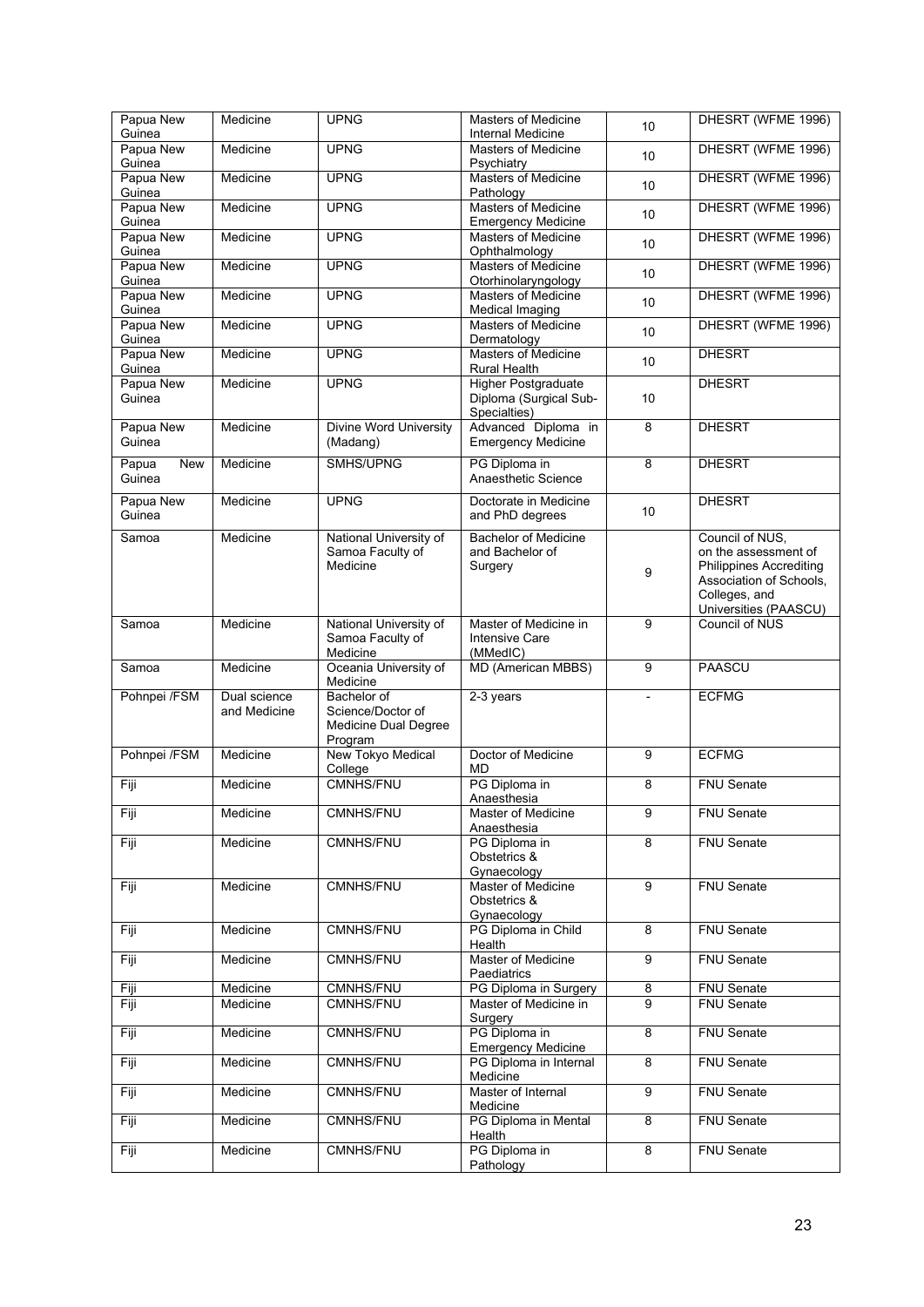| Tonga               | Medicine                                         | University of Sydney<br>(in Tonga)                            | Master of Medicine<br>Paediatrics                                                                                                                    | 9                        | Senate of the University<br>of Sydney <sup>8</sup>                                                                                                                                                       |
|---------------------|--------------------------------------------------|---------------------------------------------------------------|------------------------------------------------------------------------------------------------------------------------------------------------------|--------------------------|----------------------------------------------------------------------------------------------------------------------------------------------------------------------------------------------------------|
| Hawai'i             | Medicine                                         | University of Hawai'i                                         | Doctor of Medicine<br>(MD)                                                                                                                           | $\boldsymbol{9}$         | Liaison Committee on<br><b>Medical Education</b><br>(LCME) of the<br>Association of<br>American Medical<br>Colleges and the<br>Council on Medical<br>Education of the<br>American Medical<br>Association |
| Hawai'i             | Gerontology                                      | Hawai'i Pacific<br>University                                 | PG Certificate in<br>Gerontology                                                                                                                     | $6\phantom{1}$           | <b>WASC</b>                                                                                                                                                                                              |
| Hawai'i             | Postgraduate<br>Medicine<br>Resident<br>Programs | John A. Burns School<br>of Medicine, University<br>of Hawai'i | PG Masters in Family<br>Medicine. Internal<br>Medicine, Paediatrics,<br>Obstetrics,<br>Gynaecology,<br>Psychiatry, Pathology,<br>Orthopaedic Surgery | 10                       | <b>LCME</b>                                                                                                                                                                                              |
|                     |                                                  |                                                               | <b>MEDICAL SCIENCES</b>                                                                                                                              |                          |                                                                                                                                                                                                          |
| Papua New<br>Guinea | Medical<br>Science                               | <b>UPNG</b>                                                   | <b>Master of Medical</b><br>Sciences                                                                                                                 | 9                        | <b>DHESRT</b>                                                                                                                                                                                            |
| Papua New<br>Guinea | Anaesthetics                                     | <b>UPNG</b>                                                   | Diploma in Anaesthetic<br>Science                                                                                                                    | $5-6$                    | <b>DHESRT</b>                                                                                                                                                                                            |
| Fiji                | Endoscopy                                        | <b>CMNHS</b>                                                  | Certificate in<br>Endoscopy                                                                                                                          | $\overline{7}$           | <b>FNU Senate</b>                                                                                                                                                                                        |
| Hawai'i             | Research                                         | John A. Burns School<br>of Medicine, University<br>of Hawai'i | Master and Doctorate<br>of Clinical Research                                                                                                         | 9 and 10                 | <b>LCME</b>                                                                                                                                                                                              |
| Hawai'i             | Speech<br>Pathology                              | John A. Burns School<br>of Medicine, University<br>of Hawai'i | Master and Doctorate<br>of Communication<br>Science and Disorders                                                                                    | 9 and 10                 | <b>LCME</b>                                                                                                                                                                                              |
| Hawai'i             | Reproductive<br>Health                           | John A. Burns School<br>of Medicine,<br>University of Hawai'i | Master and Doctorate<br>of Developmental and<br>Reproductive Biology                                                                                 | 9 and 10                 | LCME                                                                                                                                                                                                     |
| Hawai'i             | Tropical<br>Medicine                             | John A. Burns School<br>of Medicine, University<br>of Hawai'i | Master and Doctorate<br>of Tropical Medicine                                                                                                         | 9 and 10                 | <b>LCME</b>                                                                                                                                                                                              |
| Hawai'i             | Biology                                          | John A. Burns School<br>of Medicine, University<br>of Hawai'i | Master and PhD in Cell<br>and Molecular Biology                                                                                                      | 9 and 10                 | <b>LCME</b>                                                                                                                                                                                              |
| Hawai'i             | Neuroscience                                     | John A. Burns School<br>of Medicine, University<br>of Hawai'i | Master and PhD in<br>Neurosciences                                                                                                                   | 9 and 10                 | <b>LCME</b>                                                                                                                                                                                              |
| Hawai'i             | Medical<br>Assistant                             | University of Hawai'i<br>(Kapi'olani)                         | Associate Science<br>Degree in Medical<br>Assisting                                                                                                  | $5-6$                    | Commission on<br>Accreditation for<br><b>Medical Assistant</b><br>Education                                                                                                                              |
| Pohnpei /FSM        | Pre-med                                          | Post-Baccalaureate<br>Pre-Med                                 | 1 year                                                                                                                                               | $\overline{\phantom{a}}$ | Educational<br><b>Commission for Foreign</b><br><b>Medical Graduates</b>                                                                                                                                 |
| Pohnpei /FSM        | Pre-med<br>science                               | <b>Basic Science</b><br><b>Foundation Course</b>              | Non-award                                                                                                                                            |                          | <b>ECFMG</b>                                                                                                                                                                                             |
| Palau               | Medical<br>Science                               | Palau Area Health<br><b>Education Centre</b><br>(AHEC)        | PG Diploma in Medical<br>Sciences                                                                                                                    | 8                        | WASC. Joint program<br>of MOH, Palau<br><b>Community College</b><br>with U. Hawai'i (AHEC)<br>and U. Auckland                                                                                            |
|                     |                                                  |                                                               | <b>OPTHALMOLOGY</b>                                                                                                                                  |                          |                                                                                                                                                                                                          |
| Fiji                | Medicine                                         | Pacific Eye Institute<br>(Suva)                               | PG Certificate in Eye<br>Care                                                                                                                        | 8                        | <b>FNU Senate</b>                                                                                                                                                                                        |
| Fiji                | Medicine                                         | Pacific Eye Institute                                         | PG Diploma in Eye<br>Care                                                                                                                            | $\overline{8}$           | <b>FNU Senate</b>                                                                                                                                                                                        |
| Fiji                | Medicine                                         | Pacific Eye Institute                                         | PG Diploma in Vitreo-<br>Retinal and Diabetes<br>Eye Care                                                                                            | 8                        | FNU Senate                                                                                                                                                                                               |
| Fiji                | Medicine                                         | Pacific Eye Institute                                         | Master in Eye Care                                                                                                                                   | 9                        | FNU Senate                                                                                                                                                                                               |
| Fiji                | Medicine                                         | Pacific Eye Institute                                         | PG Diploma in<br>Ophthalmology                                                                                                                       | 8                        | FNU Senate                                                                                                                                                                                               |
| Fiji                | Medicine                                         | Pacific Eye Institute                                         | Master of<br>Ophthalmology                                                                                                                           | 9                        | <b>USP Senate</b>                                                                                                                                                                                        |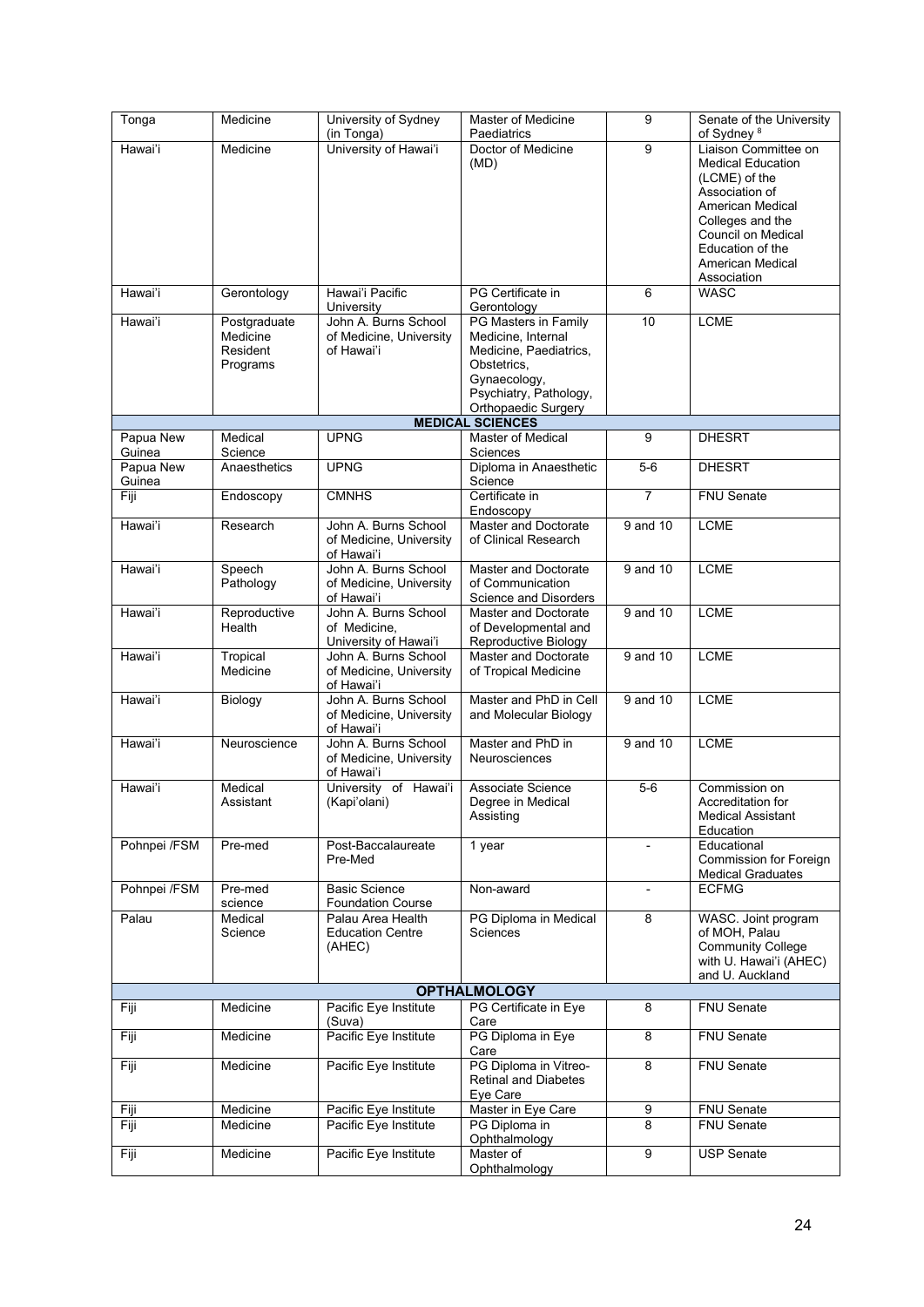| Papua New<br>Guinea | Eye Care                | Divine Word University<br>(Madang) | Advanced Diploma in<br>Eye Care         | 8              | <b>DHESRT</b>                                          |
|---------------------|-------------------------|------------------------------------|-----------------------------------------|----------------|--------------------------------------------------------|
| Solomon             | Eye Care                | Pacific Eye                        | PG Certificate in Eye<br>8              |                | FNU Senate                                             |
| Islands             | Institute/National      |                                    | Care                                    |                | /Ministry of Health and                                |
|                     |                         | Referral Hospital                  |                                         |                | <b>Medical Services</b>                                |
|                     |                         |                                    | <b>DENTISTRY</b>                        |                |                                                        |
|                     |                         |                                    |                                         |                |                                                        |
| Cook Islands        | <b>Dental Nursing</b>   | Cook Islands School<br>of Nursing  | Certificate in Dental                   | $3-4$          | CITTI & New Zealand<br><b>Qualifications Authority</b> |
| Nursing             |                         |                                    |                                         |                | (NZQA)                                                 |
| Cook Islands        | <b>Dental Assistant</b> | Cook Islands School                | Certificate in Dental                   | $3-4$          | CCTTI & NZQA                                           |
|                     |                         |                                    |                                         |                |                                                        |
| Cook Islands        | <b>Dental Therapy</b>   | of Nursing<br>Cook Islands School  | Assistant (1 year)<br>Diploma in Dental | $\overline{5}$ | <b>CCTTI &amp; NZQA</b>                                |
|                     |                         | of Nursing                         |                                         |                |                                                        |
|                     | Dental Hygiene          | National University of             | Therapy<br>Certificate in Dental        | $3 - 4$        | Council of NUS,                                        |
| Samoa               |                         | Samoa                              | Hygiene                                 |                | MOH                                                    |
| Samoa               | Dental Hygiene          | National University of             | Diploma in Dental                       | 5              | Council of NUS,                                        |
|                     |                         | Samoa                              | Therapy                                 |                | <b>MOH</b>                                             |
|                     | <b>Dental Therapy</b>   | Queen Salote Institute             | Diploma in Dental                       | $\overline{5}$ | <b>TNQAB</b>                                           |
| Tonga               |                         |                                    | Therapy                                 |                |                                                        |
|                     |                         | of Nursing and Allied<br>Health    |                                         |                |                                                        |
| Fiji                | Dental Hygiene          | <b>CMNHS/FNU</b>                   | Certificate in Dental                   | $5-6$          | Fiji Dental Council                                    |
|                     |                         |                                    | Hygiene                                 |                | $(FDC)^7$ ,                                            |
|                     |                         |                                    |                                         |                | <b>FNU Senate</b>                                      |
| Fiji                | <b>Dental Therapy</b>   | <b>CMNHS/FNU</b>                   | Diploma in Dental                       | $5-6$          | <b>FDC</b>                                             |
|                     |                         |                                    | Therapy                                 |                | FNU Senate                                             |
| Fiji                | Dental                  | <b>CMNHS/FNU</b>                   | Diploma in Dental                       | $5-6$          | FDC.                                                   |
|                     | Technology              |                                    | Technology                              |                | FNU Senate                                             |
| Fiji                | Oral Health             | <b>CMNHS/FNU</b>                   | Bachelor of Oral                        | $\overline{7}$ | FDC,                                                   |
|                     |                         |                                    | Health                                  |                |                                                        |
|                     |                         |                                    | <b>Bachelor of Dental</b>               | $\overline{7}$ | FNU Senate<br>FDC,                                     |
| Fiji                | Dentistry               | CMNHS/FNU                          |                                         |                |                                                        |
|                     |                         |                                    | Surgery                                 |                | FNU Senate                                             |
| Fiji                | Dentistry               | CMNHS/FNU                          | PG Diploma in Public                    | 8              | FDC,                                                   |
|                     |                         |                                    | Health dentistry                        | $\overline{8}$ | FNU Senate                                             |
| Fiji                | Oral Health             | CMNHS/FNU                          | PG Diploma of Oral                      |                | FDC.                                                   |
|                     |                         |                                    | Surgery                                 |                | FNU Senate, Fiji Higher                                |
|                     |                         |                                    |                                         | $5-6$          | <b>Education Commission</b>                            |
| Papua New           | Dental                  | <b>SMHS/ UPNG</b>                  | Diploma in Dental                       |                | <b>DHESRT</b>                                          |
| Guinea              | Technology              |                                    | Technology                              |                |                                                        |
| Papua New           | Dentistry               | SMHS/UPNG                          | <b>Bachelor of Dental</b>               | $\overline{7}$ | <b>DHESRT</b>                                          |
| Guinea              |                         |                                    | Surgery                                 |                |                                                        |
| Papua New           | Dentistry               | SMHS/UPNG                          | PG Diploma in Public                    | 8              | <b>DHESRT</b>                                          |
| Guinea              |                         |                                    | <b>Health Dentistry</b>                 |                |                                                        |
| Papua New           | Oral Health             | <b>SMHS/ UPNG</b>                  | Bachelor of Oral                        | $5-6$          | <b>DHESRT</b>                                          |
| Guinea              |                         |                                    | Health                                  | 9              |                                                        |
| Papua New           | <b>Oral Surgery</b>     | <b>SMHS/ UPNG</b>                  | Master's in dental                      |                | <b>DHESRT</b>                                          |
| Guinea              |                         |                                    | surgery                                 | $3-4$          |                                                        |
| Hawai'i             | Dental                  | University of Hawai'i              | Certificate of                          |                | American Dental                                        |
|                     | Assistant               | (Kapı'olanı)                       | Achievement in Dental                   |                | Association,                                           |
|                     |                         |                                    | Assisting                               |                | <b>Commission on Dental</b>                            |
| Hawai'i             | Dental                  | University of Hawai'i              | Bachelor of Science in                  | $\overline{7}$ | Education (CDE)<br>CDE                                 |
|                     |                         |                                    |                                         |                |                                                        |
|                     | Hygienist               | (Manoa)                            | Dental Hygiene                          |                |                                                        |
|                     |                         |                                    | <b>NUTRITION AND DIETETICS</b>          |                |                                                        |
| Fiji                | <b>Dietetics</b>        | CMNHS/FNU/FNU                      | Certificate in Dietetics                | 3-4            | FNU Senate                                             |
| Fiji                | <b>Dietetics</b>        | CMNHS/FNU                          | Diploma in Dietetics                    | $5-6$          | FNU Senate                                             |
| Fiji                | Nutrition and           | CMNHS/FNU                          | Diploma in Dietetics                    | $5-6$          | FNU Senate                                             |
|                     | <b>Dietetics</b>        |                                    | and Nutrition                           |                |                                                        |
| Fiji                | Nutrition               | <b>CMNHS/FNU</b>                   | Diploma in Public                       | $5-6$          | FNU Senate                                             |
|                     |                         |                                    | <b>Health Nutrition</b>                 |                |                                                        |
| Fiji                | Nutrition and           | CMNHS/FNU                          | <b>Bachelor</b> in Dietetics            | $\overline{7}$ | FNU Senate                                             |
|                     | <b>Dietetics</b>        |                                    | and Nutrition                           |                |                                                        |
| Fiji                | Food safety             | CMNHS/FNU                          | PG Diploma in Food                      | 8              | FNU Senate                                             |
|                     |                         |                                    | Safety                                  |                |                                                        |
| Fiji                | Food Science            | University of the South            | Certificate in Food                     | $\overline{2}$ | <b>USP</b> Council on advice                           |
|                     |                         | Pacific (Suva)                     | Science                                 |                | of USP Senate 9                                        |
| Cook Islands        | Food Safety             | Cook Islands Tertiary              | Certificate in Food                     | $\overline{2}$ | <b>CCTTI &amp; NZQA</b>                                |
|                     |                         | <b>Training Institute</b>          | Safety                                  |                |                                                        |
| Hawai'i             | <b>Dietetics</b>        | University of Hawai'i              | Bachelor of Science in                  | $\overline{7}$ | <b>Accreditation Council</b>                           |
|                     |                         | (Manoa)                            | <b>Dietetics</b>                        |                | for Education in                                       |
|                     |                         |                                    |                                         |                | <b>Nutrition and Dietetics</b>                         |
| Hawai'i             | Food Science            | University of Hawai'i              | Bachelor of Science in                  | $\overline{7}$ | <b>WASC</b>                                            |
|                     | and Human               | (Manoa)                            | Food Science and                        |                |                                                        |
|                     | Nutrition               |                                    | Human Nutrition                         |                |                                                        |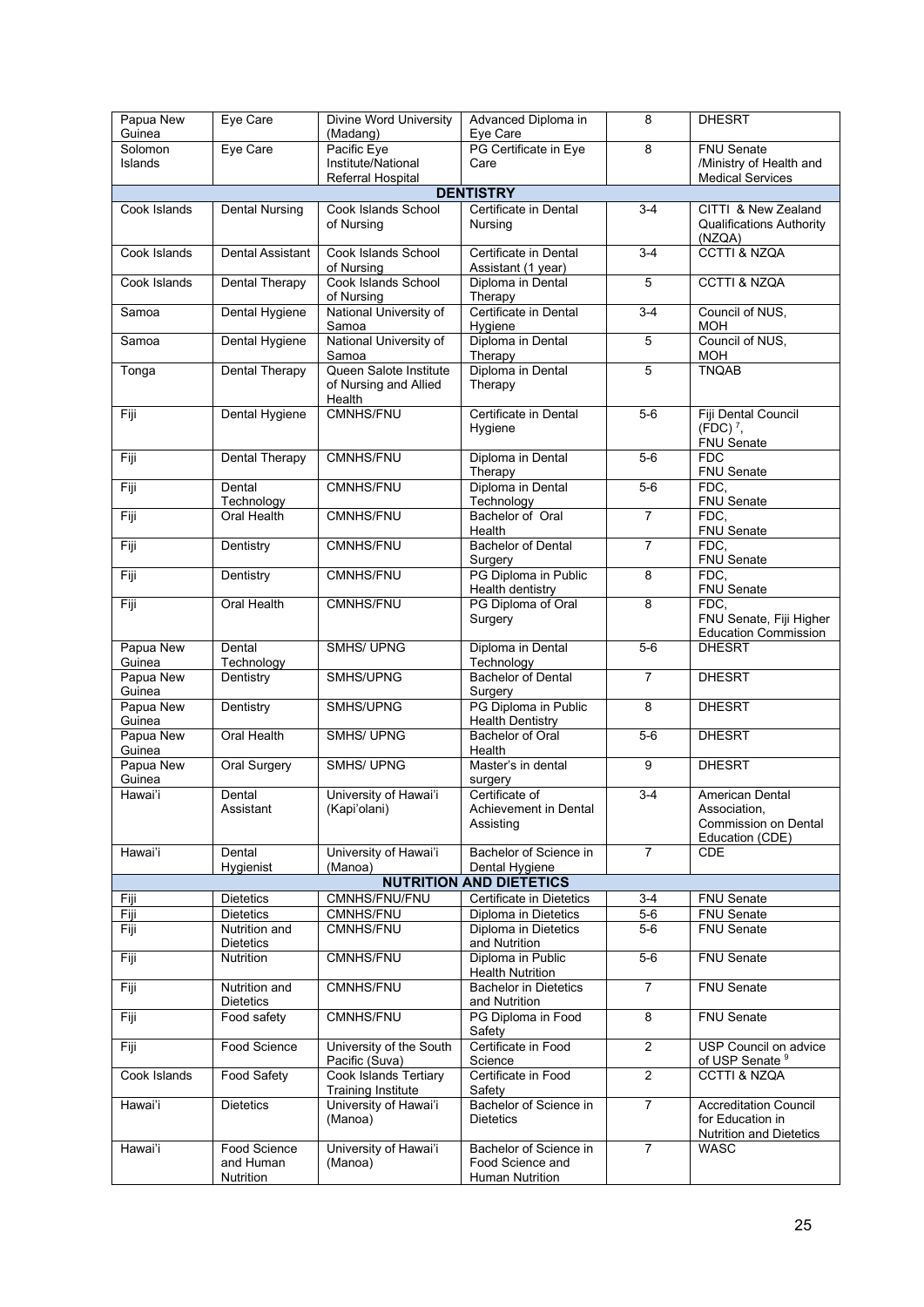|                                      | (Sports<br>Wellness track)                                             |                                                                   |                                                                      |                  |                                                                                                        |
|--------------------------------------|------------------------------------------------------------------------|-------------------------------------------------------------------|----------------------------------------------------------------------|------------------|--------------------------------------------------------------------------------------------------------|
| Hawai'i                              | Food Science<br>and Human<br>Nutrition (Pre-<br>Professional<br>track) | University of Hawai'i<br>(Manoa)                                  | Bachelor of Science in<br>Food Science and<br><b>Human Nutrition</b> | $\overline{7}$   | <b>WASC</b>                                                                                            |
| Hawai'i                              | Children's<br><b>Healthy Living</b><br>Summer<br>Institute             | University of Hawai'i<br>(Manoa)                                  | Credit and Non-credit<br>online courses;<br>Certificate is pending   | $\overline{7}$   | <b>WASC</b>                                                                                            |
|                                      |                                                                        |                                                                   | <b>PUBLIC HEALTH</b>                                                 |                  |                                                                                                        |
| Fiji                                 | Public Health                                                          | <b>CMNHS/FNU</b>                                                  | Certificate in Public<br>Health                                      | 5                | <b>FNU Senate</b>                                                                                      |
| Fiji                                 | <b>Public Health</b>                                                   | <b>CMNHS/FNU</b>                                                  | Diploma in Public<br>Health                                          | 6                | <b>FNU Senate</b>                                                                                      |
| Fiji                                 | <b>Public Health</b>                                                   | CMNHS/FNU                                                         | <b>Bachelor in Public</b><br>Health                                  | $\overline{7}$   | <b>FNU Senate</b>                                                                                      |
| Fiji                                 | <b>Public Health</b>                                                   | <b>CMNHS/FNU</b>                                                  | PG Certificate in<br>Public Health                                   | 8                | <b>FNU Senate</b>                                                                                      |
| Fiji                                 | <b>Public Health</b>                                                   | CMNHS/FNU                                                         | PG Diploma in Public<br>Health                                       | 8                | <b>FNU Senate</b>                                                                                      |
| Fiji                                 | <b>Public Health</b>                                                   | <b>CMNHS/FNU</b>                                                  | Master of Public Health<br>Coursework                                | 9                | <b>FNU Senate</b>                                                                                      |
| Fiji                                 | Public Health                                                          | CMNHS/FNU                                                         | Master of Public Health<br>by Research                               | 9                | <b>FNU Senate</b>                                                                                      |
| Fiji                                 | <b>Public Health</b>                                                   | CMNHS/FNU                                                         | PG Certificate in<br>Health Research                                 | 8                | <b>FNU Senate</b>                                                                                      |
| Papua New<br>Guinea                  | <b>Public Health</b>                                                   | SMHS/UPNG                                                         | Diploma in community<br>Health                                       | $5-6$            | <b>DHESRT</b>                                                                                          |
| Solomon<br>Islands                   | <b>Public Health</b>                                                   | Solomon Islands<br><b>National University</b>                     | Diploma of Public<br><b>Health Awareness</b>                         | $3-4$            | NCSI, MOHMS                                                                                            |
| Hawai'i                              | <b>Public Health</b>                                                   | Hawai'i Pacific<br>University                                     | Bachelor of Science in<br>Public Health                              | $\overline{7}$   | Accrediting<br>Commission for<br>Community and Junior<br>Colleges of the Western<br>Association (WASC) |
| Hawai'i                              | <b>Public Health</b>                                                   | University of Hawai'i at<br>Mānoa                                 | Bachelor of Arts in<br>Public Health (BA)                            | $\overline{7}$   | <b>WASC</b> and Council on<br><b>Education for Public</b><br>Health (CEPH)                             |
| Hawai'i                              | <b>Public Health</b>                                                   | University of Hawai'i at<br>Mānoa                                 | <b>Masters of Public</b><br>Health (MPH)                             | 9                | WASC and CEPH                                                                                          |
| Hawai'i                              | <b>Public Health</b>                                                   | University of Hawai'i at<br>Mānoa                                 | Masters of Science in<br>Public Health (MS)                          | 9                | WASC and CEPH                                                                                          |
| Hawai'i                              | Public Health                                                          | University of Hawai'i at<br>Mānoa                                 | Doctor of Public Health<br>(DrPH)                                    | 10 <sup>10</sup> | WASC and CEPH                                                                                          |
| Federated<br>States of<br>Micronesia | <b>Public Health</b>                                                   | College of Micronesia<br>(Pohnpei)                                | Associate of Science in<br>Public Health                             | $5-6$            | <b>WASC</b>                                                                                            |
| Marshall<br>Islands                  | Public Health                                                          | College of the<br>Marshall Islands                                | Certificate in Public<br>Health and Health<br>Promotion              | $2 - 3$          | <b>WASC</b>                                                                                            |
| Northern<br>Marianas                 | Public Health                                                          | Northern Marianas<br>College                                      | Certificate in Public<br>Health                                      | $2 - 3$          | <b>WASC</b>                                                                                            |
| Palau                                | Public Health                                                          | Palau Community<br>College                                        | Associate of Science in<br>Public Health                             | $5-6$            | <b>WASC</b>                                                                                            |
| Palau                                | Public Health                                                          | Palau Community<br>College                                        | Certificate in<br>Community and Public<br>Health                     | $2 - 3$          | WASC                                                                                                   |
| Nauru                                | Public Health                                                          | Nauru Health<br><b>Professional Training</b><br>Institute (NHPTI) | Post Basic Certificate<br>in Public Health<br>Nursing                | $5-6$            | Ministry of Health                                                                                     |
| Nauru                                | Primary Health<br>Care $-$ Public<br>Health                            | <b>NHPTI</b>                                                      | Certificate in Primary<br><b>Health Care</b>                         | 4                | Ministry of Health                                                                                     |
|                                      |                                                                        |                                                                   | <b>EPIDEMIOLOGY</b>                                                  |                  |                                                                                                        |
| Fiji                                 | Epidemiology                                                           | CMNHS/FNU                                                         | Certificate in Applied<br>Epidemiology                               | $3 - 4$          | FNU Senate                                                                                             |
| Fiji                                 | Epidemiology                                                           | <b>CMNHS/FNU</b>                                                  | Diploma in Applied<br>Epidemiology                                   | $5-6$            | FNU Senate                                                                                             |
| Fiji                                 | Epidemiology                                                           | CMNHS/FNU                                                         | PG Certificate in<br><b>Applied Epidemiology</b>                     | 8                | FNU Senate                                                                                             |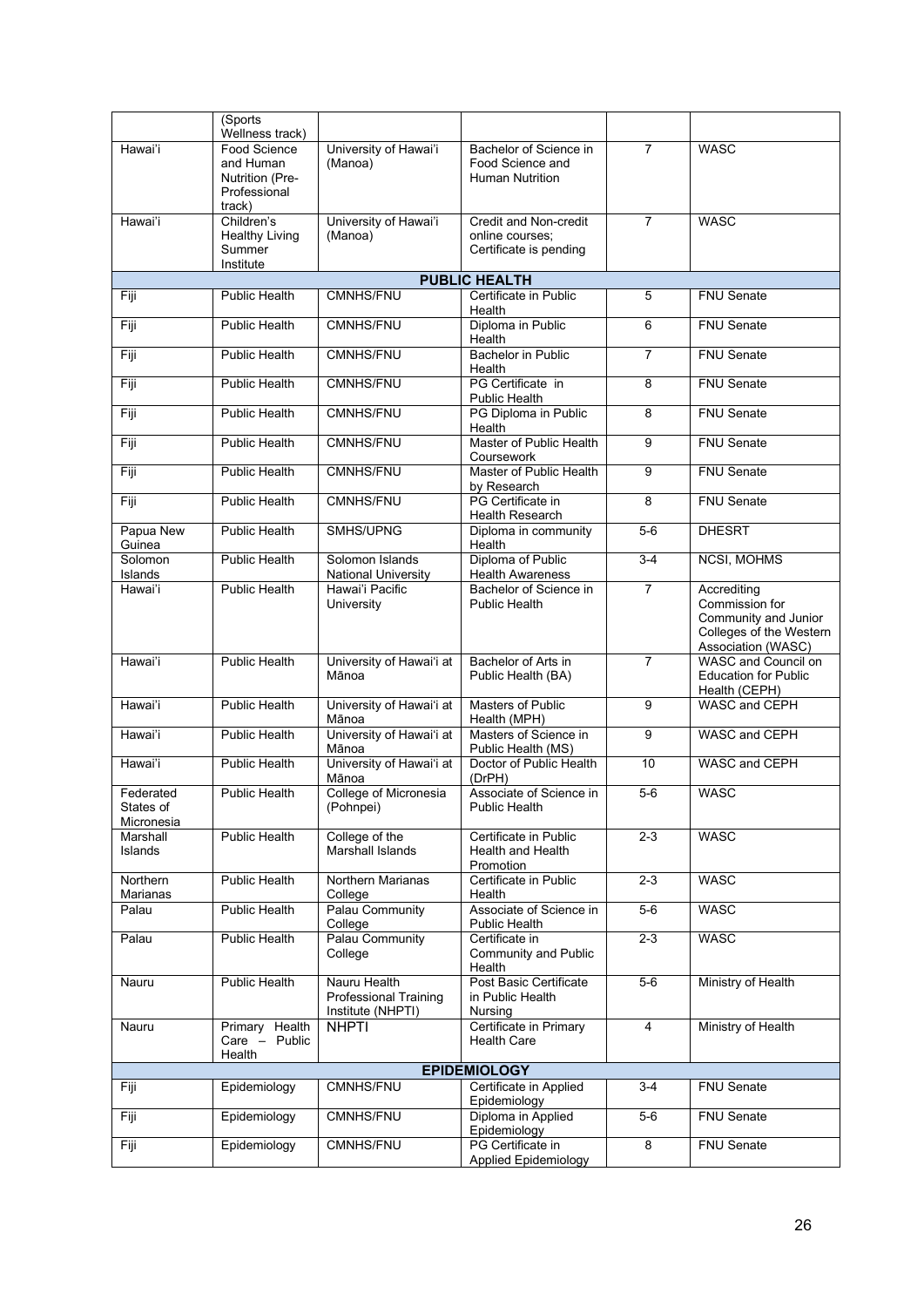| Fiji                | Epidemiology                         | <b>CMNHS/FNU</b>                                     | PG Diploma in Applied<br>Epidemiology                            | 8              | <b>FNU Senate</b>           |  |
|---------------------|--------------------------------------|------------------------------------------------------|------------------------------------------------------------------|----------------|-----------------------------|--|
| Federated           | Data for                             | College of Micronesia                                | PG Certificate in Field                                          | $\overline{8}$ | <b>FNU Senate</b>           |  |
| States of           | (Pohnpei) with<br>Decision           |                                                      | Epidemiology                                                     |                |                             |  |
| Micronesia,         | PIHOA, CDC and<br>Making             |                                                      |                                                                  |                |                             |  |
| American            |                                      | Pacific Public Health<br><b>Surveillance Network</b> |                                                                  |                |                             |  |
| RMI                 | Samoa, Guam,<br>(PPHSN)              |                                                      |                                                                  |                |                             |  |
|                     |                                      |                                                      | <b>HEALTH PROMOTION</b>                                          |                |                             |  |
| Fiji                | Health                               | <b>CMNHS/FNU</b>                                     | Certificate in Health                                            | $3-4$          | <b>FNU Senate</b>           |  |
| Fiji                | Promotion<br>Health                  | <b>CMNHS/FNU</b>                                     | Promotion<br>Diploma in Health                                   | $5-6$          | FNU Senate                  |  |
|                     | Promotion                            |                                                      | Promotion                                                        |                |                             |  |
| Fiji                | Health<br>Promotion                  | CMNHS/FNU                                            | PG Certificate in<br><b>Health Promotion</b>                     | $\overline{7}$ | <b>FNU Senate</b>           |  |
| Fiji                | Health<br>Promotion                  | CMNHS/FNU                                            | PG Diploma in Health<br>Promotion                                | 8              | <b>FNU</b> Senate           |  |
| Papua New           | Health                               | University of Goroka                                 | Diploma in Health                                                | $5-6$          | <b>DHESRT</b>               |  |
| Guinea              | Teaching and                         |                                                      | Education                                                        |                |                             |  |
| Papua New           | Education<br>Health                  | University of Goroka                                 | Diploma in Teaching                                              | $5-6$          | <b>DHESRT</b>               |  |
| Guinea              | Teaching and                         |                                                      | Health                                                           |                |                             |  |
|                     | Education                            |                                                      |                                                                  |                |                             |  |
|                     |                                      |                                                      | <b>ENVIRONMENTAL HEALTH</b>                                      |                |                             |  |
| Fiji                | Environmental<br>Health              | <b>CMNHS/FNU</b>                                     | Certificate in<br>Environmental Health                           | $3 - 4$        | <b>FNU</b> Senate           |  |
| Fiji                | Environmental                        | <b>CMNHS/FNU</b>                                     | Diploma in                                                       | $5-6$          | <b>FNU Senate</b>           |  |
|                     | Health                               |                                                      | Environmental Health                                             |                |                             |  |
| Fiji                | Environmental<br>Health              | <b>CMNHS/FNU</b>                                     | Bachelor of<br>Environmental Health                              | $\overline{7}$ | <b>FNU Senate</b>           |  |
| Tonga               | Environmental                        | Queen Salote Institute                               | Certificate of                                                   | 4              | <b>MOH</b>                  |  |
|                     | Health                               | of Nursing and Allied<br>Health                      | <b>Environmental Health</b>                                      |                |                             |  |
| Samoa               | Environmental                        | National University of                               | Diploma in                                                       | $5-6$          | Council of NUS,             |  |
|                     | Health                               | Samoa                                                | <b>Environmental Science</b>                                     |                | <b>MOE</b>                  |  |
| Papua New           | Environmental                        | Divine Word University                               | Bachelor of                                                      | $\overline{7}$ | <b>DHESRT</b>               |  |
| Guinea              | Health                               | (Madang)                                             | <b>Environmental Health</b><br><b>HEALTH SERVICES MANAGEMENT</b> |                |                             |  |
| Fiji                | <b>Health Services</b>               | <b>CMNHS/FNU</b>                                     | Certificate in Health                                            | $3 - 4$        | <b>FNU Senate</b>           |  |
|                     | Management                           |                                                      | Service Management                                               |                |                             |  |
| Fiji                | <b>Health Services</b><br>Management | <b>CMNHS/FNU</b>                                     | Diploma in Health<br>Service Management                          | $5-6$          | <b>FNU Senate</b>           |  |
| Fiji                | <b>Health Services</b>               | CMNHS/FNU                                            | PG Certificate in                                                | 8              | FNU Senate                  |  |
|                     | Management                           |                                                      | <b>Health Service</b><br>Management                              |                |                             |  |
| Fiji                | <b>Health Services</b>               | CMNHS/FNU                                            | PG Diploma in Health                                             | 8              | FNU Senate                  |  |
|                     | Management                           |                                                      | Service Management                                               |                |                             |  |
| Samoa               | <b>Health Services</b>               | National University of                               | PG Diploma in Health                                             | 8              | Council of NUS,             |  |
|                     | Management                           | Samoa                                                | Management and<br>Leadership                                     |                | <b>MOE</b>                  |  |
| Papua New           | <b>Health Services</b>               | Divine Word University                               | Diploma in Health                                                | $5-6$          | <b>DHESRT</b>               |  |
| Guinea<br>Papua New | Management<br><b>Health Services</b> | (Madang)<br><b>Divine Word University</b>            | Services Management<br><b>Bachelor of Health</b>                 | $\overline{7}$ | <b>DHESRT</b>               |  |
| Guinea              | Management                           | (Madang)                                             | Management                                                       |                |                             |  |
|                     |                                      |                                                      | <b>LABORATORY SCIENCES</b>                                       |                |                             |  |
| Fiji                | Phlebotomy                           | CMNHS/FNU                                            | Certificate in<br>Phlebotomv                                     | $3-4$          | FNU Senate                  |  |
| Fiji                | Laboratory<br>Technology             | CMNHS/FNU                                            | Certificate in Clinical<br>Laboratory Technology                 | 4              | FNU Senate                  |  |
| Fiji                | Laboratory                           | CMNHS/FNU                                            | <b>Bachelor in Medical</b>                                       | $\overline{7}$ | FNU Senate                  |  |
|                     | Science                              | Queen Salote Institute                               | Laboratory Science                                               | 5              |                             |  |
| Tonga               | Laboratory<br>Technology             | of Nursing and Allied<br>Health                      | Diploma of Laboratory<br>Technology                              |                | <b>TNQAB</b>                |  |
| Samoa               | Laboratory<br>Science                | National University of<br>Samoa                      | Certificate in Medical<br>Laboratory Science                     | $3 - 4$        | Council of NUS,<br>MOE      |  |
| Samoa               | Health                               | National University of                               | <b>Bachelor of Health</b>                                        | $\overline{7}$ | Council of NUS,             |  |
| Papua New           | Sciences<br>Laboratory               | Samoa<br>SMHS/UPNG                                   | Science<br><b>Bachelor of Medical</b>                            | $\overline{7}$ | <b>MOE</b><br><b>DHESRT</b> |  |
| Guinea              | Science                              |                                                      | Laboratory Science                                               |                |                             |  |
| Papua New           | Health                               | Divine Word University                               | Bachelor of Health                                               | $\overline{7}$ | <b>DHESRT</b>               |  |
| Guinea              | Sciences                             | (Madang)                                             | Sciences (Rural<br>Health)                                       |                |                             |  |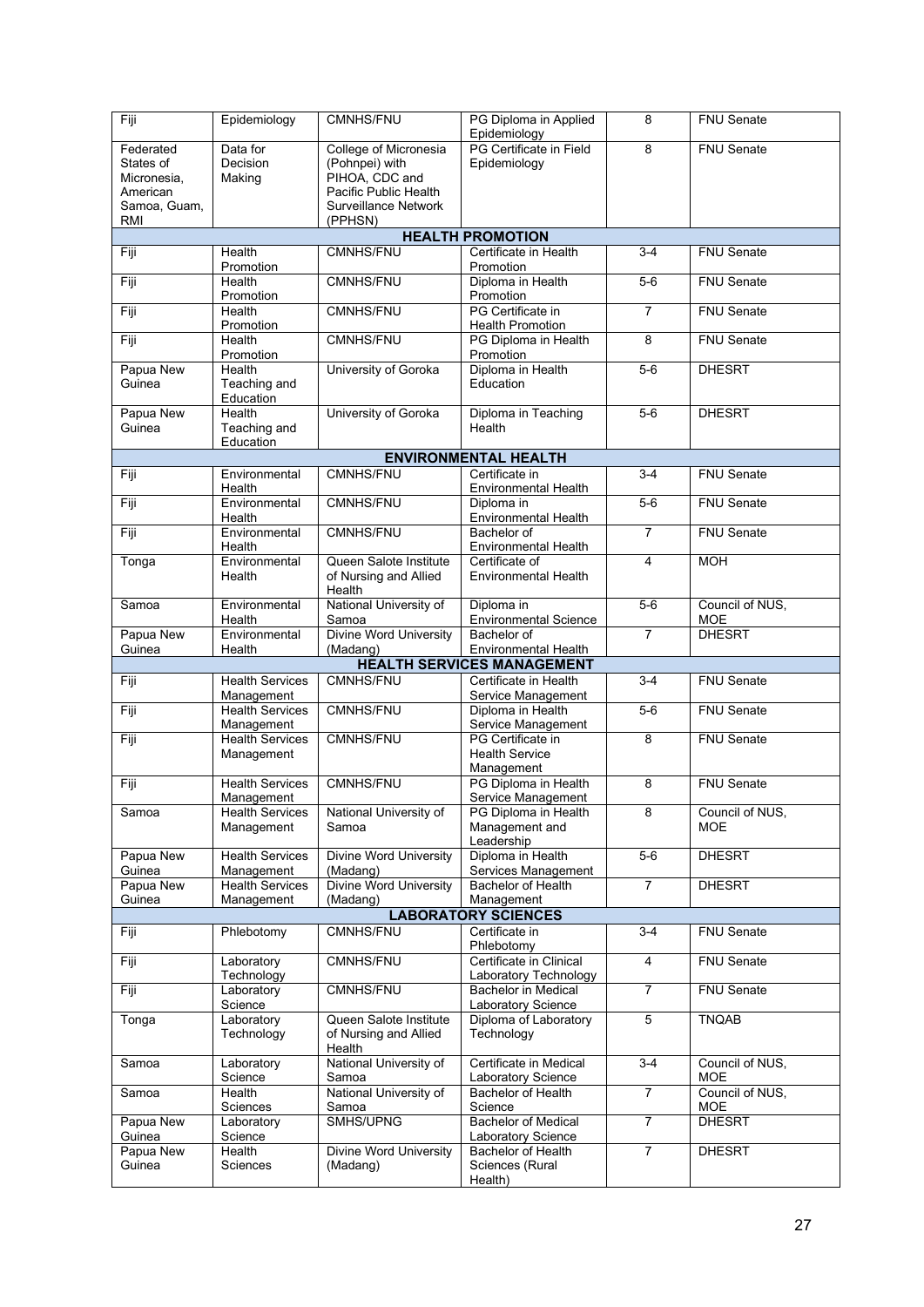| Hawai'i             | Mobile<br>Intensive Care<br>Technician | University of Hawai'i<br>(Kapi'olani)                         | Certificate of<br>Competence                                        | $2 - 3$        | Commission on<br>Accrediting of<br><b>Education Programs for</b><br><b>Emergency Medical</b><br>Service Professionals |  |
|---------------------|----------------------------------------|---------------------------------------------------------------|---------------------------------------------------------------------|----------------|-----------------------------------------------------------------------------------------------------------------------|--|
| Hawai'i             | Surgical<br>Technology                 | University of Hawai'i<br>(Kapi'olani)                         | Certificate of<br>Competence (5<br>Stages)                          | $5-6$          | Commission on<br><b>Accrediting Allied</b><br><b>Health Programs</b>                                                  |  |
| Hawai'i             | Laboratory                             | University of Hawai'i<br>(Kapi'olani)                         | Associate in Science -<br><b>Medical Laboratory</b><br>Technician   | $3-4$          | American Society for<br><b>Clinical Pathology</b><br>(ASCP).                                                          |  |
| Hawai'i             | Medical<br>Technology                  | John A. Burns School<br>of Medicine University<br>of Hawai'i  | Certificate for Clinical<br><b>Training (Medical</b><br>Technology) | $3 - 4$        | <b>National Accrediting</b><br>Agency for Clinical<br>Laboratory Sciences<br>(NAACLS)                                 |  |
| Hawai'i             | Medical<br>Technology                  | John A. Burns School<br>of Medicine University<br>of Hawai'i  | <b>Bachelor in Medical</b><br>Technology                            | $\overline{7}$ | <b>NAACLS</b>                                                                                                         |  |
| Hawai'i             | Forensic<br>Science                    | Hawai'i Pacific<br>University                                 | Certificate in Forensic<br>Science                                  | $3-4$          | WASC (US)                                                                                                             |  |
| New Zealand         | Laboratory<br>Science                  | Pacific Paramedical<br>Training Center in<br>(Wellington, NZ) | 1-3 month up-dating<br>courses in NZ                                | ÷,             | <b>NA</b>                                                                                                             |  |
|                     |                                        |                                                               | <b>MEDICAL IMAGING/Radiology</b>                                    |                |                                                                                                                       |  |
| Fiji                | Medical<br>Imaging                     | <b>CMNHS/FNU</b>                                              | Bachelor in Medical<br>Imaging                                      | $\overline{7}$ | <b>FNU Senate</b>                                                                                                     |  |
| Tonga               | Medical<br>Imaging                     | Queen Salote Institute<br>of Nursing and Allied<br>Health     | Diploma in Medical<br>Imaging                                       | 5              | <b>TNQAB</b>                                                                                                          |  |
| Papua New<br>Guinea | Medical<br>Imaging                     | SMHS/UPNG                                                     | <b>Bachelor of Medical</b><br>Imaging Science                       | $\overline{7}$ | <b>DHESRT</b>                                                                                                         |  |
| Hawai'i             | Radiology                              | University of Hawai'i<br>(Kapi'olani)                         | Associate in Science<br>Radiologic Technology                       | $4 - 5$        | <b>Joint Review</b><br>Committee on<br>Education and<br>Radiologic Technology                                         |  |
|                     |                                        |                                                               | <b>PHARMACY</b>                                                     |                |                                                                                                                       |  |
| Papua New           | Pharmacy                               | <b>SMHS/UPNG</b>                                              | <b>Bachelor of Pharmacy</b>                                         | $\overline{7}$ | <b>DHESRT</b>                                                                                                         |  |
| Guinea<br>Fiji      | Pharmacy                               | <b>CMNHS/FNU</b>                                              | Diploma in Pharmacy                                                 | $5-6$          | <b>FNU Senate</b>                                                                                                     |  |
| Fiji                | Pharmacy                               | CMNHS/FNU                                                     | <b>Bachelor in Pharmacy</b>                                         | $\overline{7}$ | <b>FNU Senate</b>                                                                                                     |  |
| Tonga               | Pharmacy                               | Queen Salote Institute<br>of Nursing and Allied<br>Health     | Diploma in Pharmacy                                                 | 5              | <b>TNQAB</b>                                                                                                          |  |
| Hawai'i             | Pharmacology                           | University of Hawai'i                                         | <b>Bachelor</b><br>Pharmaceutical<br>Science                        | $5-6$          | <b>Accreditation Council</b><br>for Pharmacy Education<br>(ACPE)                                                      |  |
| Hawai'i             | Pharmacology                           | University of Hawai'i                                         | Certificate in Pharmacy<br>Practice                                 | $5-6$          | ACPE                                                                                                                  |  |
| Hawai'i             | Pharmacology                           | University of Hawai'i                                         | Master Of Science in<br><b>Clinical Pharmacology</b>                | 9              | <b>ACPE</b>                                                                                                           |  |
| Hawai'i             | Pharmacology                           | University of Hawai'i                                         | Doctor of Pharmacy                                                  | 10             | <b>ACPE</b>                                                                                                           |  |
|                     |                                        |                                                               | <b>PHYSIOTHERAPY</b>                                                |                |                                                                                                                       |  |
| Fiji                | Rehabilitation                         | <b>CMNHS/FNU</b>                                              | Certificate in Disability<br>and Community-based<br>Rehabilitation  | $3 - 4$        | FNU Senate                                                                                                            |  |
| Solomon<br>Islands  | Rehabilitation                         | University of the<br>Solomon Islands                          | Diploma in<br>Community-based<br>Rehabilitation                     | $5-6$          | NCSI, MOHMS                                                                                                           |  |
| Fiji                | Physiotherapy                          | CMNHS/FNU                                                     | Diploma in<br>Physiotherapy                                         | $5-6$          | FNU Senate                                                                                                            |  |
| Fiji                | Physiotherapy                          | CMNHS/FNU                                                     | Bachelor in<br>Physiotherapy-Bridging                               | 6              | FNU Senate                                                                                                            |  |
| Fiji                | Physiotherapy                          | CMNHS/FNU                                                     | Bachelor in<br>Physiotherapy                                        | $\overline{7}$ | FNU Senate                                                                                                            |  |
| Papua New<br>Guinea | Physiotherapy                          | Divine Word University<br>(Madang)                            | <b>Bachelor</b> of<br>Physiotherapy                                 | $\overline{7}$ | <b>DHESRT</b>                                                                                                         |  |
| Hawai'i             | Physical<br>Therapy                    | University of Hawai'i<br>(Kapi'olani)                         | Associate In Science,<br><b>Physical Therapist</b><br>Assistant     | $3-4$          | Commission on<br>Accreditation in<br><b>Physical Therapy</b><br>Education (CAPTE).                                    |  |
| <b>PSYCHOLOGY</b>   |                                        |                                                               |                                                                     |                |                                                                                                                       |  |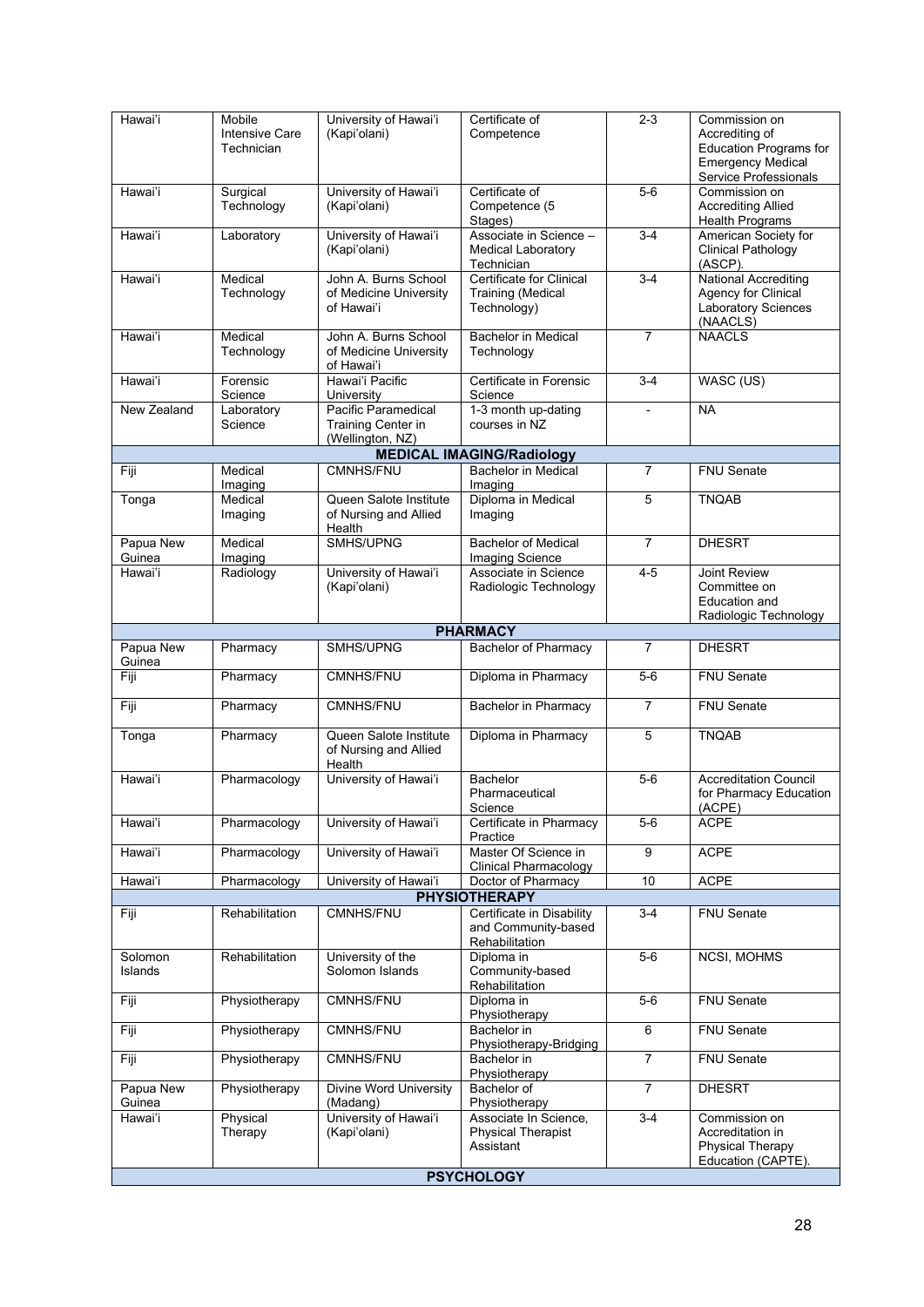| Fiji                          | Psychology        | University of the South | PG Diploma in Arts           |       | USP Council on advice        |  |
|-------------------------------|-------------------|-------------------------|------------------------------|-------|------------------------------|--|
|                               |                   |                         |                              |       |                              |  |
|                               |                   | Pacific                 | (Psychology)                 |       | of USP Senate 9              |  |
| Hawai'i                       | Psychology        | University of Hawai'i   | Graduate Certificate in      |       | American Psychological       |  |
|                               |                   |                         |                              |       |                              |  |
|                               |                   |                         | Clinical Psychology          |       | Association                  |  |
| <b>OCCUPATIONAL THERAPY</b>   |                   |                         |                              |       |                              |  |
|                               |                   |                         |                              |       |                              |  |
| Hawai'i                       | Occupational      | University of Hawai'i   | Associate In Science,        | $3-4$ | <b>Accreditation Council</b> |  |
|                               | Therapy           | (Kapi'olani)            | Occupational Therapy         |       | for Occupational             |  |
|                               |                   |                         |                              |       |                              |  |
|                               |                   |                         | Assistant                    |       | Therapy Education            |  |
|                               |                   |                         |                              |       |                              |  |
|                               |                   |                         |                              |       | (ACOTE)                      |  |
| <b>BIOMEDICAL ENGINEERING</b> |                   |                         |                              |       |                              |  |
| Fiji                          | <b>Biomedical</b> | <b>FNU/CMNHS</b>        | Certificate in               |       | Pending accreditation        |  |
|                               | Engineering       |                         | <b>Biomedical Technology</b> |       | from RMIT                    |  |
|                               |                   |                         |                              |       |                              |  |

\*The list may contain programmes that are not currently (2017) offered, however, all programmes listed were obtained from current sources and reviewed by country officials. Programmes in Social Sciences and Early Childhood Education are not included here although relevant to the provision of health services.

Table 3 presents the health sector related programmes (or parts of programmes) available in the Region through distance learning. Those available through FNU's College of Medicine, Nursing and Health Sciences (CMNHS) award credit points towards a formal qualification. Many are short courses that contribute towards continuing education credits but not to the award of formal qualifications.

Distance learning provides a vehicle for standardization as students from all countries are attracted to programmes that offer content that is not available through local institutions and that provides potential for career advancement and access to higher level international qualifications.

<span id="page-28-0"></span>

| Table 3. Regional Distance Learning Courses and Programs |  |
|----------------------------------------------------------|--|
|----------------------------------------------------------|--|

| <b>Provider</b>                                                                                                                                                                            | <b>Discipline</b>                                                                                                                                                                                                          | <b>Courses</b>                                                                                                                                                                                                                                                                                                                                                                                                                                                         | Award                                                                                          | <b>Duration</b>                                                                                                             |
|--------------------------------------------------------------------------------------------------------------------------------------------------------------------------------------------|----------------------------------------------------------------------------------------------------------------------------------------------------------------------------------------------------------------------------|------------------------------------------------------------------------------------------------------------------------------------------------------------------------------------------------------------------------------------------------------------------------------------------------------------------------------------------------------------------------------------------------------------------------------------------------------------------------|------------------------------------------------------------------------------------------------|-----------------------------------------------------------------------------------------------------------------------------|
| <b>Fiii National</b><br>University through<br>POHLN (note: FNU<br>is migrating from<br>POHLN to FNU<br>Moodle<br>FNU programmes<br>On-line through FNU<br>Moodle or the<br>CMNHS web site. | Selected courses in<br>undergraduate<br>public health<br>programs.<br>Individual courses in<br>Public Health,<br><b>Health Services</b><br>Management,<br>Epidemiology,<br>Physiotherapy,<br>Medical Laboratory<br>science | e.g. Semester 1 2016<br>EPI806 Biostatistics for Health,<br>Research and Data Analysis<br>e.g. HSM 801 Human Resources<br>Management for Health Services<br>Epidemiology UG and PG<br>$\bullet$<br>Public Health PG<br>$\bullet$<br>Health Services Management PG<br>$\bullet$<br><b>Health Promotion UG</b><br>$\bullet$<br>Primary care Practice PG<br>$\bullet$<br>Medical Laboratory Science UG<br>$\bullet$<br>Physiotherapy UG<br>$\bullet$                      | Credited<br>towards FNU<br>Certificates,<br>Diploma and<br>Bachelor in<br><b>Public Health</b> | 1 Semester<br>Credit towards<br>qualification<br>1 Semester<br>Credit towards<br>qualification<br>Each course 1<br>Semester |
| Pacific Open Health<br><b>Learning Network</b><br>(WHO) providers                                                                                                                          | Communicable<br><b>Diseases</b>                                                                                                                                                                                            | Antimicrobial Stewardship Programmes in<br>$\bullet$<br>Hospitals<br>Tuberculosis Chest X-Ray Reading Course<br>$\bullet$<br>Comprehensive STI Case Management in the<br>$\bullet$<br>Pacific<br>HIV-AIDS / TB<br>$\bullet$<br>Mosquito-Borne Diseases<br>$\bullet$<br>WHO Leprosy Training: Monitoring and<br>$\bullet$<br>evaluation<br>WHO Lymphatic Filariasis program: Monitoring<br>$\bullet$<br>and Evaluation<br>Infection Prevention and Control<br>$\bullet$ |                                                                                                | Ranging from<br>12 to 30 hours                                                                                              |
| Global Health e<br>learning Centre                                                                                                                                                         | Public<br>health/medicine/<br>nursing & health<br>sciences                                                                                                                                                                 | More than 50 courses                                                                                                                                                                                                                                                                                                                                                                                                                                                   |                                                                                                | 1-3 hours                                                                                                                   |
| POHLN providers                                                                                                                                                                            | Dental                                                                                                                                                                                                                     | Dental Care courses (50 courses)                                                                                                                                                                                                                                                                                                                                                                                                                                       |                                                                                                | 3 hours                                                                                                                     |
| POHLN providers                                                                                                                                                                            | <b>Health Information</b>                                                                                                                                                                                                  | ICD-10 International Classification of Diseases                                                                                                                                                                                                                                                                                                                                                                                                                        |                                                                                                |                                                                                                                             |
| George Mason<br>University                                                                                                                                                                 |                                                                                                                                                                                                                            | Health informatics courses                                                                                                                                                                                                                                                                                                                                                                                                                                             |                                                                                                |                                                                                                                             |
| Pacific Islands<br><b>Health Officers</b><br>Association                                                                                                                                   |                                                                                                                                                                                                                            | Introduction to Information and Computer Science                                                                                                                                                                                                                                                                                                                                                                                                                       |                                                                                                | Self-paced                                                                                                                  |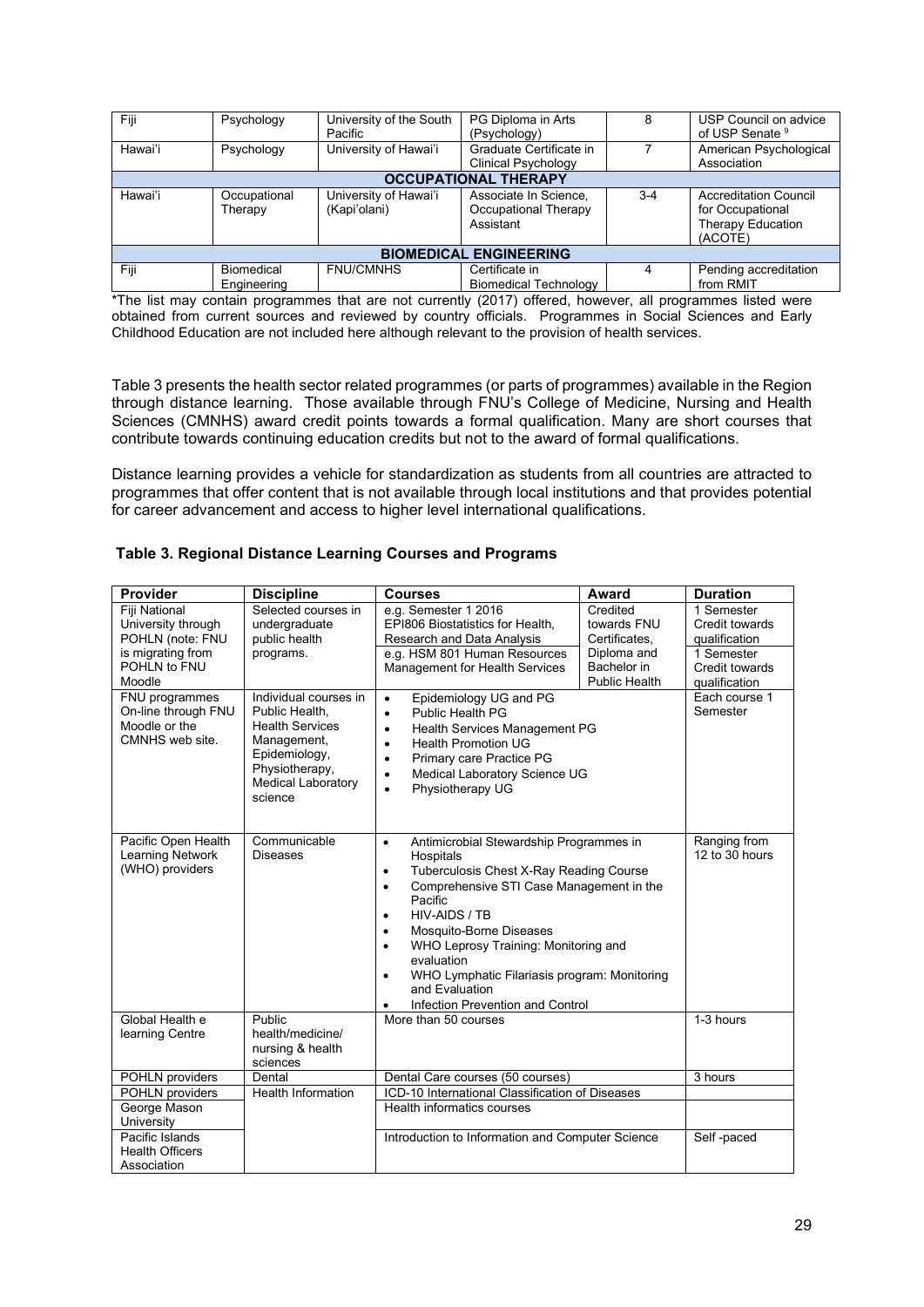| <b>Global Health</b><br>eLearning Centre -<br><b>Health Systems</b><br>POHLN providers | <b>Health Systems</b>                  | Fostering Change in Health Services<br>$\bullet$<br>Human Resources for Health (HRH) Basics<br>$\bullet$<br>M&E Frameworks for HIV/AIDS Programs<br>$\bullet$<br><b>M&amp;E Fundamentals</b><br>$\bullet$<br><b>Commercial Private Health Sector Basics</b><br>$\bullet$<br><b>Healthy Businesses</b><br>$\bullet$<br>Logistics for Health Commodities (Updated)<br>$\bullet$<br><b>Risk Communication</b> | 1-3 hours each<br>21 hours |
|----------------------------------------------------------------------------------------|----------------------------------------|------------------------------------------------------------------------------------------------------------------------------------------------------------------------------------------------------------------------------------------------------------------------------------------------------------------------------------------------------------------------------------------------------------|----------------------------|
|                                                                                        |                                        |                                                                                                                                                                                                                                                                                                                                                                                                            |                            |
| POHLN providers                                                                        |                                        | Patient Safety                                                                                                                                                                                                                                                                                                                                                                                             | 24 hours                   |
| POHLN providers                                                                        |                                        | Gender in humanitarian situations                                                                                                                                                                                                                                                                                                                                                                          | 3-5 hours                  |
| POHLN, WHO,<br><b>UNICEF</b>                                                           | Maternal & child<br><b>Health Care</b> | Global Health eLearning Center's Essential new<br>1.<br>born care<br>2.<br>Integrated Management of childhood Illness<br>computerized adaptation training Tool (ICATT<br>software)<br>3.<br>Programming for infant and young child feeding                                                                                                                                                                 | Package<br>2 hours         |
| POHLN provider                                                                         | <b>Mental Health</b>                   | Psychosocial Health: Emergencies & Disasters                                                                                                                                                                                                                                                                                                                                                               | 24 hours                   |
| Suicide Prevention<br>Resource Center                                                  |                                        | Locating and understanding data for suicide<br>prevention<br>Counseling on access to lethal means (calm)<br>$\bullet$<br>Choosing and implementing a suicide prevention<br>$\bullet$<br>gatekeeper prevention program<br>Planning & evaluation for youth suicide<br>$\bullet$<br>prevention<br>Research evidence for suicide as a preventable<br>public health issue                                       | 1 hour each                |
| <b>Cornell University</b>                                                              | <b>Nursing</b>                         | Nutrition (Earns continuing education credit)                                                                                                                                                                                                                                                                                                                                                              |                            |
| Global Health<br>eLearning Center<br>courses                                           |                                        | As above                                                                                                                                                                                                                                                                                                                                                                                                   | 1-3 hours                  |
| Medscape<br>Education                                                                  |                                        | <b>Medscape Nursing Courses</b>                                                                                                                                                                                                                                                                                                                                                                            | 1-3 hours<br>CME points    |
| <b>Lippincott Nursing</b><br>Centre                                                    |                                        | <b>Nursing Center Courses</b><br>(Lippincott offer over 1000 continuing education<br>resources.)                                                                                                                                                                                                                                                                                                           |                            |
| <b>UNFPA &amp; University</b><br>of Canberra                                           | Pharmacy                               | Hospital/Health Services Pharmacy Support                                                                                                                                                                                                                                                                                                                                                                  |                            |
| POHLN provider                                                                         |                                        | Introduction to Clinical Pharmacy                                                                                                                                                                                                                                                                                                                                                                          | 3-5 hours                  |
| POHLN provider                                                                         |                                        | Essential Medicines Management in Pacific Island<br>Countries                                                                                                                                                                                                                                                                                                                                              |                            |
| POHLN provider                                                                         | Radiology                              | Learning Radiology                                                                                                                                                                                                                                                                                                                                                                                         | Large learning<br>resource |
| Medscape                                                                               |                                        | Medscape Radiology Courses                                                                                                                                                                                                                                                                                                                                                                                 | 1-3 hours<br>CME points    |

#### <span id="page-29-0"></span>**PART D: Inventory of Pacific Region Health Professions Education Authorities.**

#### <span id="page-29-1"></span>**1. Pathways to Accreditation**

As Pacific countries are currently in process of developing higher education accreditation systems some have neared completion, some are still underway, and others continue to rely on older systems. As the move towards offering health professions education through universities continues, the processes of university accreditation will increasingly become the norm.

Accordingly, some variation in accreditation authorities and accreditation processes occur in the Pacific Region both between countries and within some countries that are on a pathway to establishing new systems and authorities.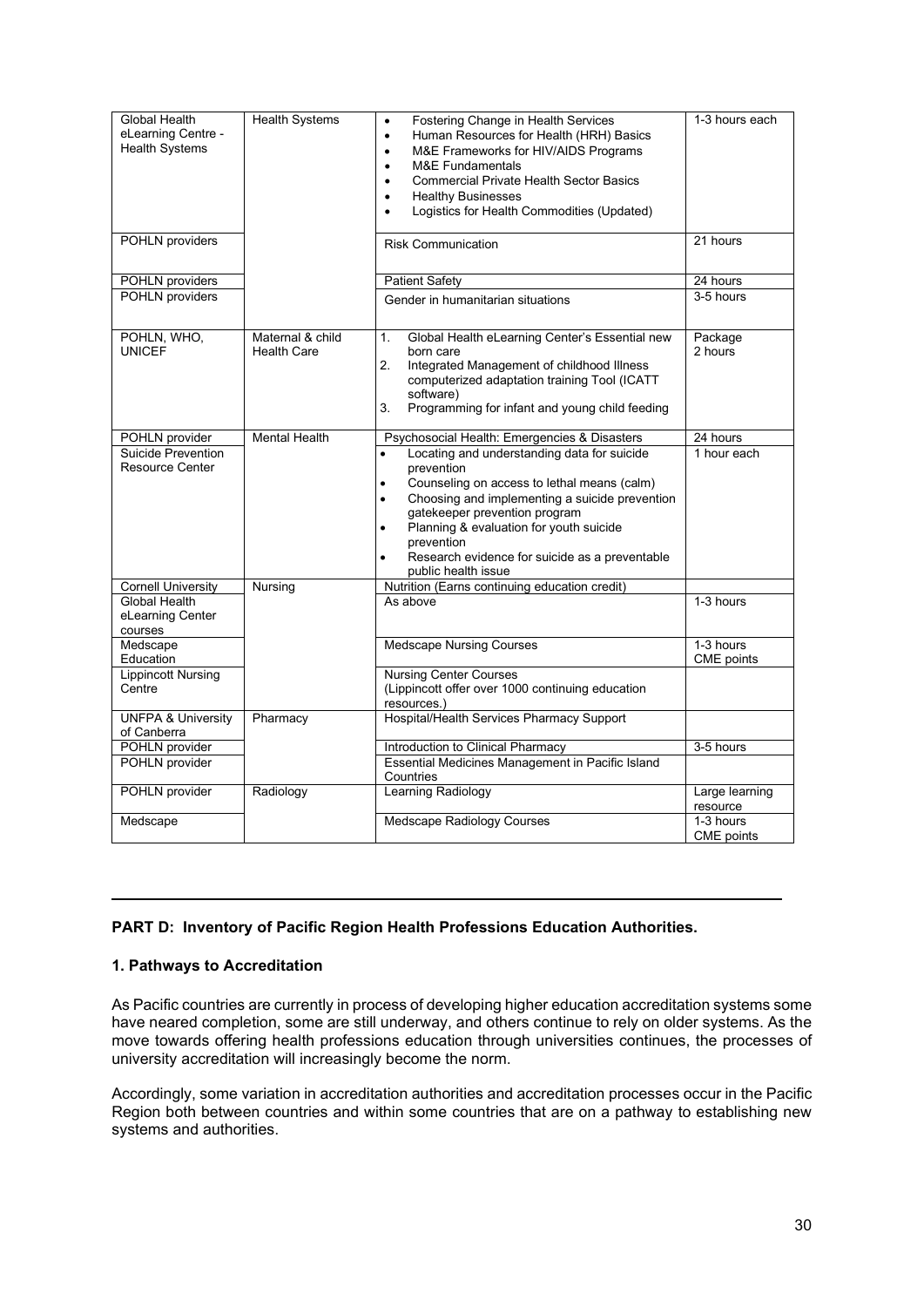#### **1.1. Universities established under their own Act or Decree.**

These providers have several pathways to accreditation within their own processes.

a. Internal Review conducted by the University's academic staff that results in a programme submission to Senate for approval.

b. Internal Review conducted by the University's academic staff in conjunction with national professional bodies, such as medical or nursing councils who endorse the programme for employment in their professional discipline and advise Senate of their endorsement.

c. Internal Review conducted by the University's academic staff in conjunction with national level industry stakeholders.

d. External Review conducted by international accreditation reviewers who make recommendations to Senate for accredited or conditional accreditation.

#### **1.2. Nursing Colleges registered as approved providers by Ministries of Health**

Nursing colleges are accredited by national professional councils created by statute with certain powers of academic audit and programme assessment. Professional councils are primarily concerned that the courses available are suitable to produce graduates that they can licence in the profession. Increasingly, as nursing schools are aligned with universities (a global trend) the processes of accreditation follow those of the university, but which continues to obtain endorsement by professional councils.

#### <span id="page-30-0"></span>**2. National Organisations Involved in Provider and Programme Accreditation**

#### <span id="page-30-1"></span>**FIJI**

**The Fiji Higher Education Commission** allows for 2 pathways for accreditation depending on the legal status of the education provider. If the provider is established under its own legislation the Commission requires only registration of the programmes accredited by the University's Senate. If the programme is provided by other non-statutory providers a process is required that entails both the registration of the provider and accreditation of the programme.

**Senate of the Fiji National University**. University and Student Regulations, 2013, Part IV: Program Approval and review pp.35. 1.2 No programme shall be offered by any College unless such programme has been approved by the Senate. p.36. 2.3 Programmes shall be externally reviewed every 4 years, except for the MBBS programme which should be reviewed every 6 years. For programmes, which are externally accredited, reviews shall also be conducted as per accreditation requirements. (Note: this comment may reveal some misunderstanding of the role of external assessors – they don't accredit courses directly but make recommendations to the Senate).

**Council of the University of the South Pacific:** Charter of the University of the South Pacific 1970 - (d) To provide through programmes and courses of study and otherwise instruction and training at such levels and by such means, including extramural tuition, as the University may think fit and to make provision for consultancy and research and for the maintenance, advancement and dissemination of knowledge in such manner as the University may determine. Statutes of the University of the South Pacific: *Powers, Duties and Functions of the Council* - *21 - (f)* On the recommendation of the Senate, to institute degrees, diplomas, certificates and other academic distinctions or awards; *29 Powers of the Senate - (b)* To recommend to the Council the institution of degrees, diplomas, certificates and other distinctions and awards.

**The University of Fiji:** The University was established in the NGO sector. The original Charter was replaced in August 2011 by The University of Fiji Decree 26 of 2011 which makes the following provisions: *University Council*. Part 4, 15:2 The Council shall have the powers to….(i) on the recommendation of the Senate to institute degrees, Diplomas and Certificates and other academic distinctions or awards; (j) on the recommendation of the Senate to approve new programmes of study and the structure of such programmes. *Senate*. Parts 5, 28:2 The Senate shall have the powers to (a)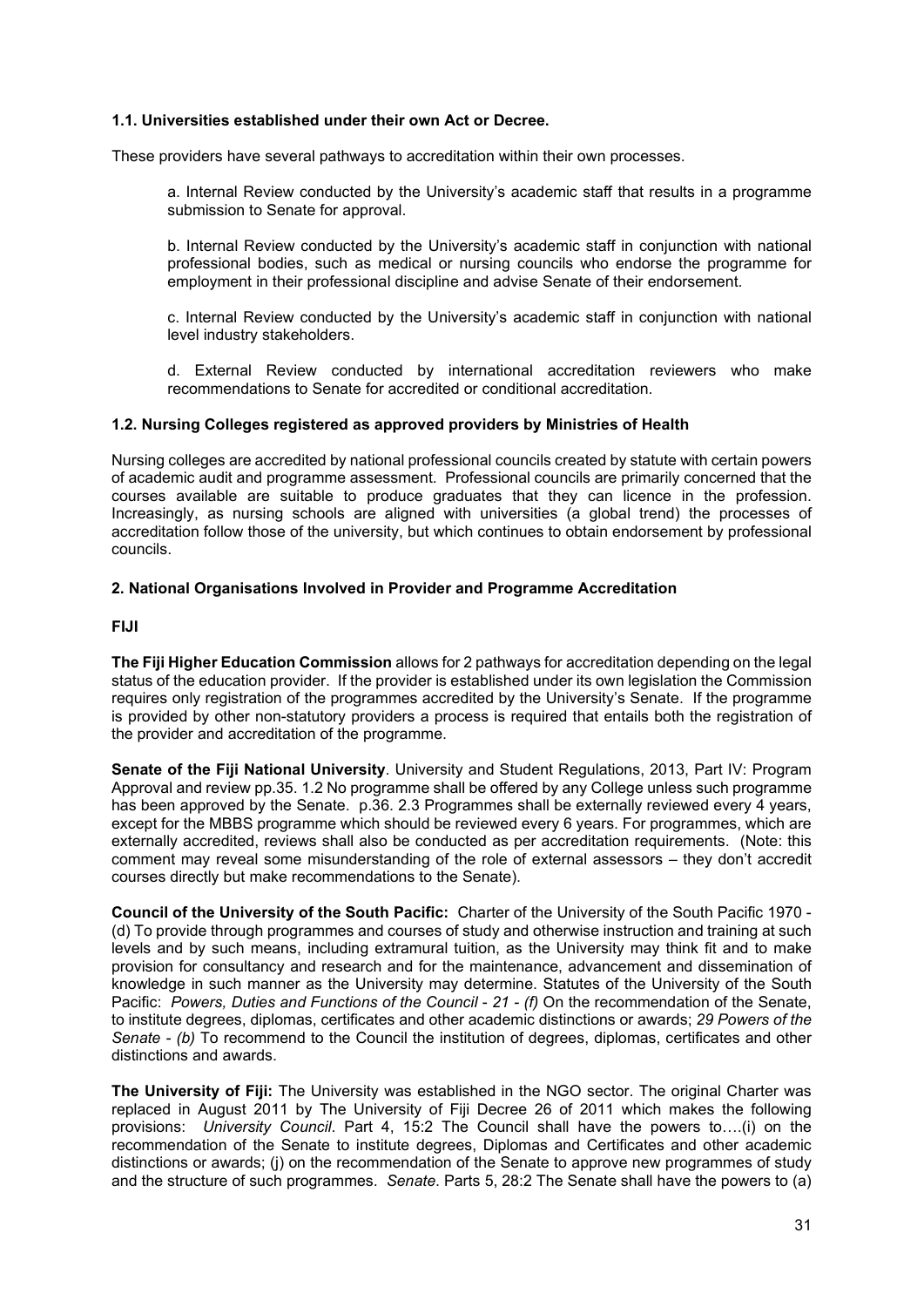regulate and control all teaching programmes and courses of study under which persons may qualify for the various Degrees, Diplomas and Certificates …..(b) make recommendations to the Council for the institution of Degrees, Diplomas and Certificates and other distinctions and awards.

**Fiji Medical Council and Fiji Dental Council:** Fiji Medical and Dental Practitioners Decree 2010. 13.- (1 & 2) Each Council (Medical and Dental) must establish a Professional Standards Committee consisting of appropriate professional and other representatives.(7) The functions of a Professional Standards Committee are to*— (a)* monitor every training course for medical or dental students, as the case may be, within tertiary education facilities in Fiji; *(b)* make recommendations to the relevant Council concerning recognition of degrees awarded, in Fiji or elsewhere, as qualification for registration on the appropriate register; qualifications. *Qualifications for registration:* 40.- (1) Each Council must specify the academic or professional qualifications and clinical experience that are required for registration on the medical or dental register and for inclusion in a vocational category. (2) Each Council must specify the medical or dental training courses in Fiji that will be recognised for registration as a medical or dental student, as the case may be. (3) The qualifications and courses that have been recognised by each Council must be published in the Gazette and on the Council or Secretariat website. (4) In specifying qualifications and courses under this section, each Council must be responsive to global developments in the sciences, and in registration and licensing requirements for the medical and dental professions.

#### <span id="page-31-0"></span>**SAMOA**

The integration of nursing courses into the National University of Samoa has not been without difficulties, predominantly by the inclusion of nursing with the TVET subjects of applied sciences.

<span id="page-31-1"></span>**Samoa Qualifications Authority Act (No 9 of 2010)**. 4. Functions of the Authority, d). regulate qualifications and quality standards for all Post School Education and Training (PSET).

**Council of the National University of Samoa.** Subject to the National University of Samoa Act 2006 and to the Corporate Plan: (i) The freedom of the University to regulate the courses, and the subjectmatter of courses, taught at the University; and (ii) The freedom of the University to teach and assess students in the manner it considers best promotes learning. 25. Statutes-(1) The Council may make such statutes, not inconsistent with this Act, as may in its opinion be necessary or expedient for the administration of the affairs of the University. (2) Without limiting the generality of subsection (1), the Council may make statutes with respect to: (h) The programmes and courses of study provided by the University and procedures for the assessment of student performance in those programmes and courses of study; (i) The degrees, diplomas, certificates or other awards that may be granted by the Council and the requirements for those awards.

**Council of Nursing and Midwifery (CNM):** The Council of Nursing and Midwifery in Samoa is established by the *Nursing and Midwifery Act 2007.* The Functions and Powers of the Council are predominantly related to professional standards and competencies but include the powers to: "recognise courses of nursing education offered at the National University of Samoa as the basis for an entitlement to registration under the Act"; and "to advise the Ministry, the National Health Service and other Government agencies in relation to matters related to the provision of nursing services and the education of nurses and midwives in Samoa." [http://www.parliament.gov.ws/documents/acts/Nursing](http://www.parliament.gov.ws/documents/acts/Nursing%20and%20Midwifery%202007%20-%20English1.pdf)  [and Midwifery 2007 -](http://www.parliament.gov.ws/documents/acts/Nursing%20and%20Midwifery%202007%20-%20English1.pdf) English1.pdf

#### <span id="page-31-2"></span>**TONGA**

**Tonga National Qualifications Accreditation Board** (TNQAB) accredits all higher education providers in Tonga. The TNQAB also manages the processes of implementing the Tonga Qualification Framework (TQF), which includes all post-compulsory education and training qualifications available in Tonga. The TQF has ten levels and is compatible with the PQF and qualification frameworks developed and implemented by other Pacific nations.

**The Queen Salote Institute of Nursing and Allied Health** offers 2 accredited programmes – the Diploma of Nursing and the Advanced Diploma in NCD Nursing. The Queen Salote Institute is the only health professions training facility in Tonga.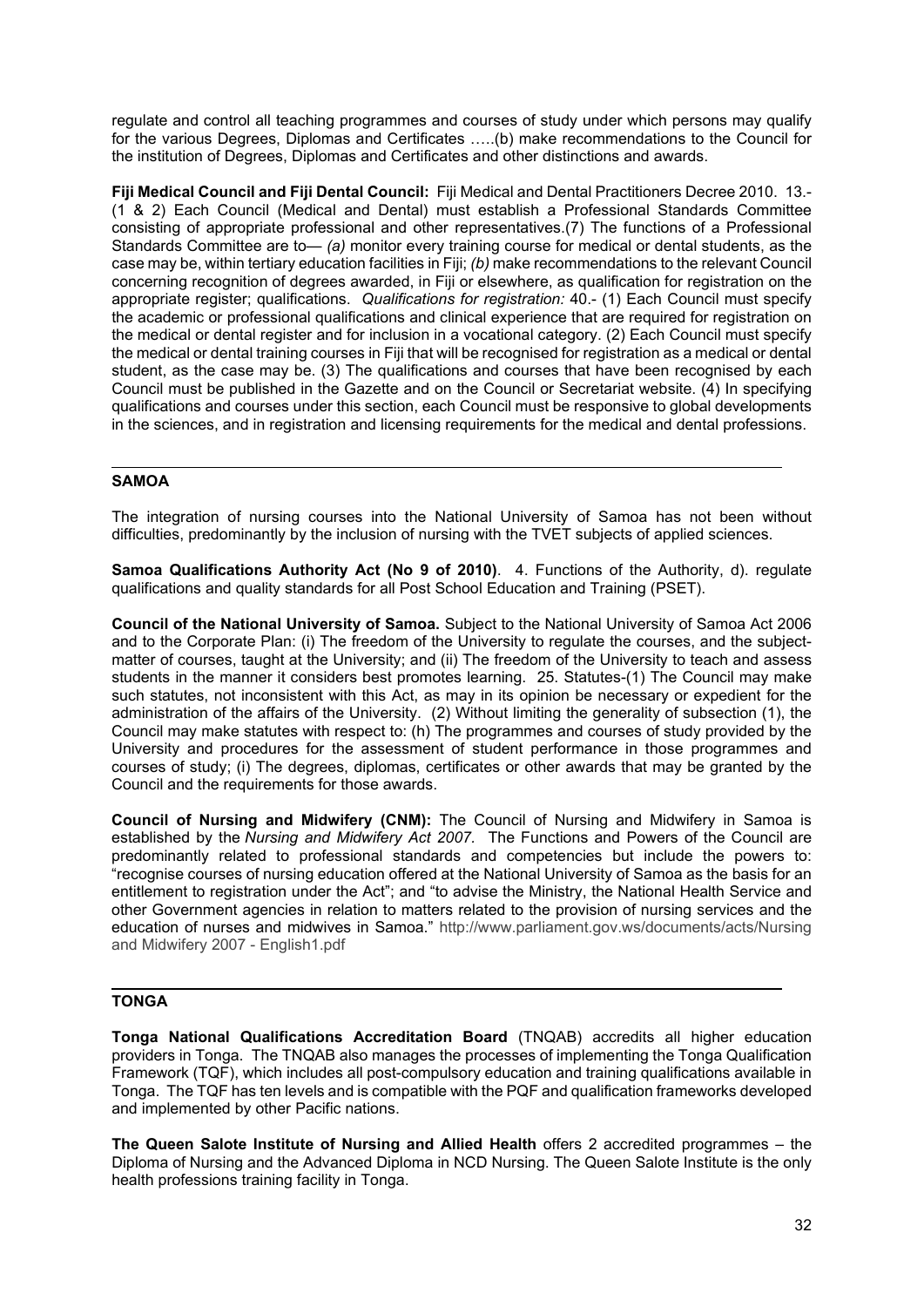**The Nurses Board of Tonga** is established under the *Nurses Act 2001.* Section3 (2) of the Act identifies the functions of the Board as primarily related to professional standards and competencies but includes "to set standards for the education and training of nurses and midwives; and to advise the Minister on any matter relating to nurses and midwives".

**Senate of the University of Sydney**. The Master of Paediatrics offered by the University of Sydney is approved for delivery in Tonga due to the availability of a faculty member and due to recent difficulties in the relationship with FNU.

#### <span id="page-32-0"></span>**SOLOMON ISLANDS**

**Solomon Islands University.** Solomon Islands National University Act 2012. 21:2 (a) "The University on the advice of the University Senate may establish fellowships, degrees, diplomas, certificates and other awards." 43: 3, The University Senate may make or amend policies for …..(b) "all academic matters to do with the academic activities of the University including programmes of study ,,,,and quality assurance and accreditation of academic programmes."

**Nursing Council of the Solomon Islands:** Nursing Council Act 1987, 5 – Functions. (a). To arrange and regulate examinations and courses for the training of nurses, midwives and auxiliary nurses and for persons wishing to be registered as nurses, midwives and auxiliary nurses. (h). to approve training courses run by institutions for nurses, midwives and auxiliary nurses.

**Medical and Dental Practitioners Act 1988** established the Medical and Dental Board whose responsibilities include 2: b "to regulate training for provisionally registered medical and dental practitioners in accredited public hospitals, c. to appoint examines to conduct examinations or otherwise of otherwise examine persons for registration as a medical or dental practitioner."

#### <span id="page-32-1"></span>**VANUATU**

**Vanuatu Quality Authority (VQA):** The VQA is in the process of implementing the Vanuatu Qualifications Framework (VQF) which is consistent with the 10 levels of the Pacific Qualifications Framework. Institutions/Providers are required to meet quality audit standards for organisational registration (qualifications of staff, teaching resources, facilities) and the programmes to be accredited undergo a review for compliance with standards for the accreditation of programmes. The review is conducted by the VQA in consultation with the appropriate professional body.

<span id="page-32-2"></span>**Nursing Council of Vanuatu:** Nurses Act 2000, Part 2. Vanuatu Nursing Council. Functions of the Council: (h) to determine standards for accreditation of courses conducted by the Vanuatu Centre for Nursing Education which provide qualifications for registration purposes; Part 6, Accreditation of Courses; Accreditation Process 31. (1) The Vanuatu Centre for Nursing Education ("the Centre") may apply to the Council for accreditation of a course or courses conducted by it that are a requirement for registration under this Act. (3) The Accreditation Committee must consider the application and make a recommendation to the Council to accept or reject the application. (4) The Council may only accredit a nursing course if it is satisfied that it is conducted at a high standard. (5) The Council may grant accreditation to a nursing course in a form that it considers appropriate, including: (a) interim, temporary, provisional or full accreditation; (b) accreditation subject to conditions or recommendations for improvements. (6) If, immediately before the commencement of this Act, a course was necessary for registration in any division of the register, the course is taken to be accredited for 12 months starting on the day on which this Act commences. Review of Accreditation 32. (1) The Vanuatu Centre for Nursing Education must apply for a renewal of the accreditation of a course within the period specified in the original accreditation. (2) If the Council finds that an accredited nursing course is not being conducted at an appropriate standard, the Council may cancel or vary the accreditation. (3) The Council must give written notice of the cancellation or variation to the Vanuatu Centre for Nursing Education.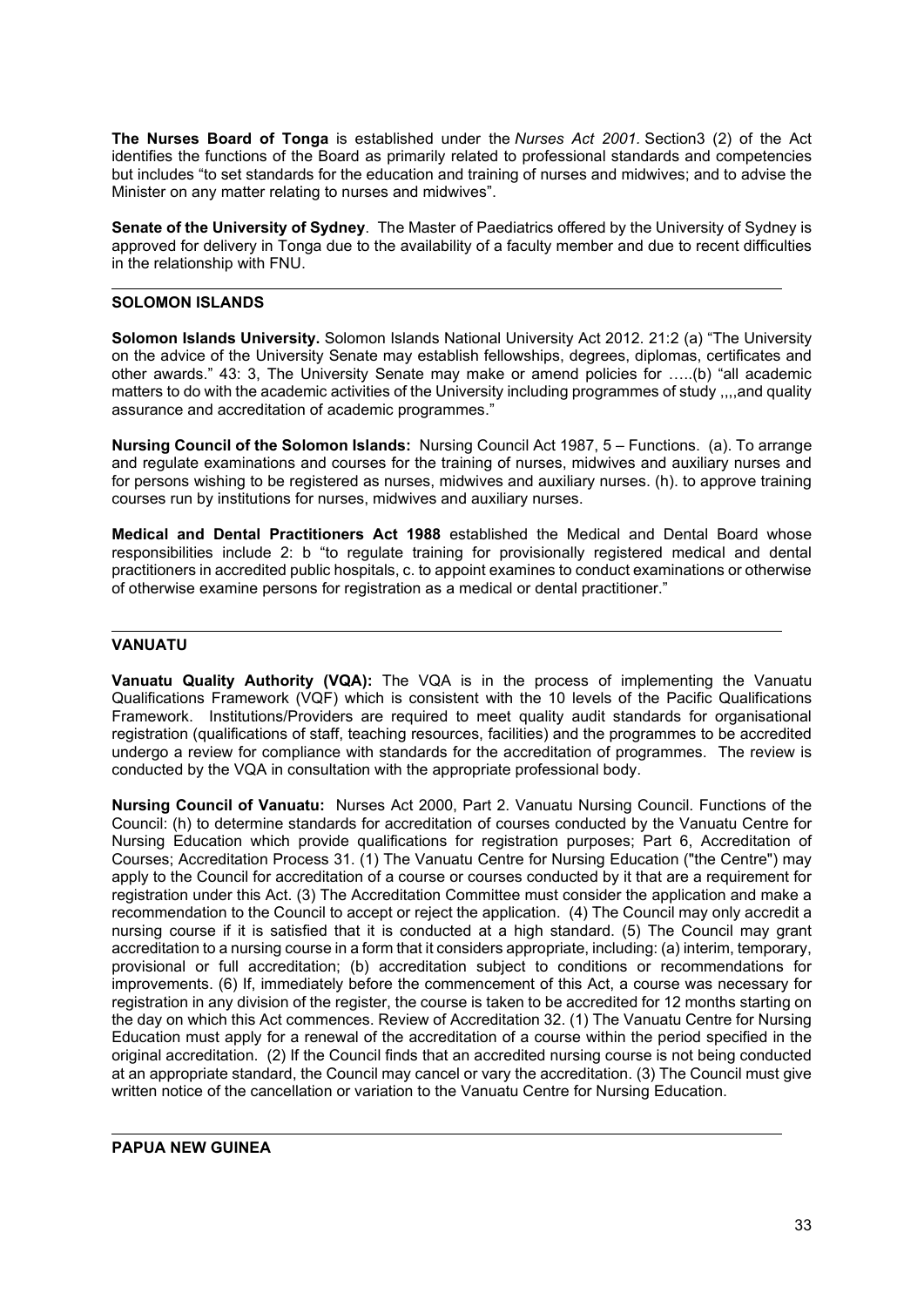Papua New Guinea is in the process of drawing higher education and TVET providers within the responsibility of the Department of Higher Education, Science, Research and Technology (DHESRT) as detailed in the following extract. The process is continuing and may require some adjustment to legislation and organisational responsibilities to allow professional oversight of programmes and avoid duplication of programme endorsements.

**The Papua New Guinea Nursing Council** (2014) states it "is determined to continue to carry out accreditation audits of new and existing educational institutes" quoting the Secretary for Health ……"we need to maintain the standard of healthcare in PNG. For this reason, health worker training providers must be accredited through the PNG Nursing Council and Medical Board. This is a legal requirement for the graduates to practice in the PNG health sector…..".

This extract suggests that the distinction between accrediting programmes (and the advisory role of professional bodies in that process) and the licensing of individuals may require further clarification in PNG, as does the definition of 'external' reviewers.

Extract: http://www.dherst.gov.pg/higher-education-research-science-and-technology-in-papua-newguinea/ 9/03/17

"The *Higher Education (General Provisions) Act 2014* provides the foundation for ensuring that the qualifications offered by our universities, colleges and other providers are of high quality, responsive to the needs of PNG, and internationally-recognised.

Under the Act, the National Higher and Technical Education Board (NHTEB) is the peak body responsible for integrated quality assurance for all tertiary education. It is responsible for quality assurance and regulation of tertiary institutions; setting national standards; registering institutions, accrediting their programs; and maintaining and updated the PNG National Qualifications Framework.

A key requirement under the Act is for all tertiary education institutions to be on a national register……In order to be registered, the institution must meet a set of national standards, and undergo regular external quality assurance reviews against these standards.

In general, all programs of study must also be accredited externally for a defined period. Accreditation is undertaken against national standards. Where a program is part of an approved national curriculum, the program does not need separate external accreditation.

The exceptions include universities, which under the Act are able to self-accredit (or internally accredit) their programs. Other institutions that have a good track record may become eligible to apply for limited authority to self-accredit their programs.

Other agencies with significant accountabilities for higher and technical education in PNG include the Ministries of Education and Health, which have responsibilities for the funding and management of TVET and teachers' colleges, and nursing colleges, respectively. They also include the Ministry of Labour and Industrial Relations and, in particular, the National Training Council (NTC), responsible for the policy and quality assurance measures of private TVET providers, and the National Apprenticeship and Trade Testing Board (NATTB).

It is an offence under the Act to offer higher or technical education if the institution is not registered."

**Church nursing schools.** The situation in the health sector is confounded by the role of church organisations and the processes they employ to allow entry to programmes. "It is important to be aware that Church organizations run 6 of the 9 nursing schools and all 14 of the community health worker training schools……there is no formal contractual arrangement with the government for this, and no clear links with overall national health workforce planning or requirements" (WHO & NDH, Papua New Guinea Health Service Delivery Profile, 2012).

**Medical Registration Act 1980 established the Nursing Council of Papua New Guinea:** Part 3 Division 1 - Establishment of the Papua New Guinea Nursing Council. Division 7 – Training Schools for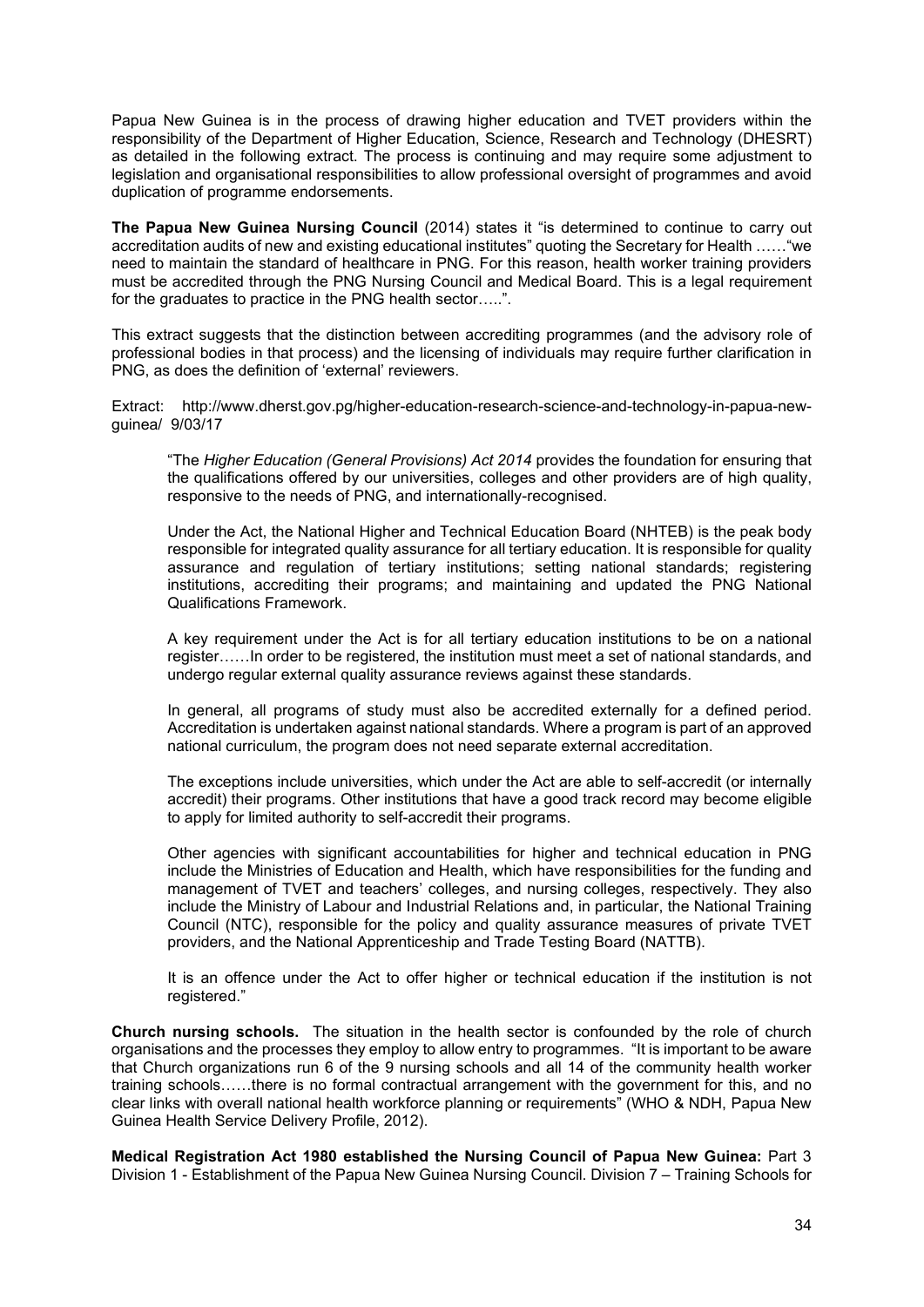Nurses and Nurse Aides: 109. Approval of training school. (1) Subject to this Division, the Council may approve a training school for the purposes of providing a prescribed course of studies in nursing or nursing work. (2) Approval under Subsection (1) may be given subject to compliance by the training school with such conditions as the Council considers appropriate. (3) When granting approval under Subsection (1) the Council shall specify– (*a*) whether graduates of the school will be registered as nurses or enrolled as nurse or nurse aides; and (*b*) in the case of graduates who will be registered or enrolled as nurses–the prescribed category of nursing in which they will be registered or enrolled.

#### <span id="page-34-0"></span>**COOK ISLANDS**

**The New Zealand Qualification Framework** (NZQF) applies in the Cook Islands across all sectors as Cook Islanders hold New Zealand citizenship. Many Cook Islanders reside in either New Zealand or Australia and prefer to obtain professional education in these countries rather than attend a regional health professions training institution.

**The Cook Islands Tertiary Training Institute (CITTI**) offers a Diploma in Nursing run through the Ministry of Health and accredited by CITTI.

Health professions regulation needs strengthening and plans are made by the Ministry of Health to create a Health Professionals Council to underpin all registration, monitoring, credentialing and disciplinary process of all health workers in the Cook Islands.

# <span id="page-34-1"></span>**NAURU**

Nauru has affiliations with Fiji, Solomon Islands, Kiribati and Papua New Guinea for the training in Bachelor of Nursing programmes. The Ministry of Health offers in-service training which provides a Nursing Certificate but it is not recognized outside of Nauru.

**The Health Practitioners Registration Board** is under the auspices of the Ministry for Health covering doctors, nurses, midwives and dentists. The Board was established to regulate the practice of health practitioners and to provide for their registration.

#### <span id="page-34-2"></span>**KIRIBATI**

The Kiribati School of Nursing is governed by the Ministry of Health and is the only school for nurse education. The training course is 3 years in length and now leads to a Diploma in Nursing (New Zealand) since 2010, which was developed with assistance of WHO and Auckland University. A combined post-basic course in midwifery and public health leads to further training as a medical assistant.

**The Medical and Nursing Councils** are established under the *Kiribati Medical Services Act 1996*. The Act provides the Nursing Council with powers in relation to establishing and maintaining registers and roles; admitting qualified people to the register or role; approving courses and taking disciplinary action. The **Medical Council's** requirements for registration include that the candidate "has successfully completed a university course of study in medicine and surgery at a university approved by the Medical Council" – which does not amount to programme accreditation, whereas for nurses it does: **Part IV** relates to the recognition of training schools by the 'controlling authority" (the **Nursing Council**), which "must be compliant with conditions imposed by the controlling authority" and be certified by them as a provider of nursing or paramedical training.

#### <span id="page-34-3"></span>**MARSHALL ISLANDS, PALAU and FEDERATED STATES OF MICRONESIA**

In the universities of the Northern Pacific the Western Association of Schools and Colleges (WASC) is the accrediting agency for tertiary education providers.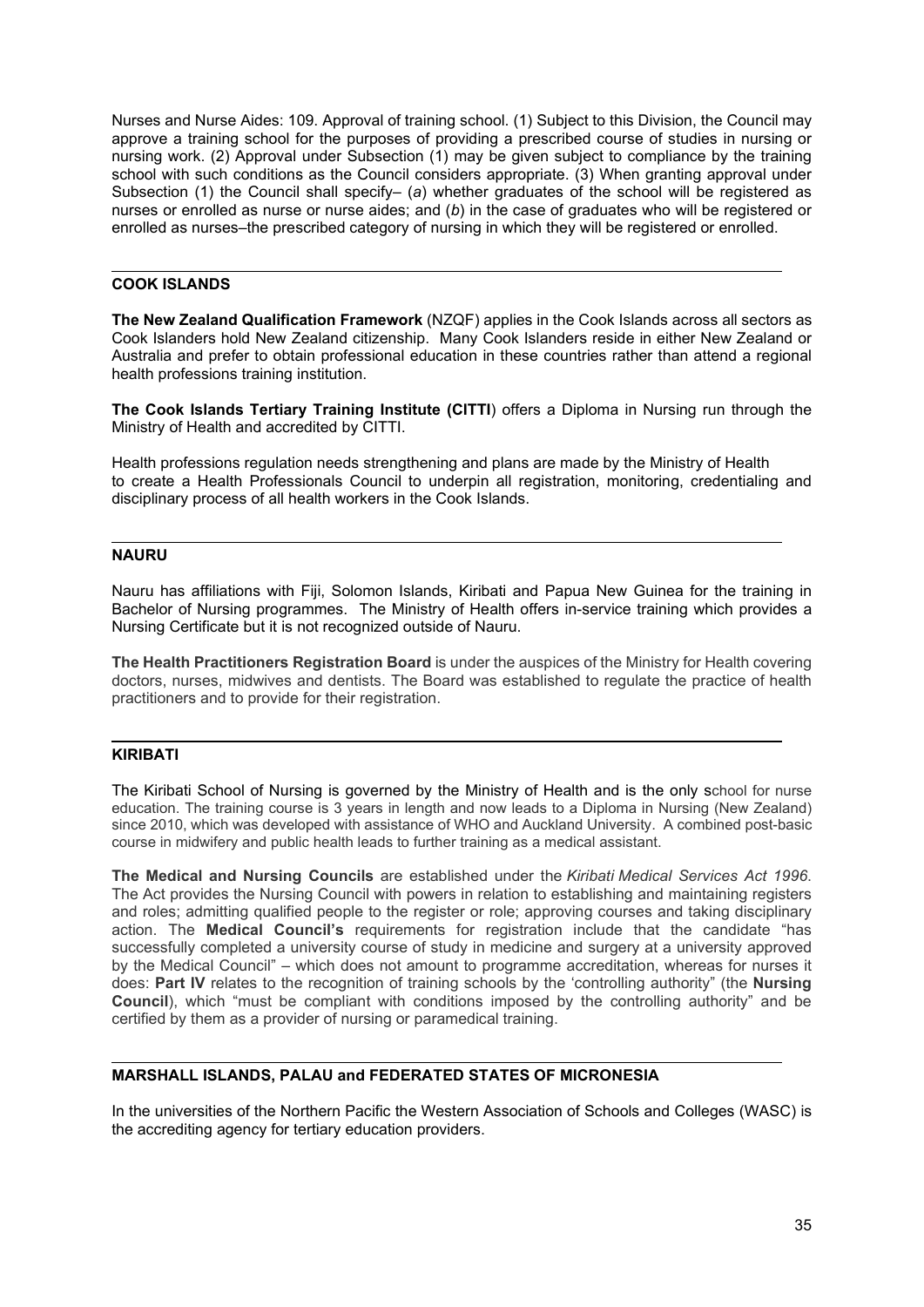Medicine programmes are accredited by the Liaison Committee on Medical Education (LGME) of the Association of American Medical Colleges and the Council on Medical Education of the American Medical Association.

Emergency medicine programmes are accredited by the Commission on Accrediting of Education Programs for Emergency Medical Service Professionals.

Pathology programmes are accredited by the American Society for Clinical Pathology (ASCP).

Dentistry programmes are accredited by the American Dental Association, Commission on Dental Education (CDE)

Laboratory science programmes are accredited by the National Accrediting Agency for Clinical Laboratory Sciences (NAACLS)

Radiology programmes are accredited by the Joint Review Committee on Education and Radiologic **Technology** 

#### <span id="page-35-0"></span>**HAWAI'I**

As a State of the United States of America Hawai'i conforms to USA accreditation standards and processes – consistent with USA affiliated States of the Northern Pacific above.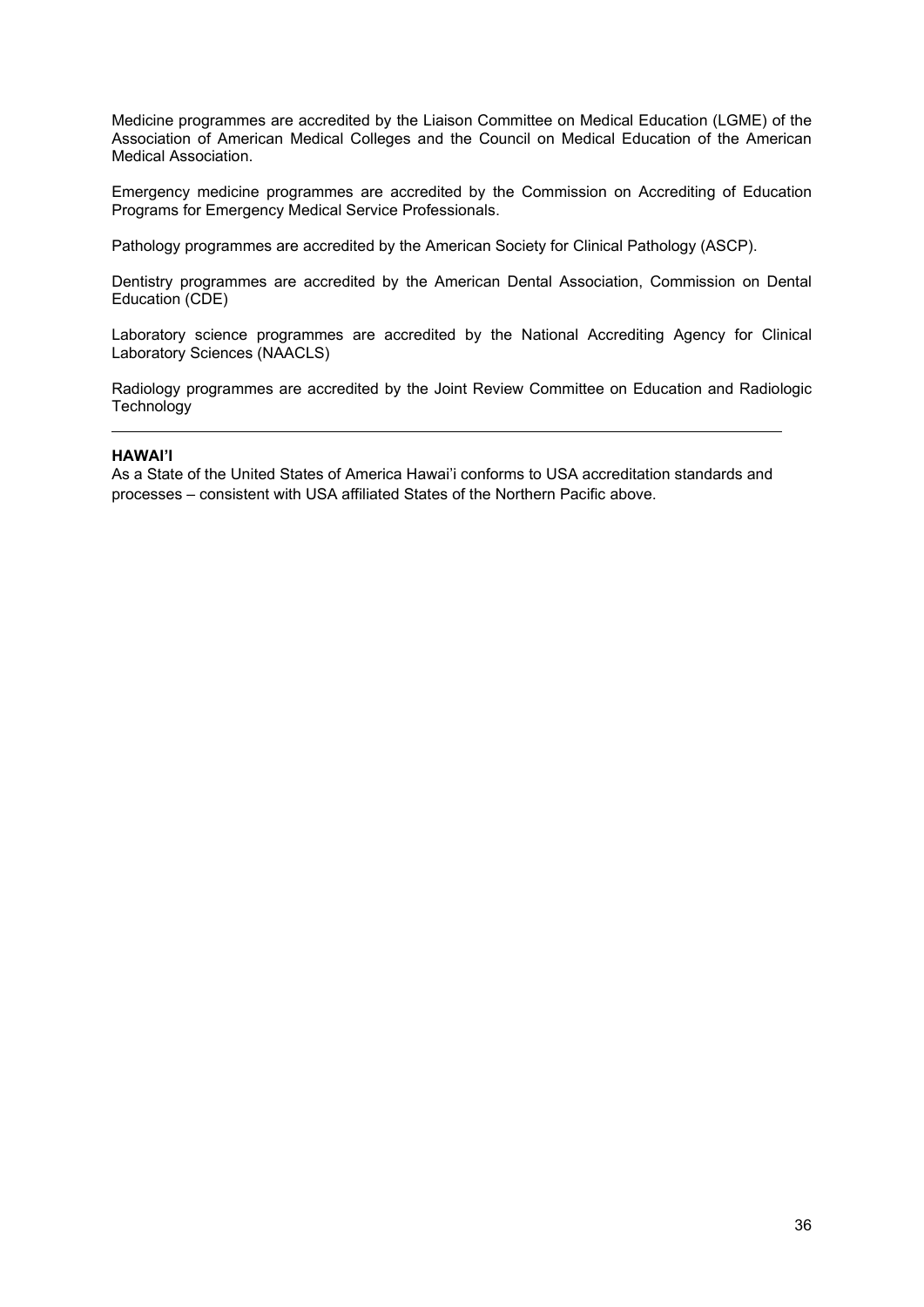#### <span id="page-36-0"></span>**Conclusion**

The finding of a large number of health professions programmes (250+) with expected variability in content and in instructional and institutional capacities, and with a need for common quality assurance mechanisms, identifies an urgent need for the production and retention of competent, fit for practice and fit for purpose graduates to provide quality health services across the region in order to achieve the Healthy Island Vision.

Health professions education in the Pacific region is undergoing structural changes driven by the need/ desire to conform to similar international standards: the transfer of programmes previously governed by ministries of health to ministries of education and from colleges to universities, the need to ensure programmes are of good quality and compare internationally, and the changing organisational arrangements required to manage these changes into the future. At present the region is in a state of transition, where country educational systems, providers and methods of assessment still differ to a considerable degree.

The health sector in most Pacific countries also suffers from major human resourcing issues, the implications of which impact directly on population health. Staff shortages result from insufficient production or retention and some disciplines rely on overseas recruitment, while other disciplines are left to manage with significant shortages as their health system deteriorates over time. A comparison of staffing levels across the region would reveal major variations, with countries such as Fiji and Tonga doing reasonably well and others such as Vanuatu in crisis. In this situation, the issue of regionalism offers some hope for the future.

In summary, health professionals' education standardisation meets all of the seven criteria for inclusion in the Pacific Framework for Action. While it does involve a service that the private sector can supply, the private sector is only a minor player with limited reach; the public sector is the major reliable supplier while the private sector remains relatively untested. It is evident by their actions that the countries, not regional bodies, have decided to attempt regional conformity. It would bring substantial net benefits in simplifying process and creating common standards. It will require political oversight to bring about the organisational changes required (i.e. political leaders should direct the establishment of new systems.) It is a systemic change that can be managed to reduce risk and direct (and attract) resources for sustainability, and rather than duplicate a current effort, it consolidates many.

The seventh item is regionalism. *The proposal to standardise health professions' education in the region meets all of the criteria for a regional approach;* i.e. that it should establish a shared norm or standard, establish a common position on an issue, deliver a public good which is regional in scope, realise economies of scale; overcome national capacity constraints; complement national governments where they lack capacity, facilitate economic or political integration, and that where benefits accrue subregionally the contribution to broader regionalism should be clear.

This proposal is open for discussion among Pacific health leaders, partners and stakeholders who, collectively, could lobby the Regional Forum to entertain further discussion on the logistics of how this might come about.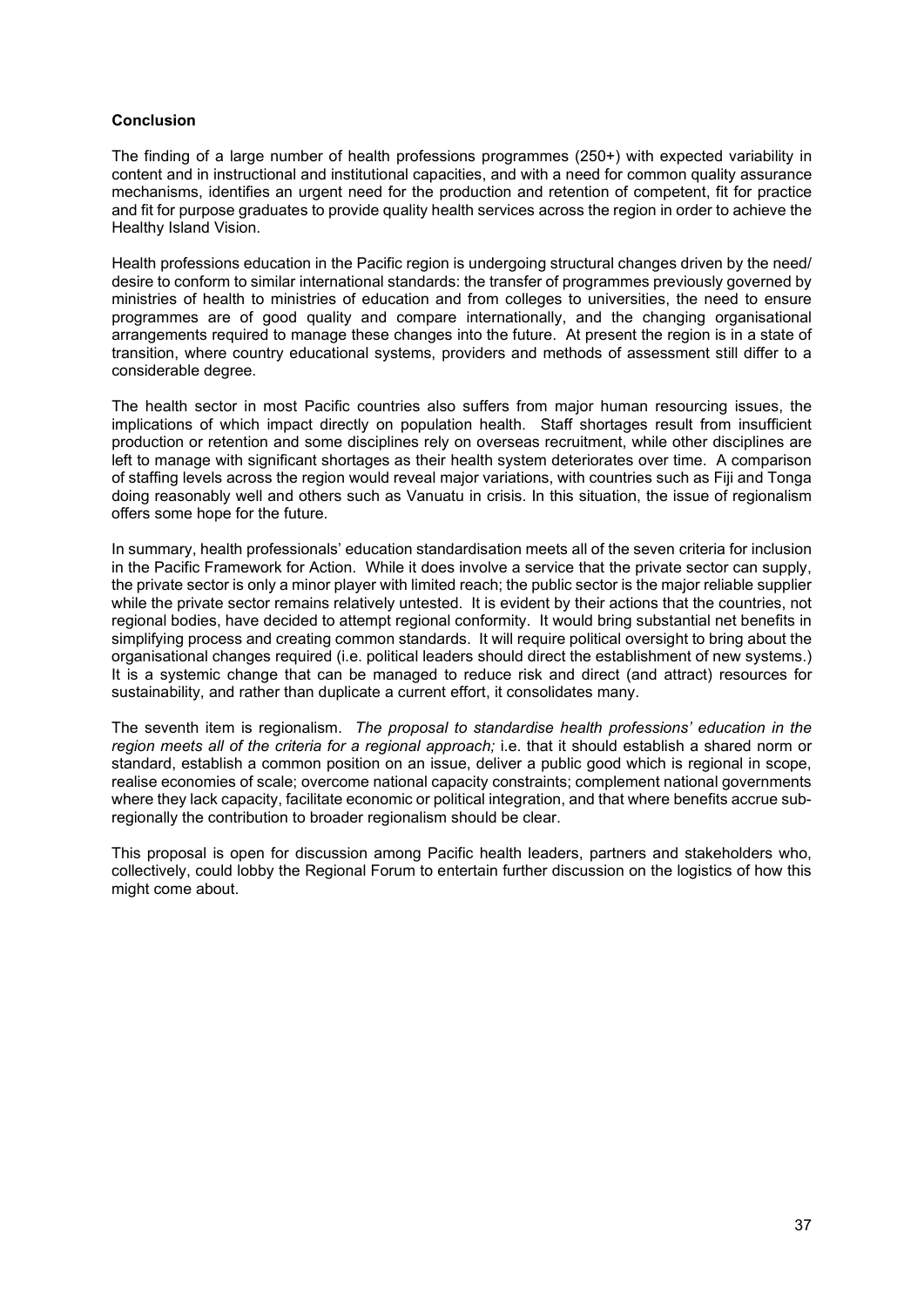# <span id="page-37-0"></span>**References by State**

#### **MICRONESIA**

College of the Marshall Islands<http://www.cmi.edu/index.php/en/> College of the Marshall Islands [https://www.google.com.au/search?q=college+of+the+marshall+islands&oq=College+of+the+Marshall](https://www.google.com.au/search?q=college+of+the+marshall+islands&oq=College+of+the+MarshallIslands&aqs=chrome.1.69i57j0l5.10643j0j8&sourceid=chrome&ie=UTF-8) [Islands&aqs=chrome.1.69i57j0l5.10643j0j8&sourceid=chrome&ie=UTF-8](https://www.google.com.au/search?q=college+of+the+marshall+islands&oq=College+of+the+MarshallIslands&aqs=chrome.1.69i57j0l5.10643j0j8&sourceid=chrome&ie=UTF-8) <http://www.cmi.edu/index.php/en/admissions/admission-process> New Tokyo Medical College Pohnpei<http://ntmc.fm/accreditation/?ckattempt=1> University of Guam<http://www.guamcc.edu/Runtime/AHEC.aspx> The National Area Health Education Center Organization, [www.nationalahec.org/](http://www.nationalahec.org/)

# **PAPUA NEW GUINEA**

PNG Department of Higher Education, Research, Science and Technology <http://www.dherst.gov.pg/quality-assurance/>

[http://www.dherst.gov.pg/download/aligning-the-papua-new-guinea-national-qualifications-framework](http://www.dherst.gov.pg/download/aligning-the-papua-new-guinea-national-qualifications-framework-quality-assurance-policy-directions-and-regional-frameworks/)[quality-assurance-policy-directions-and-regional-frameworks/](http://www.dherst.gov.pg/download/aligning-the-papua-new-guinea-national-qualifications-framework-quality-assurance-policy-directions-and-regional-frameworks/)

<http://edu.pngfacts.com/png-nursing-colleges/category/school-of-nursing>

Papua New Guinea Nursing Council Report 2014.

[http://www.health.gov.pg/publications/PNGNCAR\\_2014%20.pdf](http://www.health.gov.pg/publications/PNGNCAR_2014%20.pdf)

Wilma Sharon Paka & Jeanette Baird. *Aligning the Papua New Guinea National Qualifications Framework, Quality Assurance, Policy Directions and Regional Frameworks*, Office of Higher Education, Papua New Guinea,

[http://www.dherst.gov.pg/download/aligning-the-papua-new-guinea-national-qualifications-framework](http://www.dherst.gov.pg/download/aligning-the-papua-new-guinea-national-qualifications-framework-quality-assurance-policy-directions-and-regional-frameworks/)[quality-assurance-policy-directions-and-regional-frameworks/](http://www.dherst.gov.pg/download/aligning-the-papua-new-guinea-national-qualifications-framework-quality-assurance-policy-directions-and-regional-frameworks/)

Papua New Guinea Education News, Nursing Schools, http://www. dherst.gov.pg/category/news/ Higher%20Education/Category\_%20School%20Of%20Nursing%20-

%20Papua%20New%20Guinea%20Education%20News.html Nursing Council of Papua New Guinea: Medical Registration Act 1980,

[www.health.gov.pg/publications/NC3AfRoLtP\\_2015.pdf](http://www.health.gov.pg/publications/NC3AfRoLtP_2015.pdf)

# **SOLOMON ISLANDS**

Solomon Islands National University Bill.

[http://www.parliament.gov.sb/files/legislation/Acts/2012/Solomon%20Islands%20National%20Universi](http://www.parliament.gov.sb/files/legislation/Acts/2012/Solomon%20Islands%20National%20University%20Act%202012.pdf) [ty%20Act%202012.pdf](http://www.parliament.gov.sb/files/legislation/Acts/2012/Solomon%20Islands%20National%20University%20Act%202012.pdf)

Solomon Islands Uniting Care [http://unitingcarehealth.com.au/community/helena-goldie-college-of](http://unitingcarehealth.com.au/community/helena-goldie-college-of-nursing-2)[nursing-2](http://unitingcarehealth.com.au/community/helena-goldie-college-of-nursing-2)

Government of the Solomon Islands: Nursing Council Act 1987. [www.parliament.gov.sb/.../legislation/Acts/1987/NURSING%20COUNCIL%20ACT%](http://www.parliament.gov.sb/.../legislation/Acts/1987/NURSING%20COUNCIL%20ACT%25)

# **VANUATU**

Health Service Delivery Profile Vanuatu 2012,

[http://www.wpro.who.int/health\\_services/service\\_delivery\\_profile\\_vanuatu.pdf](http://www.wpro.who.int/health_services/service_delivery_profile_vanuatu.pdf) Vanuatu Qualifications Authority<http://vqa.edu.vu/>

Vanuatu Education Sector Public Expenditure Review Final Report 14 December 2012 [http://education.gov.vu/docs/finance/Vanuatu%20Education%20Sector%20Public%20Expenditure%2](http://education.gov.vu/docs/finance/Vanuatu%20Education%20Sector%20Public%20Expenditure%20Review_2012.pdf) [0Review\\_2012.pdf](http://education.gov.vu/docs/finance/Vanuatu%20Education%20Sector%20Public%20Expenditure%20Review_2012.pdf)

Republic of Vanuatu, Nurses Act No.20 of 2000, [www.paclii.org/vu/legis/num\\_act/na2000111.rtf](http://www.paclii.org/vu/legis/num_act/na2000111.rtf) Vanuatu Ministry of Education Training and Scholarship Coordination Unit [http://moet.gov.vu/docs/scholarships/announcements/VANGOV%20Shortlisted%20Applicants\\_2017.p](http://moet.gov.vu/docs/scholarships/announcements/VANGOV%20Shortlisted%20Applicants_2017.pdf) [df](http://moet.gov.vu/docs/scholarships/announcements/VANGOV%20Shortlisted%20Applicants_2017.pdf)

#### **FIJI**

Fiji National University. College of Medicine, Nursing & Health Sciences, Minimum Entry Requirements for Programmes, 12 Oct. 2016, Suva Fiji Tertiary Scholarships and Loans Board [http://www.education.gov.fj/images/TSLB\\_Advert\\_FINAL.pdf](http://www.education.gov.fj/images/TSLB_Advert_FINAL.pdf) Fiji Higher Education Commission<http://www.fhec.org.fj/en/>and /Higher%20Education/About%20FHEC.html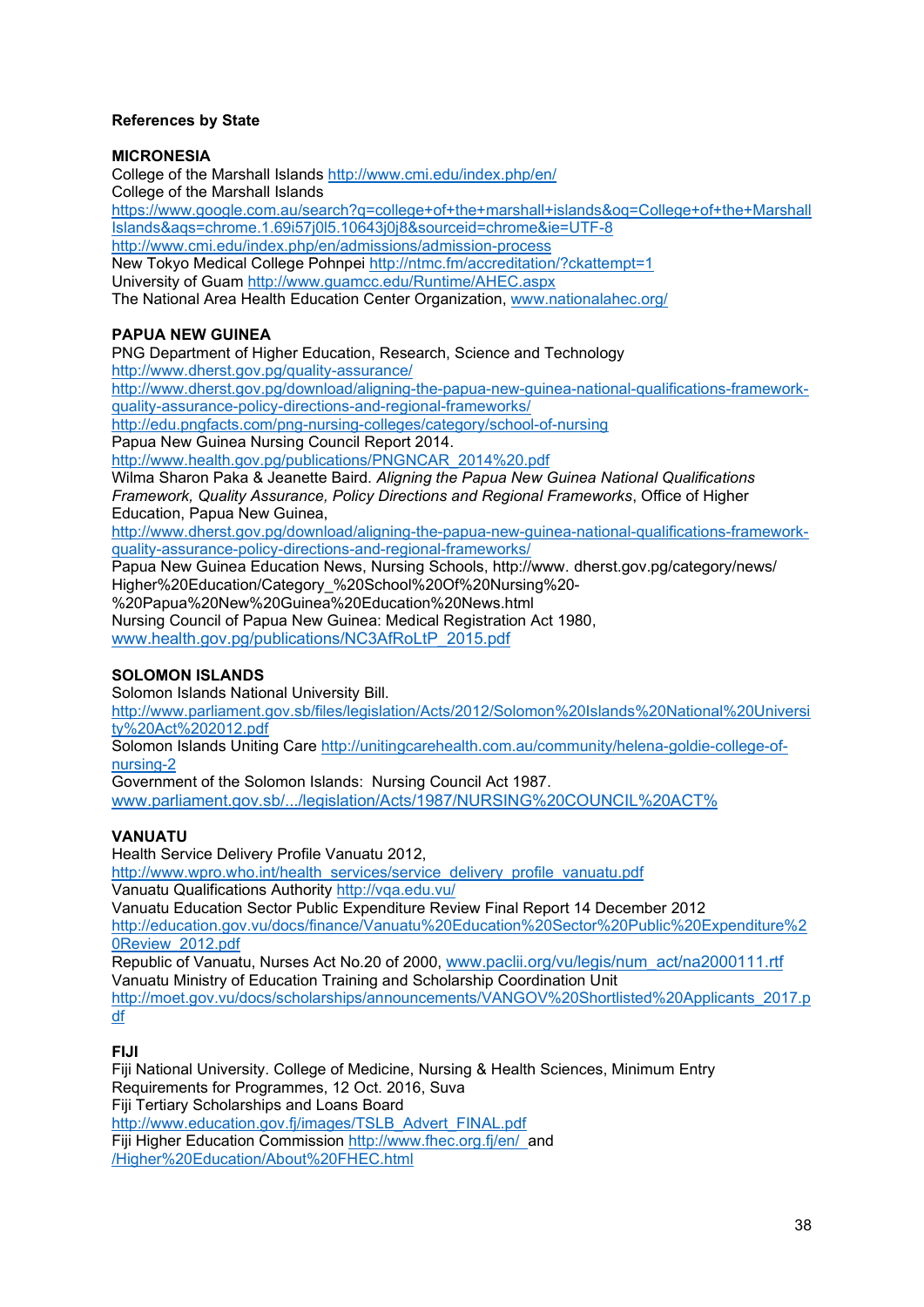Fiji National University [http://www.fnu.ac.fj/new/images/fee](http://www.fnu.ac.fj/new/images/fee-structure/Fee_Structure_2016_Medicine.pdf)[structure/Fee\\_Structure\\_2016\\_Medicine.pdf](http://www.fnu.ac.fj/new/images/fee-structure/Fee_Structure_2016_Medicine.pdf)

TISI Sangam College of Nursing and Health Care Education <http://sangamnursing.com.fj/courses.html>

Government of Fiji – Extract from Budget Estimates 2016-17, Higher Education Institutions, Suva Government of Fiji, *Higher Education Promulgation of 2008, Higher Educations (Qualifications Amendment 2013)*, Govt. Gazette, Suva and Higher Education (Qualifications) Regulations 2010 Senate of the Fiji National University.*University and Student Regulations,* 2013, Government of Fiji, Fiji Medical and Dental Practitioners Decree 2010.

# **TONGA**

Tonga National Qualifications and Accreditation Board, Tonga Qualifications Framework Policies, 2009. [www.tnqab.com/](http://www.tnqab.com/)

Tonga National Qualifications and Accreditation Board Act 2004, [www.ilo.org/dyn/natlex/natlex4.detail?p\\_lang=en&p\\_isn=85483&p...p.](http://www.ilo.org/dyn/natlex/natlex4.detail?p_lang=en&p_isn=85483&p...p)..

# **SAMOA**

Government of Samoa, National University of Samoa Act 2006, Apia, [www.paclii.org/ws/legis/num\\_act/nuosa2006314.rtf](http://www.paclii.org/ws/legis/num_act/nuosa2006314.rtf) National University of Samoa, [www.nus.edu.ws/](http://www.nus.edu.ws/) Samoa Qualifications Authority Act 2010, [http://sqa.gov.ws/FormsAndDocuments/ACT-](http://sqa.gov.ws/FormsAndDocuments/ACT-2010/Samoa%20Qualifications%20Authority%20Act%202010%20-%20Eng.pdf)

[2010/Samoa%20Qualifications%20Authority%20Act%202010%20-%20Eng.pdf](http://sqa.gov.ws/FormsAndDocuments/ACT-2010/Samoa%20Qualifications%20Authority%20Act%202010%20-%20Eng.pdf)

# **KIRIBATI**

Kiribati Medical Services Act 1996, [www.health.gov.ki/download/.../4-helth](http://www.health.gov.ki/download/.../4-helth-documents.html?...5:medical-service-act-199)[documents.html?...5:medical-service-act-199.](http://www.health.gov.ki/download/.../4-helth-documents.html?...5:medical-service-act-199)..

Ministry of Health and Medical Services Kiribati<http://www.health.gov.ki/nursing-services.html> Kiribati Country Profile [http://prqs.spc.int/Docs/CountryProfiles/CP\\_Kiribati.pdf](http://prqs.spc.int/Docs/CountryProfiles/CP_Kiribati.pdf)

# **TUVALU**

Tuvalu Ministry of Health Strategic Health plan 2009-2018 [http://www.nationalplanningcycles.org/sites/default/files/country\\_docs/Tuvalu/nhp\\_tuvalu.pdf](http://www.nationalplanningcycles.org/sites/default/files/country_docs/Tuvalu/nhp_tuvalu.pdf) Government of Tuvalu 2017 National Budget [http://www.tuvaluaudit.tv/wp](http://www.tuvaluaudit.tv/wp-content/uploads/2014/05/FINAL_2017-National-Budget.pdf)[content/uploads/2014/05/FINAL\\_2017-National-Budget.pdf](http://www.tuvaluaudit.tv/wp-content/uploads/2014/05/FINAL_2017-National-Budget.pdf)

#### **COOK ISLANDS**

Cook Islands Tertiary Training Institute 2016 [http://www.citti.edu.ck/wp](http://www.citti.edu.ck/wp-content/uploads/2016/02/PROSPECTUS2016.pdf)[content/uploads/2016/02/PROSPECTUS2016.pdf](http://www.citti.edu.ck/wp-content/uploads/2016/02/PROSPECTUS2016.pdf)

#### **HAWAI'I**

University of Hawaii at Manoa, [https://manoa.hawaii.edu](https://manoa.hawaii.edu/) University of Hawaii System | 10 campuses across the Hawaiian Islands, [www.hawaii.edu/](http://www.hawaii.edu/) Hawai'i Pacific University, https://www.hpu.edu/

# **THE PACIFIC COMMUNITY and REGIONAL ORGANISATIONS**

Pacific Islands Forum Secretariat, *The Framework for Pacific Regionalism,* July 2014, Suva, <https://www.adb.org/sites/default/files/linked.../pacific-robp-2015-2017-sd.pdf> Pacific Islands Forum Secretariat, Listening to the Pacific, Framework for Pacific Regionalism, Regional Initiative Template.

<http://www.forumsec.org/resources/uploads/embeds/file/review%20template%20-%20FINAL.pdf> Pacific Community Educational Quality and Assessment Programme [http://www.eqap.org.fj/EQAP-](http://www.eqap.org.fj/EQAP-Overview/work/Accreditation---Standards-Unit.aspx)[Overview/work/Accreditation---Standards-Unit.aspx](http://www.eqap.org.fj/EQAP-Overview/work/Accreditation---Standards-Unit.aspx)

<http://www.eqap.org.fj/Accreditation---Standards/Accreditation---Standards-Unit.aspx>

Pacific Register of Qualifications and Standards<http://prqs.spc.int/Default.aspx>

Pacific Qualifications Framework, Secretariat of the Pacific Board for Educational Assessment, (Secretariat of the Pacific Community), Suva, Fiji, 2011.

South Pacific Board for Educational Assessment, *Report on the Regional Consultation on the Pacific Qualifications Register, 28 September – 2 October 2009*, Accreditation Unit, December 2009 Pacific Islands Health Officers Association, *Human Resources for Health Report PIHOA60 Meetings*, September 2016, Honolulu, Hawaii